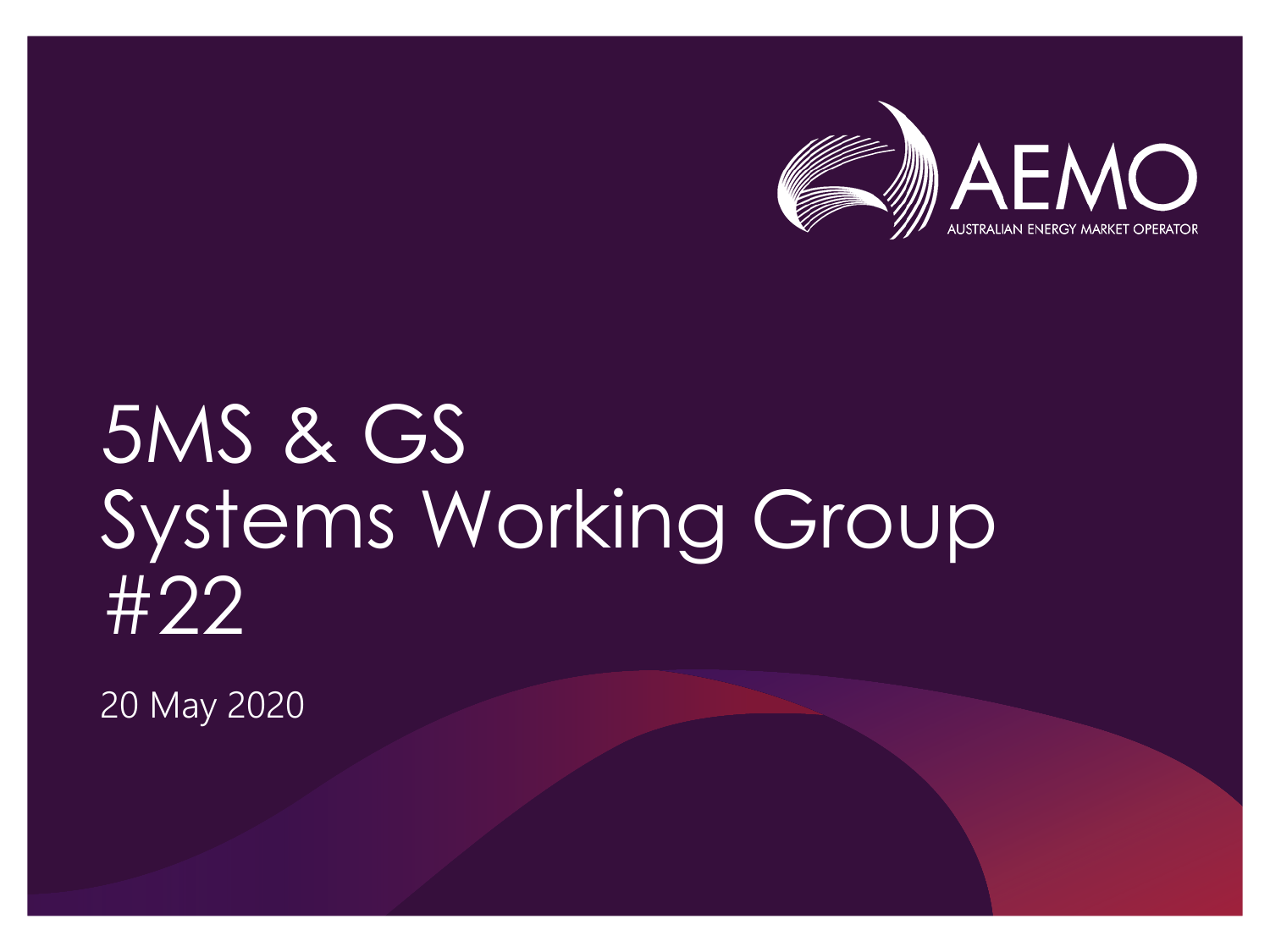# **Agenda**

| <b>No</b>       | Time (AEST)           | Agenda item                                  | <b>Presenter</b>           |
|-----------------|-----------------------|----------------------------------------------|----------------------------|
|                 | $10:00 - 10:05$       | Welcome, introduction and apologies          | <b>Graeme Windley</b>      |
| $\overline{2}$  | $10:05 - 10:15$       | Actions update                               | <b>Anne-Marie McCague</b>  |
| 3               | $10:15 - 10:25$       | Program update                               | <b>Graeme Windley</b>      |
| 4               | $10:25 - 10:35$       | r39 Schema review summary                    | Paul Lyttle                |
| $\overline{5}$  | $10:35 - 10:55$       | Day 1: Minimum Requirements (all streams)    | Simon Tu / Pierre Fromager |
| 6               | $10:55 - 11:00$       | <b>Industry Testing Working Group update</b> | <b>Tui Grant</b>           |
| 8               | $11:00 - 11:10$       | <b>Readiness Working Group update</b>        | <b>Greg Minney</b>         |
| 9               | $11:10 - 11:15$       | Procedures update                            | Simon Tu                   |
| 10              | $11:15 - 11:20$       | Forward meeting plan                         | <b>Graeme Windley</b>      |
|                 | <b>Stream Updates</b> |                                              |                            |
| 11              | $11:20 - 11:25$       | Retail stream update                         | Jim Agelopoulos            |
| 12 <sup>°</sup> | $11:25 - 11:30$       | Dispatch stream update                       | Ian Devaney                |
| 13 <sup>°</sup> | $11:30 - 11:40$       | <b>Staging Deployment</b>                    | Ian Devaney / Tui Grant    |
| 14 <sup>°</sup> | $11:40 - 11:50$       | Data Model Update                            | Sangeeta Pai               |
| 15 <sup>°</sup> | $11:50 - 11:55$       | Settlements stream update                    | <b>Mark Hillaby</b>        |
| 16 <sup>°</sup> | $11:55 - 12:05$       | <b>Staging Deployment</b>                    | Mark Hillaby / Tui Grant   |

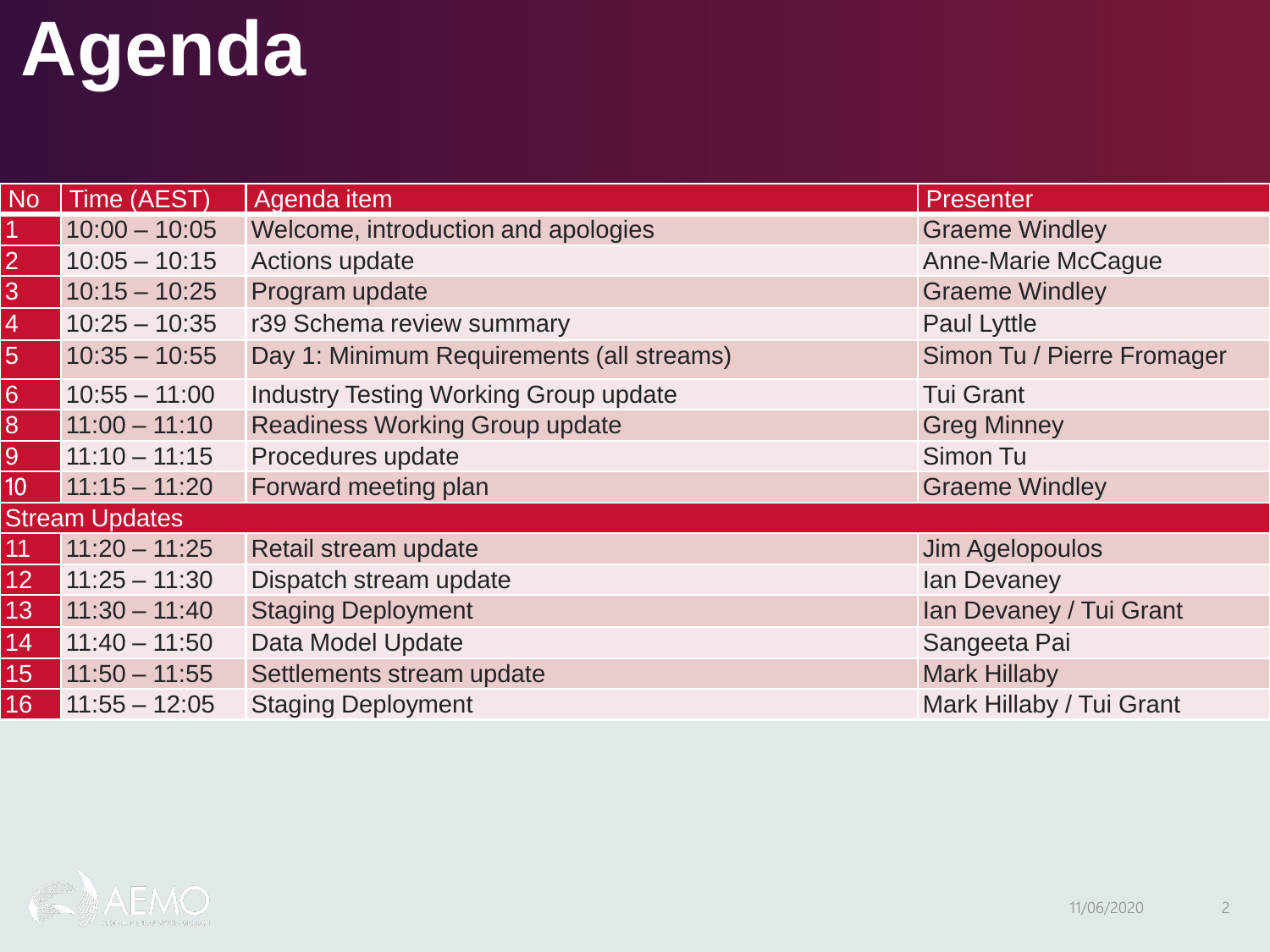# Actions Update

Anne-Marie McCague

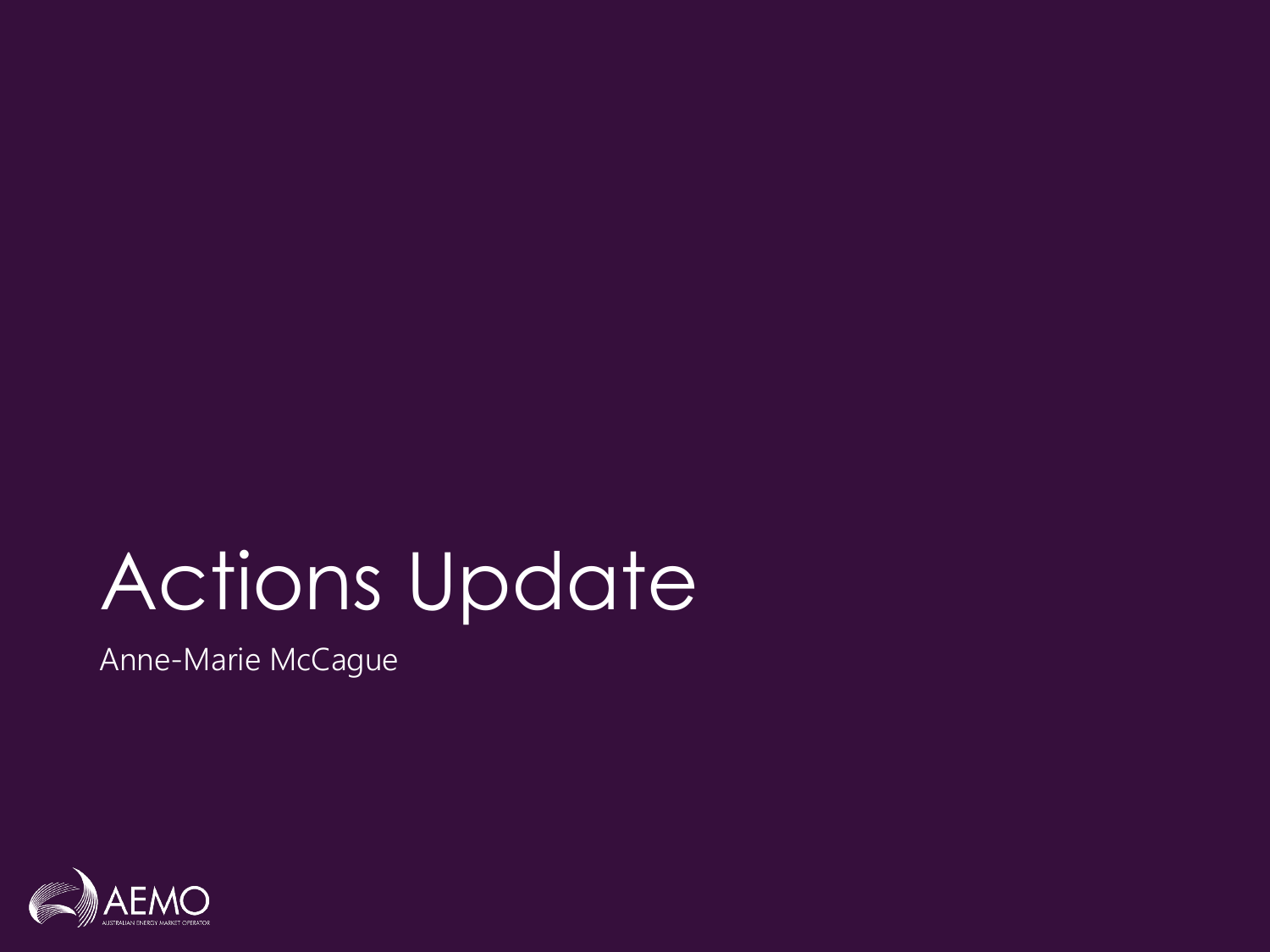### Open actions

| <b>Item</b> | <b>Action required</b>                                                                                                                                                   |              | Responsible Action update                                                                                                                                                                                                                                                      | By         |
|-------------|--------------------------------------------------------------------------------------------------------------------------------------------------------------------------|--------------|--------------------------------------------------------------------------------------------------------------------------------------------------------------------------------------------------------------------------------------------------------------------------------|------------|
| 21.4.1      | Participants are requested to advise 5ms mailbox if<br>they wish to go to Pull for B2M message exchange.                                                                 | Participants |                                                                                                                                                                                                                                                                                | 20/05/2020 |
| 21.4.2      | AEMO to arrange a Focus Group on aseXML Schema<br>r39 and the impact of the schema updates on<br>participants' systems updates for 5MS and Customer<br>Switching.        | <b>AEMO</b>  | Completed on 11 May. Pack is included within Appendix<br>One.                                                                                                                                                                                                                  | 11/05/2020 |
| 21.4.3      | AEMO to confirm how participants will be notified<br>when new datastream type codes are used when still<br>on the r38.                                                   | <b>AEMO</b>  | Responses to the 2500 series CRs provides the<br>datastream type for each suffix the new datasteam type<br>code 'N' will be a value in this field when configured in<br>MSATS.<br>For Datastream Type options please refer to the Table<br>12 in Standing Data For MSATS v5.0. | 20/05/2020 |
| 21.4.4      | AEMO to confirm if r39 applies to B2B messages<br>where it contains standing data details (i.e. TNI2 in a<br>MeterData MissingNotification or<br>MeterDataVerifyRequest) | <b>AEMO</b>  | The above nominated transactions include NMI<br>standing data and will display the TNI2 code when<br>applied to a Cross Boundary connection point                                                                                                                              | 20/05/2020 |
| 21.4.5      | AEMO to confirm any plans for regression testing<br>with participants before the release of r39.                                                                         | <b>AEMO</b>  | The following dates indicate when the Schema will be<br>available for participants to perform industry testing:<br>Staging environment - Drop 3 01-Aug-2020<br>Pre-Production - 01-Feb-2021                                                                                    | 20/05/2020 |
| 21.4.6      | AEMO to provide a summary of market system<br>capability go live impacts on participants, per stream.                                                                    | <b>AEMO</b>  | Within this pack                                                                                                                                                                                                                                                               | 20/05/2020 |
| 21.8.1      | AEMO to confirm when MDM Procedures v4.0 will be<br>updated to reflect approved CR18.                                                                                    | <b>AEMO</b>  | AEMO can confirm that the MDM Procedure will be<br>updated to reflect changes to RM17, RM21 and RM27 to<br>include the report field MDPVersionDT for each<br>settlement day                                                                                                    | 20/05/2020 |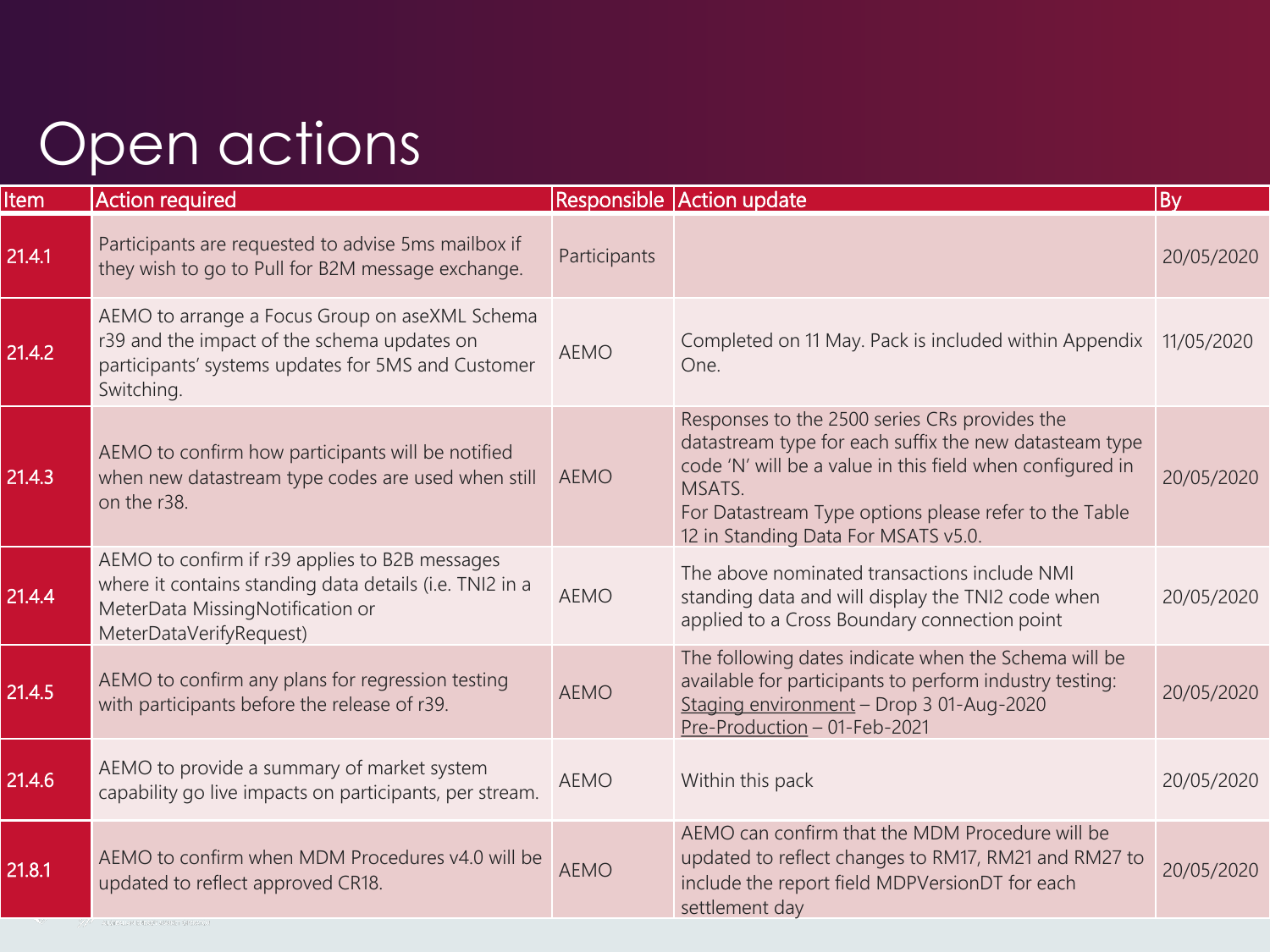## Program update

Graeme Windley

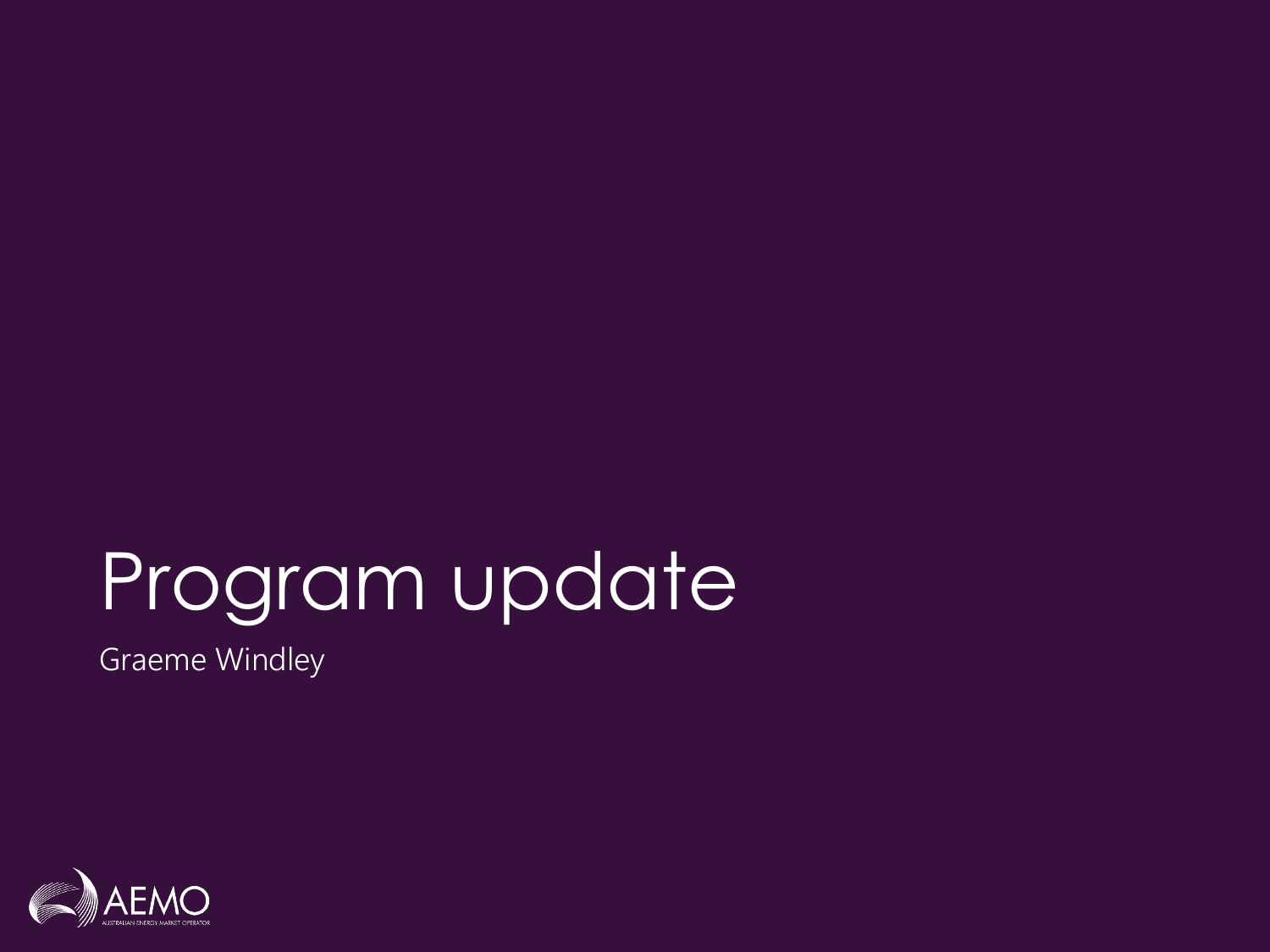#### Updated from PCF pack 28-04-2020

### Program update and current activities



#### *AEMO program*

- Overall Amber, while the timelines are undergoing change and review.
- The AFMO Internal Metering Solution milestone "Build complete" will not complete by 30 June 2020.
- New Retail plan communicated to the PCF – Retail Go Live now 9 March 2021.
- The new Retail Go Live date does not compromise the date for Market Trial activities (non-withstanding the potential of a 12-month deferral).

#### *Systems*

- Staging environment deployments for Settlements & Dispatch completed 15 May 2021.
- Proposal for new Dispatch and Settlements system deployment dates discussed with the PCF on 5 May 2021. No decision has been made yet.



#### *Readiness*

- Readiness Survey #2 completed by Industry. Consolidated report released 7 May 2021.
- Implementation scenario under proposed rule deferral underway to inform participant impact assessment.
- TFG held to clarify approach, timing and support requirements for key activities.

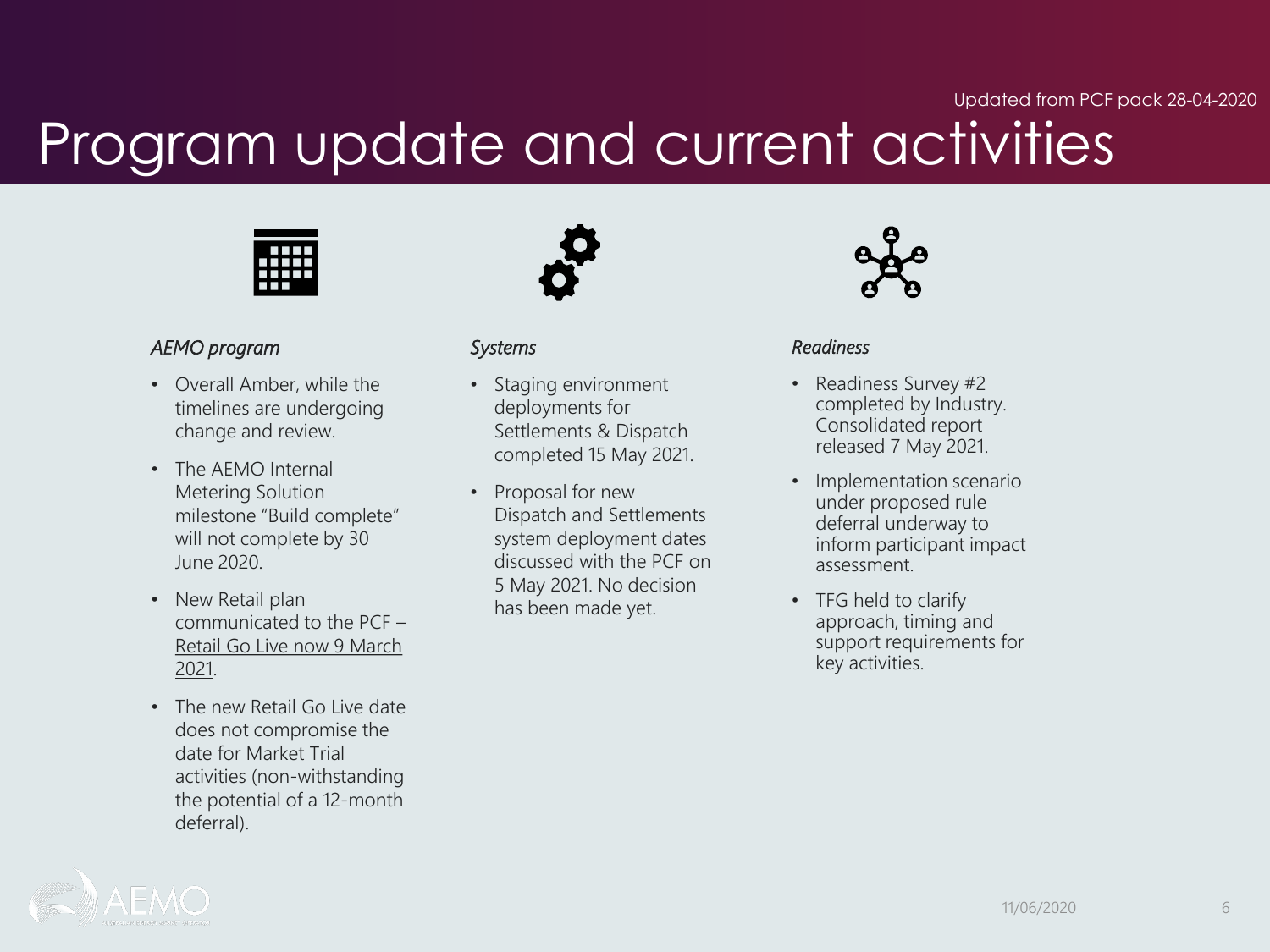### Changes to be discussed

- There are several changes to the 5MS Program timeline under discussion:
- A. Changes to the Metering Solution Go-Live from 7-Dec-20 to 9-Mar-21
	- This is as a result of delays to the required internal systems build
- B. Proposed changes to Settlements and Dispatch go-lives
	- Under consideration as a risk mitigation measure as a consequence of the Metering Solution go-live date change
- C. Proposed 12 month deferral
	- AEMC published consultation paper on 14 May
	- Submissions due by 11 June
	- AEMC final determination 9 July

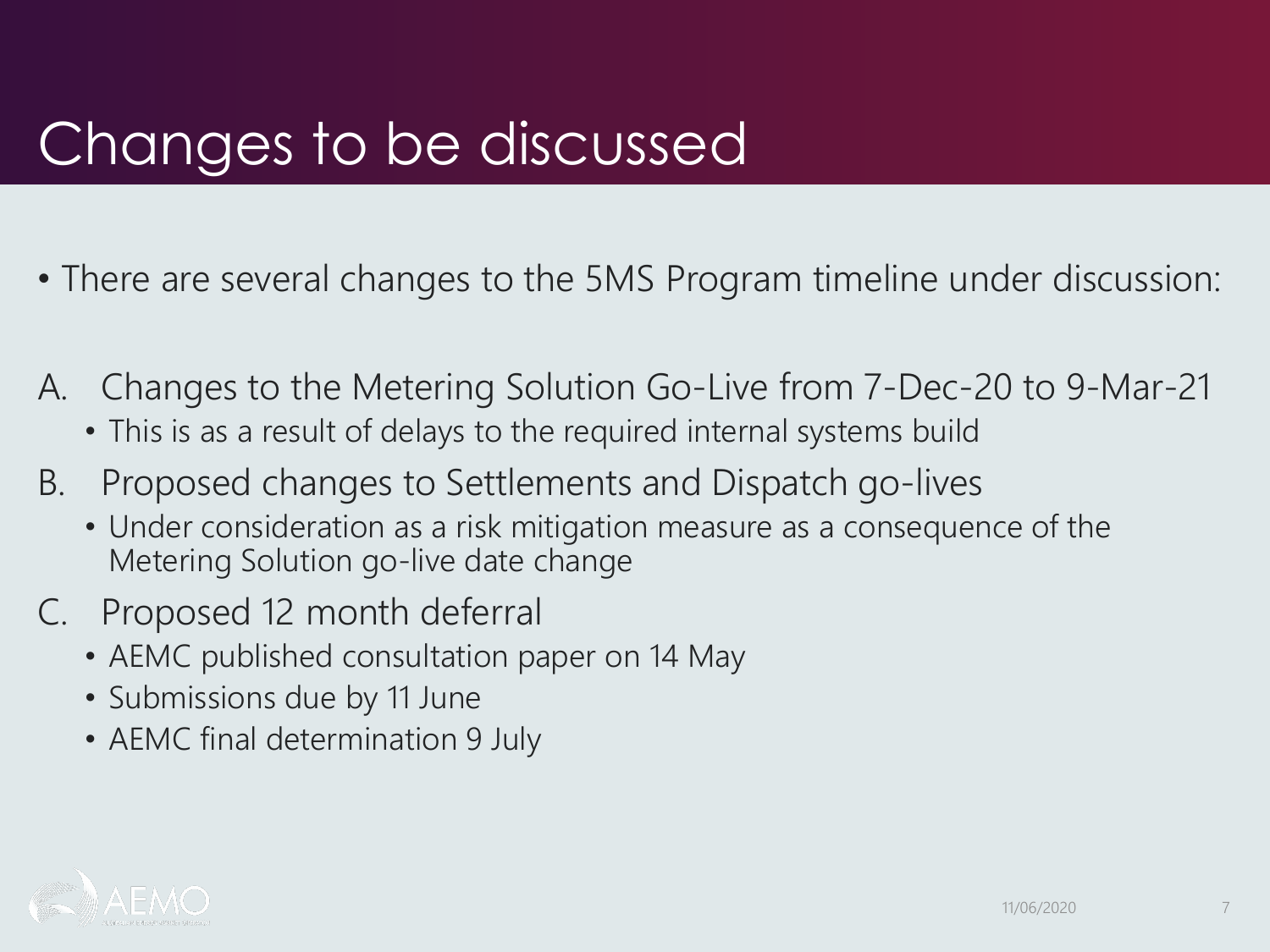### A. Changes to the Metering Solution Go-Live from 7-Dec-20 to 9-Mar-21

Current as at 28-04-2020

#### Current L1 Milestone

| ID                  | Stream  | <b>Milestone</b>                                                | Planned<br><b>Date</b> | Expected<br><b>Date</b> | $\%$      | <b>Comments</b>                                                                                                  |
|---------------------|---------|-----------------------------------------------------------------|------------------------|-------------------------|-----------|------------------------------------------------------------------------------------------------------------------|
| $\blacksquare$ 1-M6 | Systems | <b>AEMO</b> Internal Systems<br>Development - Build<br>Complete | 30 June<br>2020        | See below               | $170\%$ 1 | Dispatch and Settlement on time. Metering<br>solution development likely not to be fully<br>complete by 30 June. |

#### Issues impacting the delivery of milestone L1-M6

- Increase in complexity of the solution (under-estimation of effort in some areas)
- Technology issues which have impacted on productivity
- **Security**
- COVID-19

#### Mitigation & Consequence

- AEMO considered the approach of prioritising the functionality required for L1-19 AEMO Metering Solution Go-Live on 7 Dec 2020. However, it was determined that this approach would not return the program status to green.
- On this basis, AEMO has determined that the milestone L1-M6 should be rebaselined to 31 August 2020 and consequently, milestone L1-19 AEMO Metering Solution Go-Live should be rebaselined to 9 March 2021
- AEMO will discuss the impact of this on related milestones at the PCF on 5 May

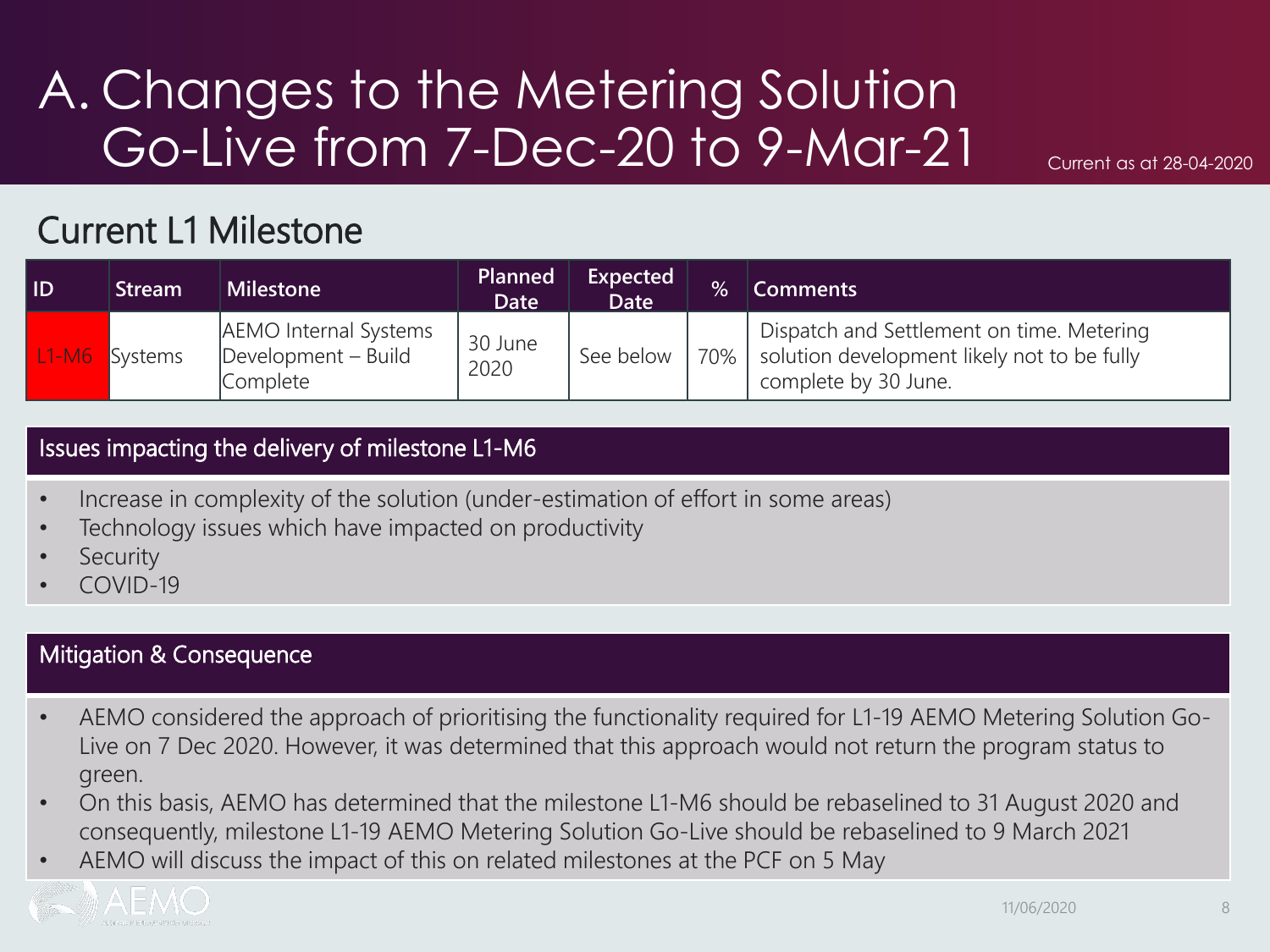### 5MS & GS Program Timeline

Current as at 28-04-2020

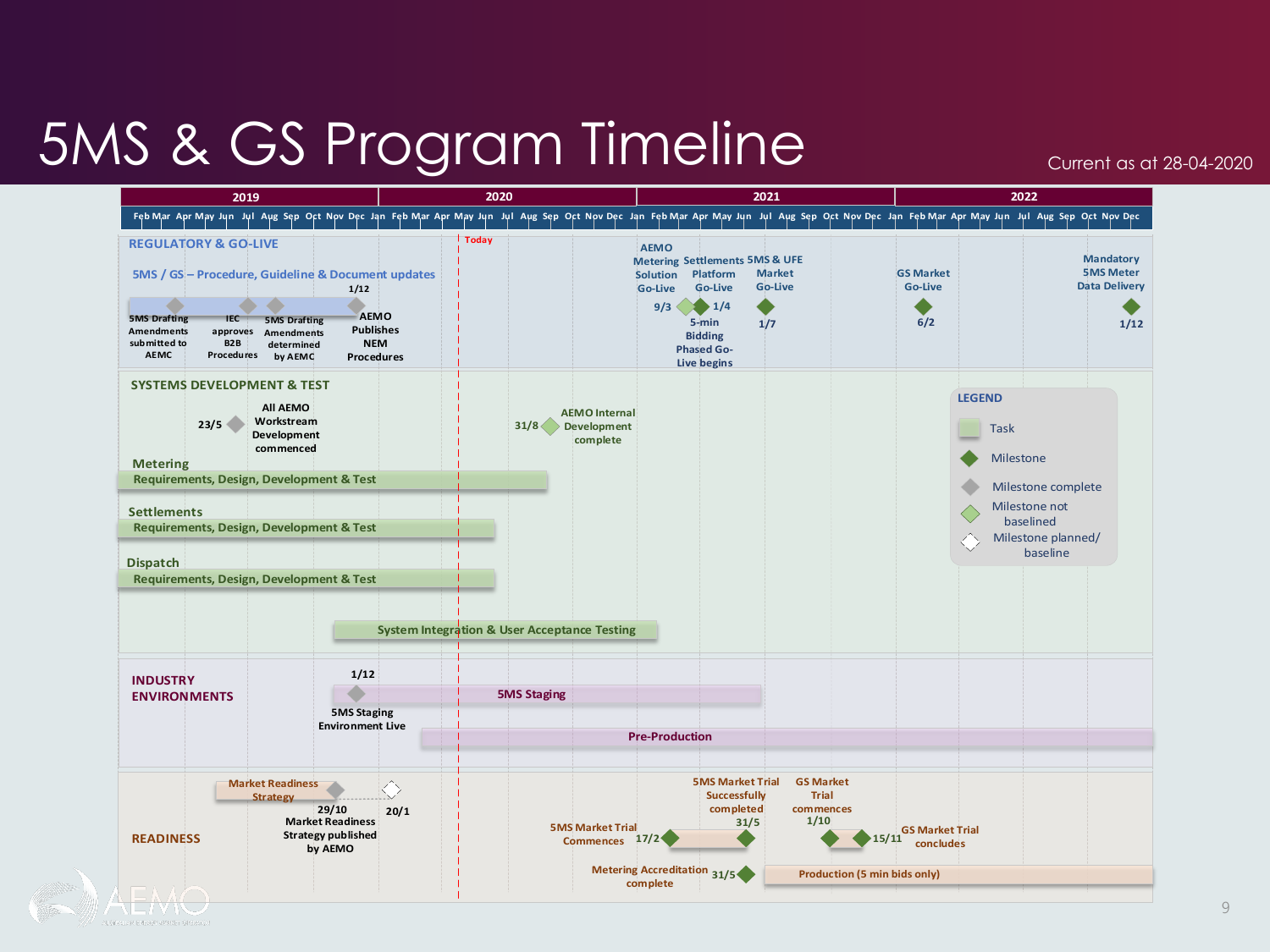### 5MS Program Timeline (Jan '20 to Jul '21) Level 1 and External Level 2 Milestones

Current as at 28-04-2020

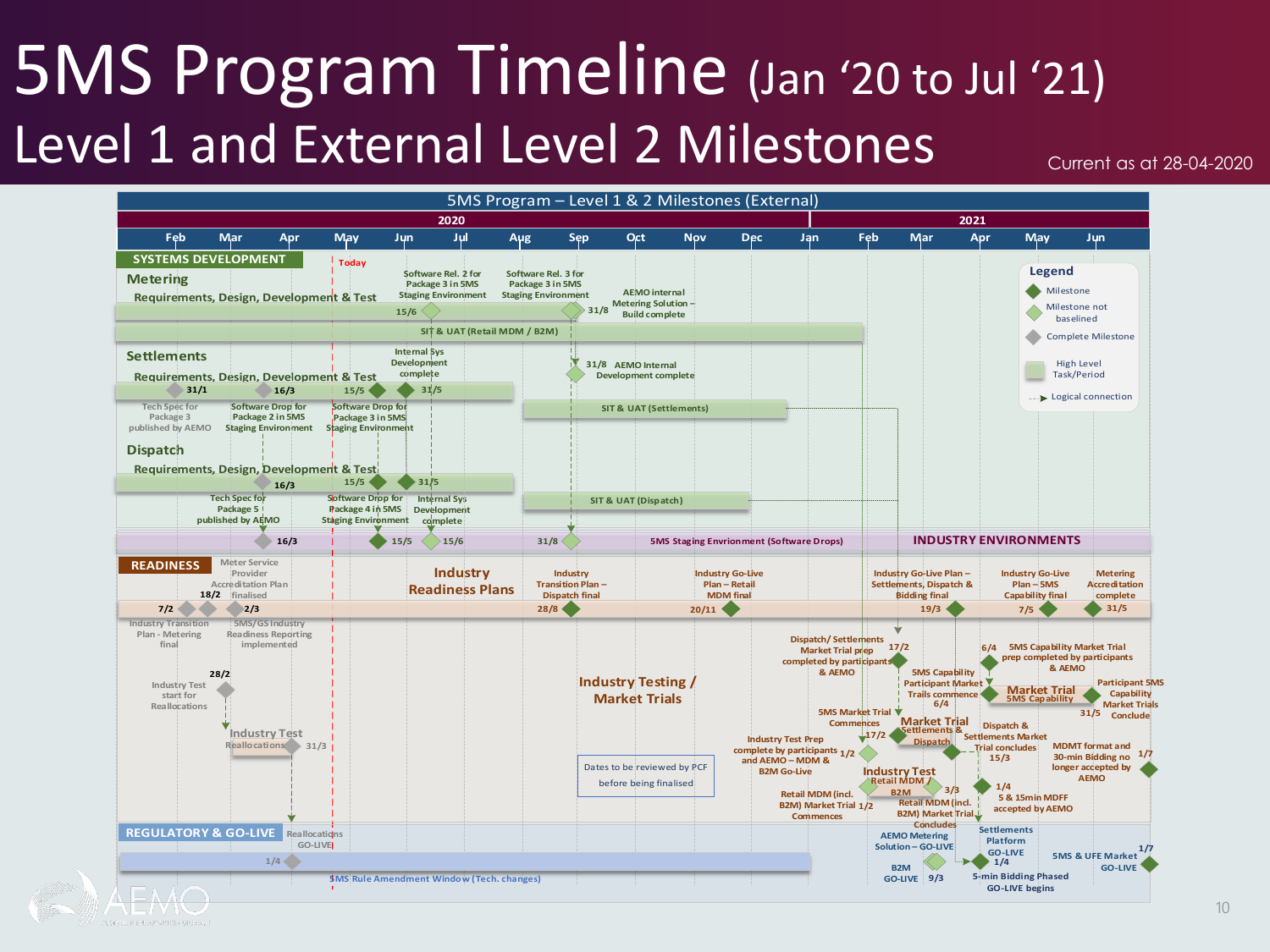### Changes to Milestones

| ID                   | Milestone                                                                     | <b>Target Date</b> | <b>Expected</b><br>Date | Owner        |
|----------------------|-------------------------------------------------------------------------------|--------------------|-------------------------|--------------|
| $L1-M6$              | AEMO Internal Systems Development - Build Complete                            | 30-Jun-2020        | 31-Aug-2020             | <b>AEMO</b>  |
| $L1-19$              | AEMO Metering Solution Go-Live                                                | 07-Dec-20          | $09-Mar-21$             | <b>AEMO</b>  |
| $L2-M7$              | AEMO internal metering solution - build complete<br>(internal)                | 30-Jun-2020        | 31-Aug-2020             | <b>AEMO</b>  |
| $L2-M8$              | Software Release 3 for Package 3 in 5MS Staging<br>Environment                | 31-Jul-2020        | 31-Aug-2020             | <b>AEMO</b>  |
| $L2-M11$             | Market Trial preparation completed by participants for<br>MDM and B2M Go-Live | 22-Oct-2020        | 01-Feb-2021             | Participants |
| $L2-M12$             | Market Trial preparation completed by AEMO for MDM<br>and B2M Go-Live         | 22-Oct-2020        | 01-Feb-2021             | <b>AEMO</b>  |
| <b>L2-RE29</b>       | Retail MDM (incl. B2M) Market Trial Commences                                 | 22-Oct-2020        | 01-Feb-2021             | <b>AEMO</b>  |
| L <sub>2</sub> -RE30 | Retail MDM (incl. B2M) Market Trial Concludes                                 | 19-Nov-2020        | 03-Mar-2021             | <b>AEMO</b>  |
| $L2-M24$             | <b>B2M Go-Live</b>                                                            | 17-Mar-2020        | 09-Mar-2021             | <b>AEMO</b>  |
| $L2-M10$             | 5 min and 15 min MDFF accepted by AEMO                                        | 01-Feb-2021        | 01-Apr-2021             | <b>AEMO</b>  |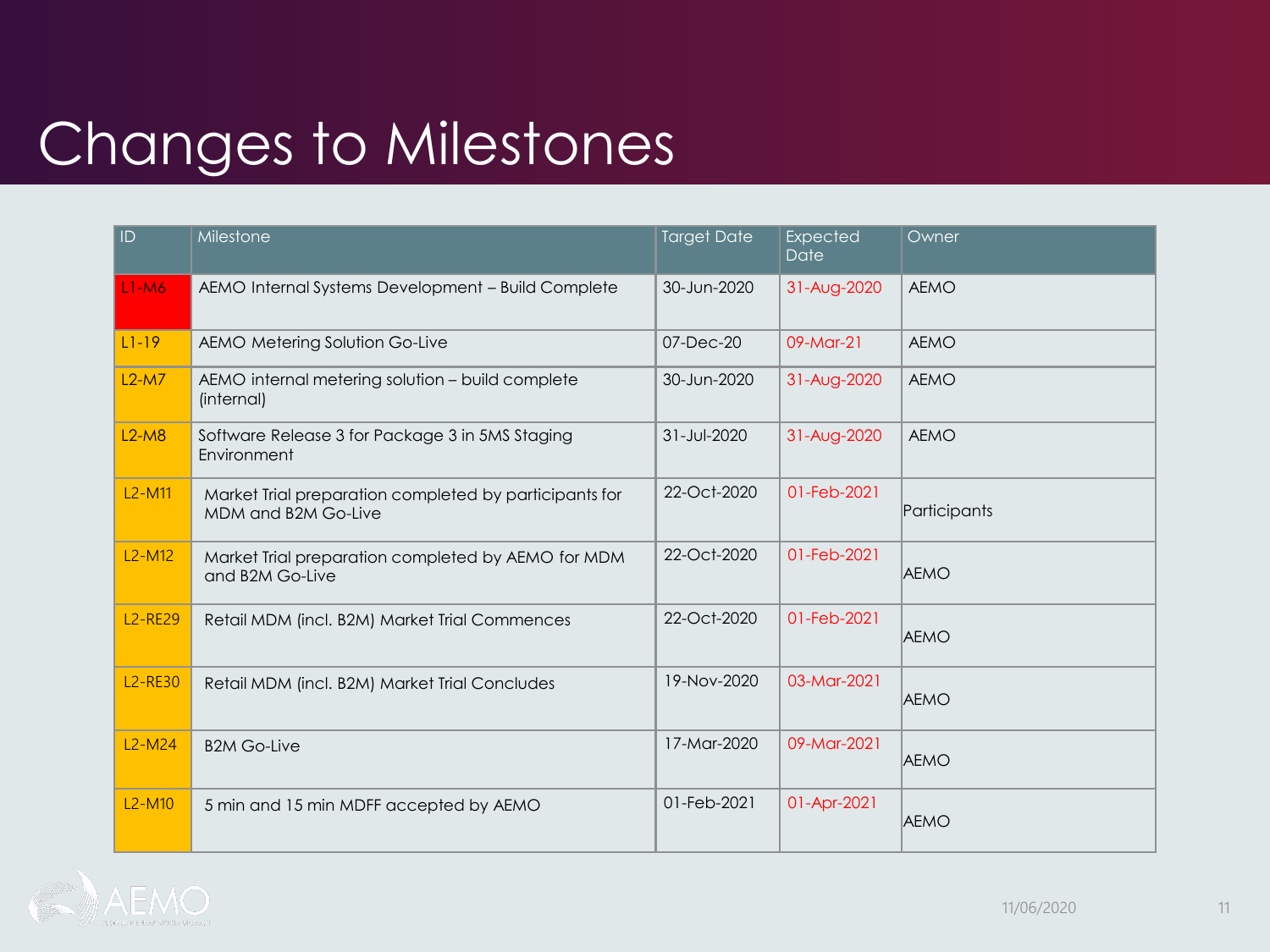# r39 Schema Discussion

Paul Lyttle

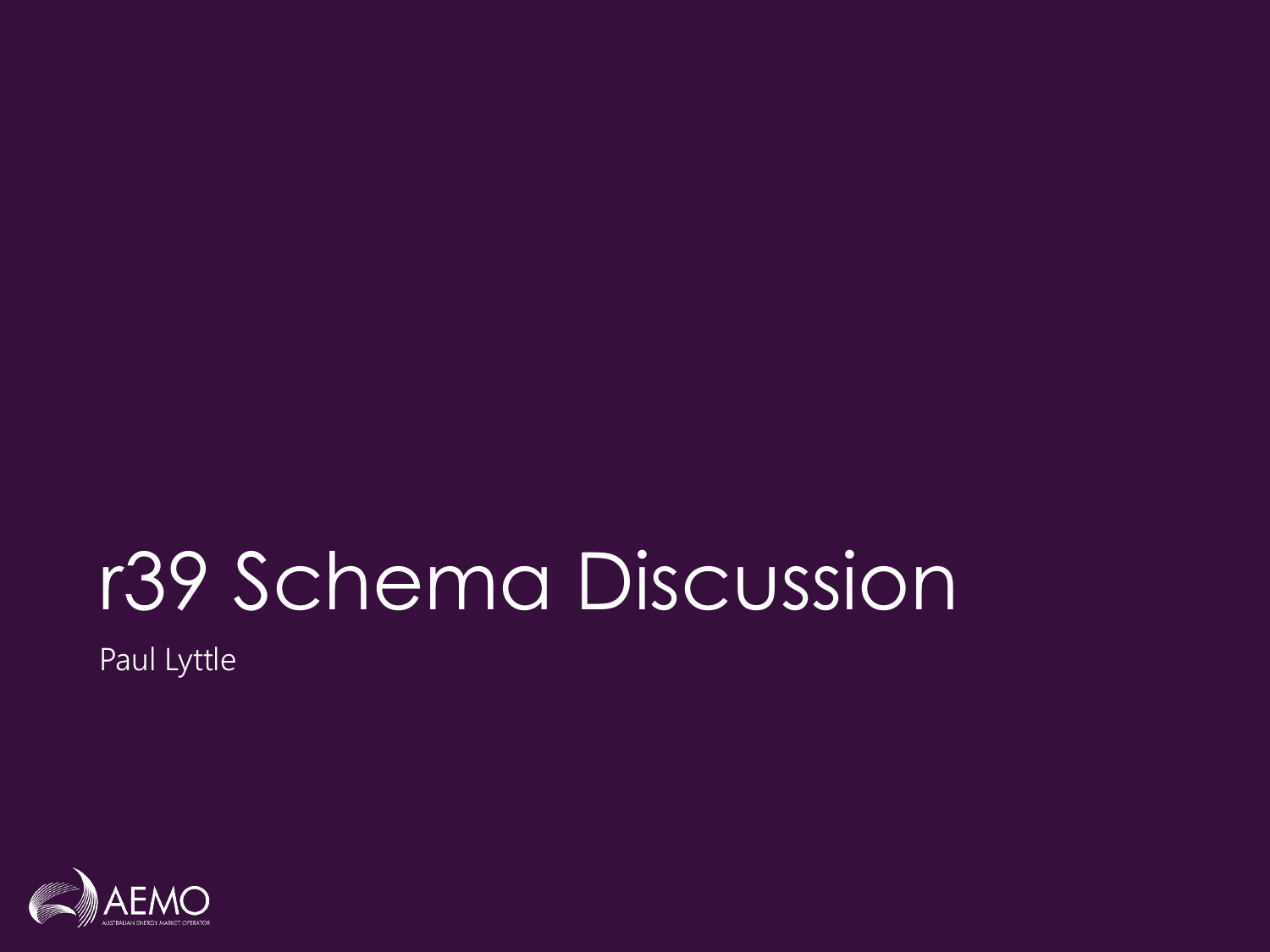### r39 Schema Discussion

- A single schema containing change for 5MS and Customer Switching will be released at MDM go live.
- Participants do not have to Update to r39 unless they are on the B2M superseded version r31.
- Each market participant will need to assess the impacts of updating or not updating the schema depending on their business requirements.
- The production go live slide can be used as a guide to assist in business decisions (slide 17 of the Schema Focus Group meeting pack)
- Meeting pack will be available on the **SWG webpage**.

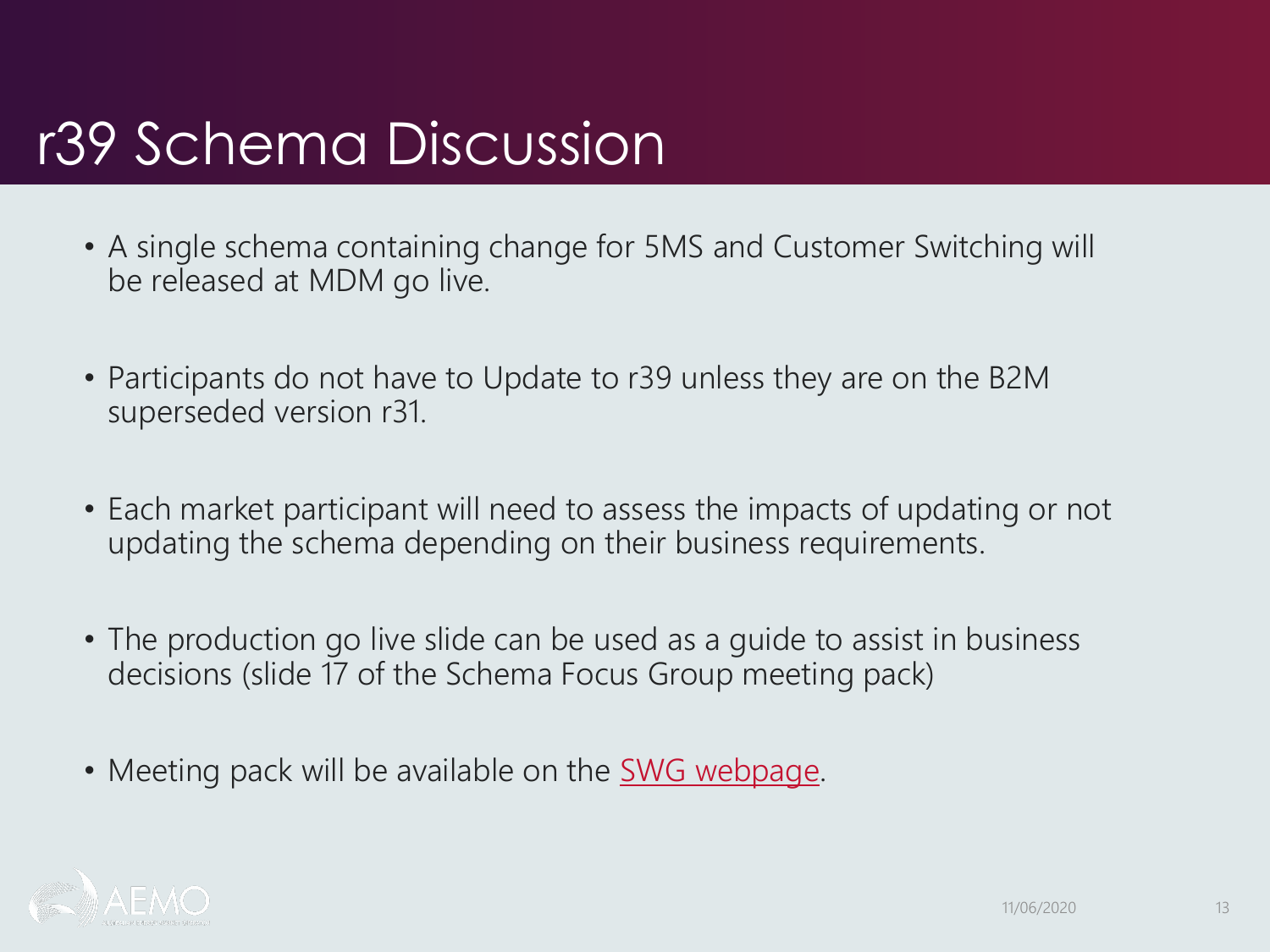# Day 1 Requirements: AEMO Systems Implementation

AEMO Stream Leads / Business Analysts

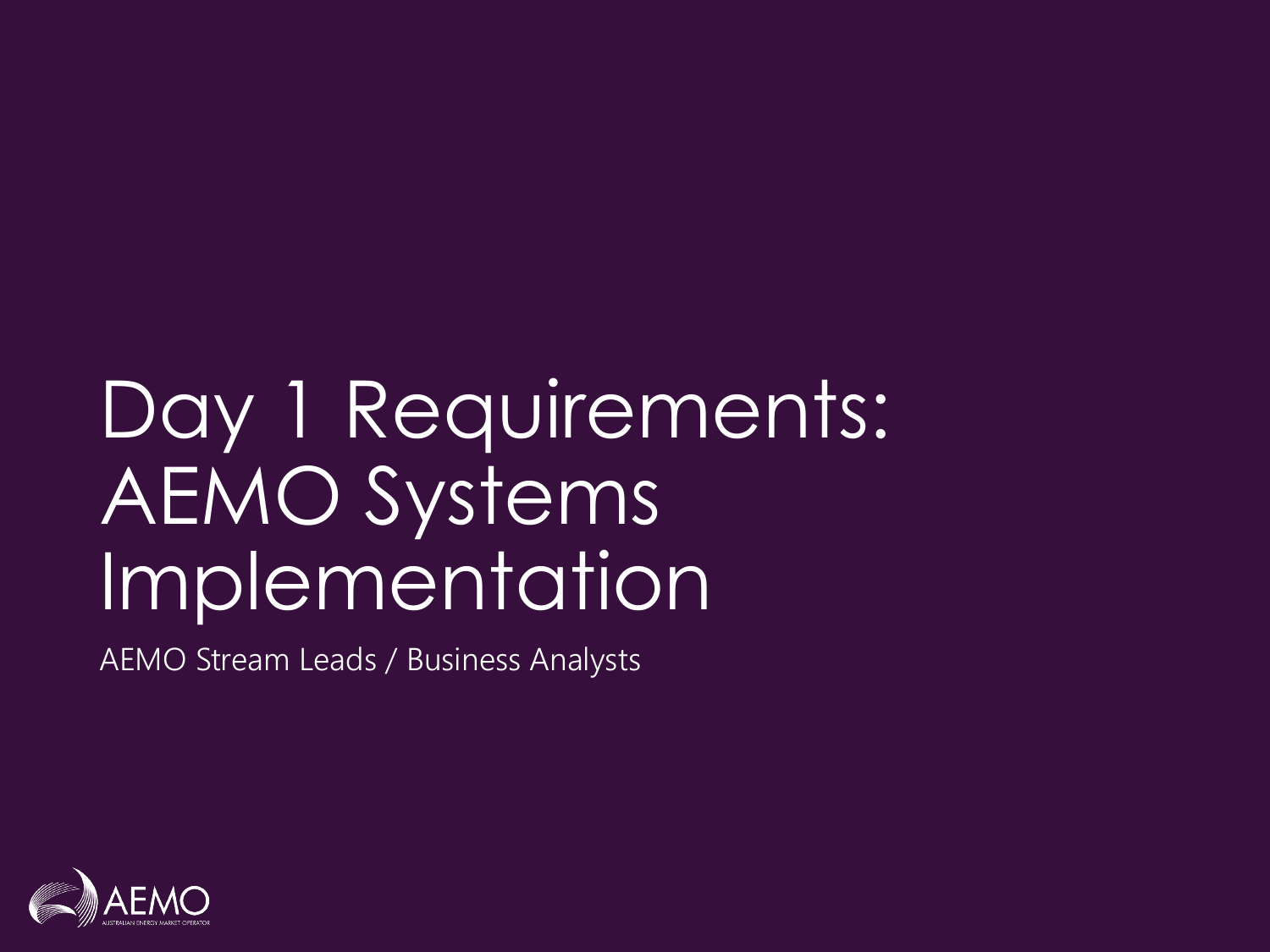### Dispatch Production Deployment

- Database (13-May-2020): 30-min bids are replicated to 5-min tables internally but continue to be published to 30-min tables in the data model.
- 5-min Dispatch (29-Nov 2020): Once all current and future 30-min bids are replicated, Dispatch engine starts looking at 5-min tables.
- 5-min Bidding Enablement, Day 1 (01-Apr-2021) Start of 'Transition Period': Participants can submit 5-min bids.
	- Both 30 and 5-min bids go to submission (BidOfferFileTrk) and bid (BidDayOffer) tables. (TransactionID is null for 30-min bids).
	- New 5-min period table (BidOfferFileTrk) holds 5-min bids
	- 30-min period data continues to be stored in BidPerOffer

#### Mandatory Changes (01-Apr-2021)

• If either of Dispatch or Settlements new system deployment date proposals are agreed, potential for the data model to be split. AEMO to confirm.

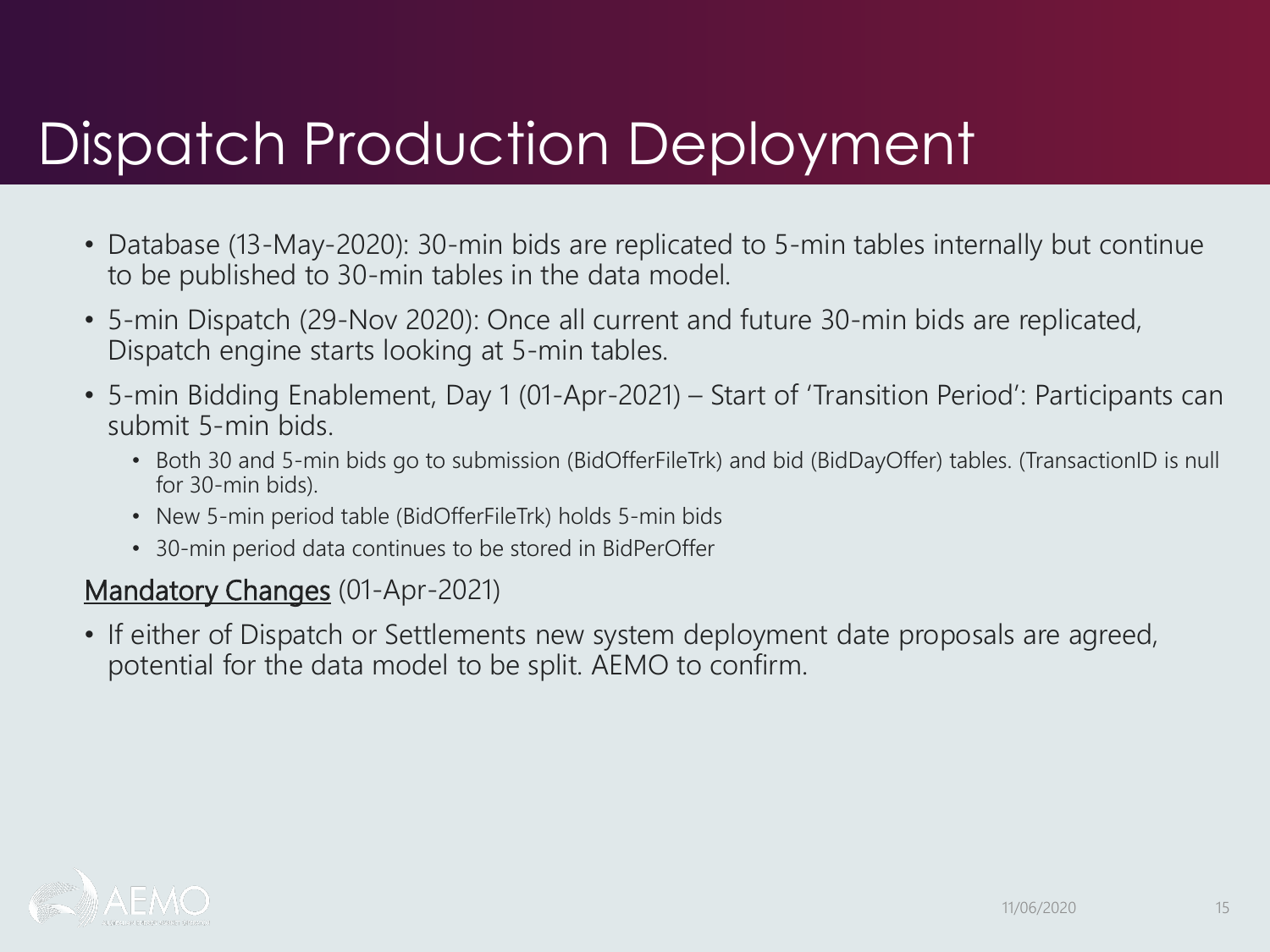### Dispatch – Current Timetable

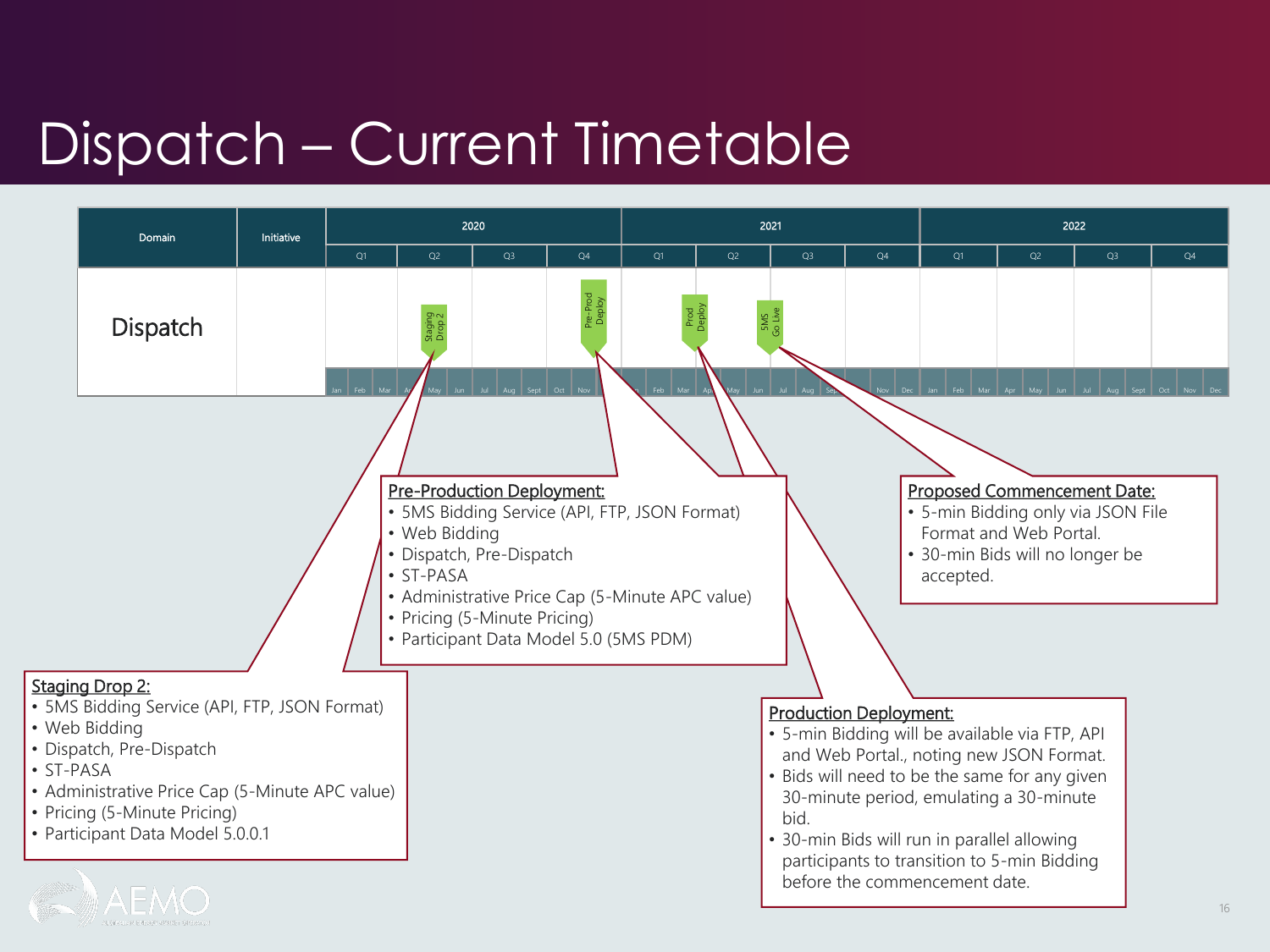### Retail Production Deployment

|                          | <b>Participant Market System Capability</b>                                         | MDP/MC                                                                                | <b>LNSP</b> | MPB/MC | <b>FRMP/LR</b> |  |
|--------------------------|-------------------------------------------------------------------------------------|---------------------------------------------------------------------------------------|-------------|--------|----------------|--|
|                          | <b>Basic for Mkt Settlements</b>                                                    | Mandatory                                                                             |             |        |                |  |
|                          | 30min for Mkt Settlements (Interval and Profile meters)                             | Mandatory                                                                             |             |        |                |  |
|                          | MTRD - MDFF NEM13 for Mkt Settlements                                               | Optional                                                                              |             |        |                |  |
| Meter Data               | MTRD - MDFF NEM12 at 5min for Mkt Settlements                                       | Optional                                                                              |             |        |                |  |
| <b>Notifications</b>     | MTRD - MDFF NEM12 at 15min for Mkt Settlements                                      | Optional                                                                              |             |        |                |  |
|                          | MTRD - MDFF NEM12 at 30min for Mkt Settlements                                      | Optional                                                                              |             |        |                |  |
|                          | 10MB file size for MTRD for Mkt Settlements                                         | Optional                                                                              |             |        |                |  |
|                          | 10MB file size for MTRD for B2B Mkt Activities                                      | By Bilateral Agreement Only                                                           |             |        |                |  |
| <b>CNDS Data Streams</b> | Migrate Net to Register Datastreams                                                 | Optional                                                                              |             |        |                |  |
|                          | Create kVarh Datastreams                                                            | Optional                                                                              |             |        |                |  |
| Reports                  | MDMT Meter Data Report-Request RM37, RM38, RM39                                     | Recommended<br>where MDFF is<br>sent                                                  |             |        |                |  |
|                          | Report X of Y message functionality                                                 | Optional <sup>1</sup>                                                                 |             |        |                |  |
| <b>Message Protocols</b> | API Message Exchange for CATS, NMID, MDMT                                           |                                                                                       | Optional    |        |                |  |
|                          | Submit CRs with new standing data codes (Datastream<br>Type, NMI Class Code, MITC)  |                                                                                       |             |        |                |  |
| <b>Standing Data and</b> | Accept NMID with new standing data codes (Datastream<br>Type, NMI Class Code, MITC) | Transition window and responsibilities defined in the 5MS<br>Metering Transition Plan |             |        |                |  |
| <b>CRs</b>               | Submit CRs with new standing data element (TNI2)'                                   |                                                                                       |             |        |                |  |
|                          | Accept NMID with new standing data element (TNI2)                                   |                                                                                       |             |        |                |  |

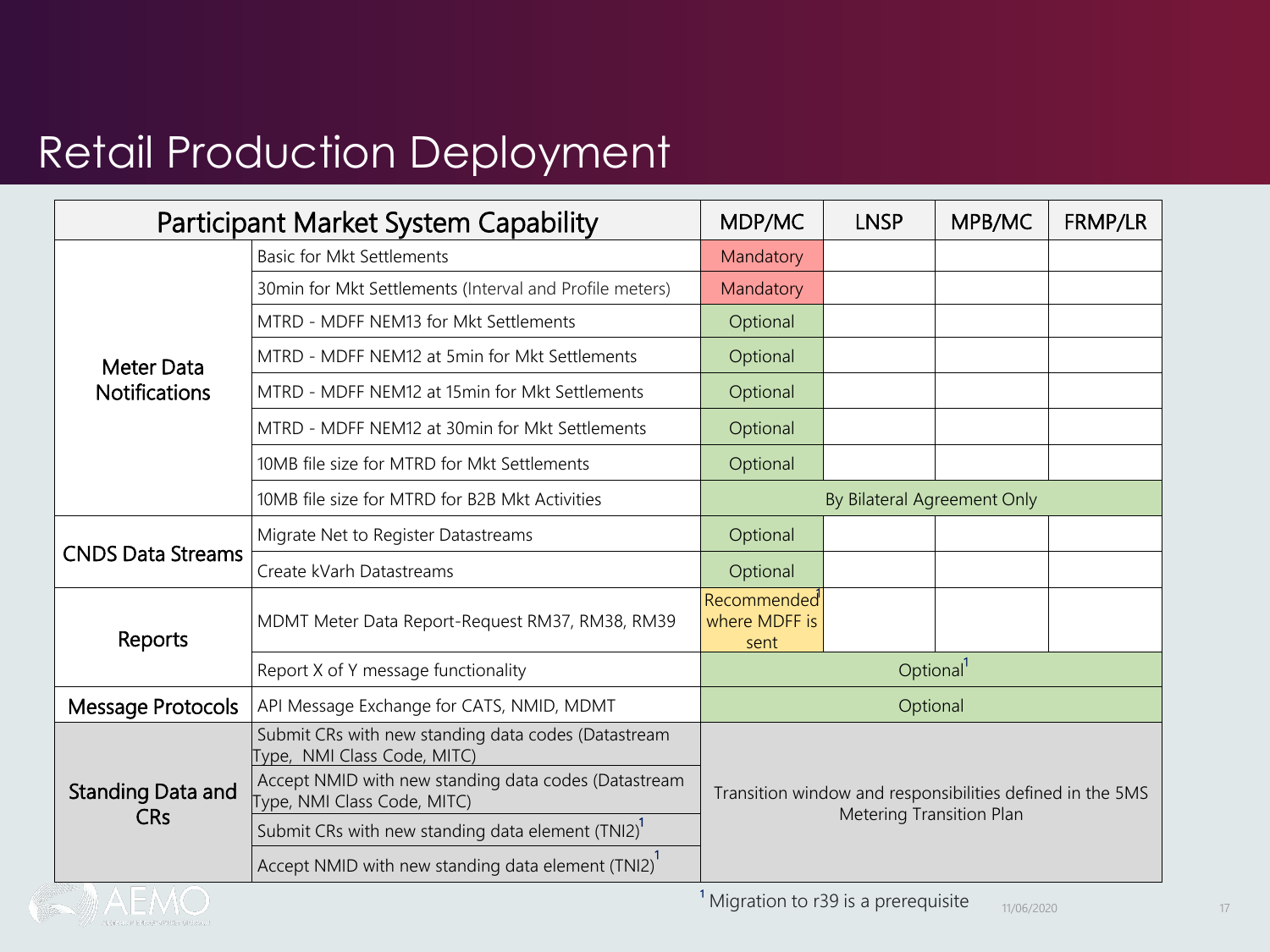### Retail – Current Timetable

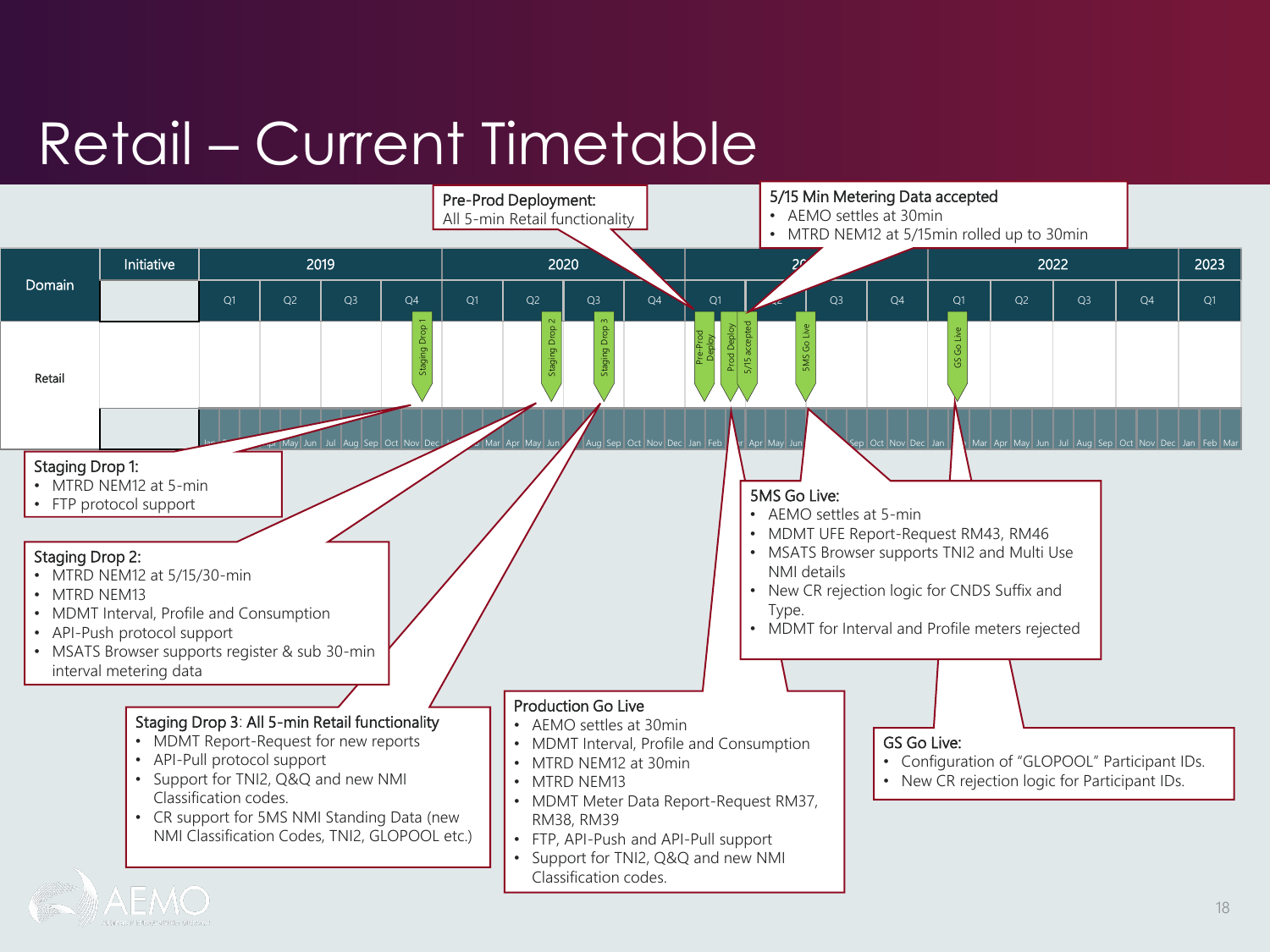### Settlements Production Deployment

#### Production Deployment - Day 1

(01-Apr-2021)

- Settlement calculations continue to use and provide 30-min data.
- Prudential APIs are live.

#### **Mandatory Changes**

- New look prudential dashboard, forecast dashboard, credit support, Settlements direct.
- New-look invoices.
- RCTI format is changing (as per the Tech Spec)

#### AEMO requests Participants confirm if any of the above are automatically read.

• If either of Dispatch or Settlements new system deployment date proposals are agreed, potential for the data model to be split. AEMO to confirm.

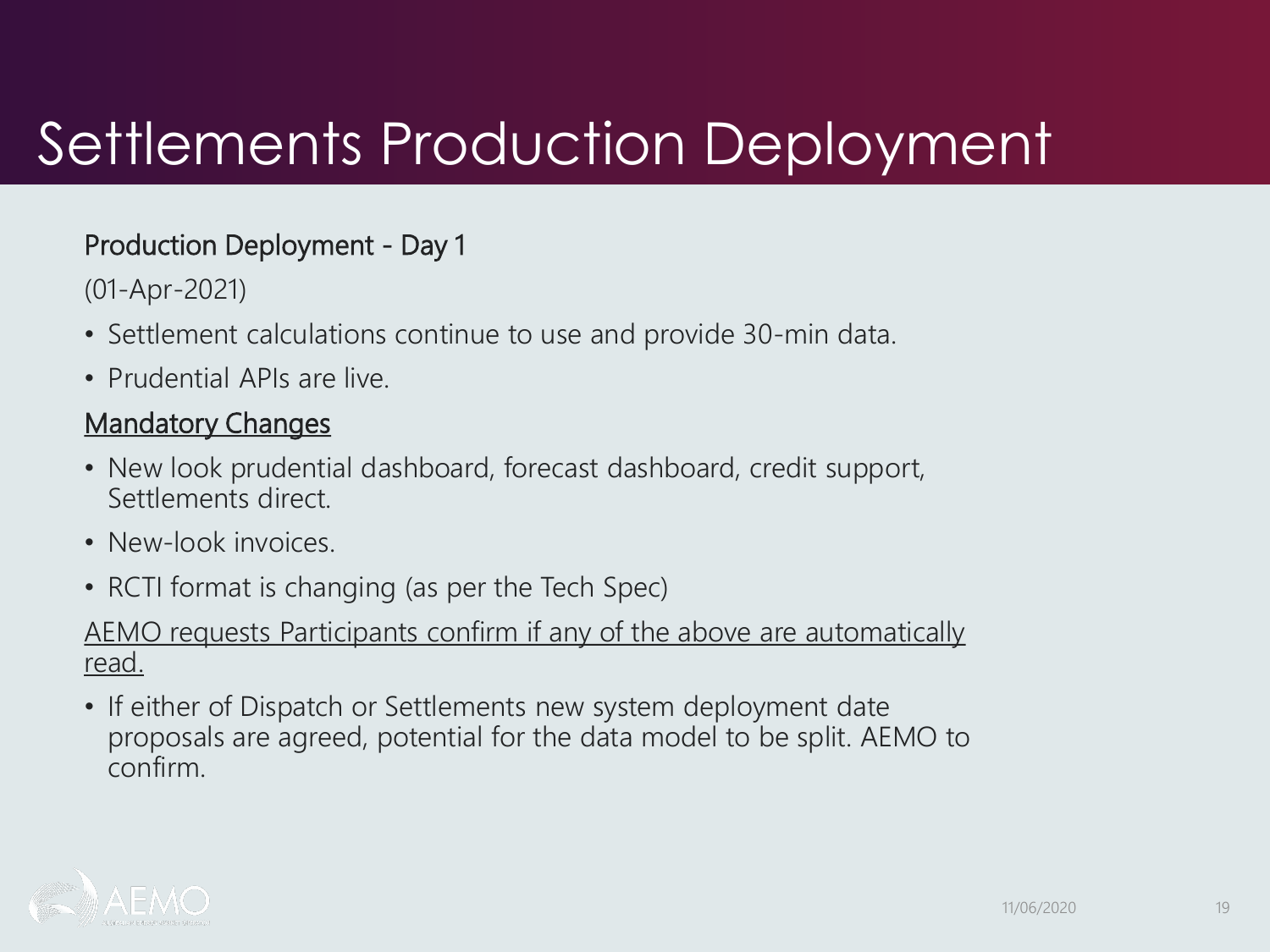### Settlements – Current Timetable

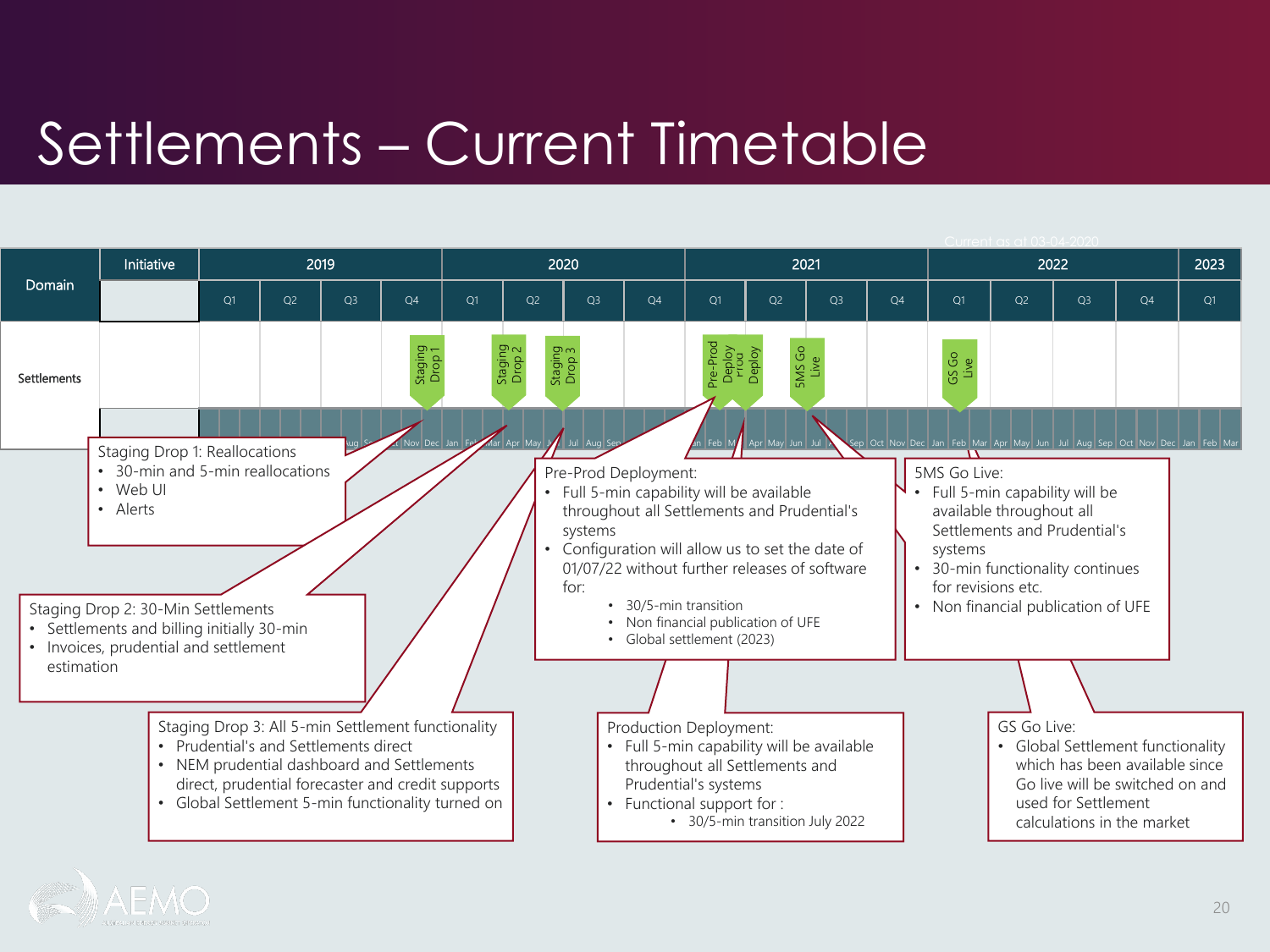# Industry Testing Working Group update

Tui Grant

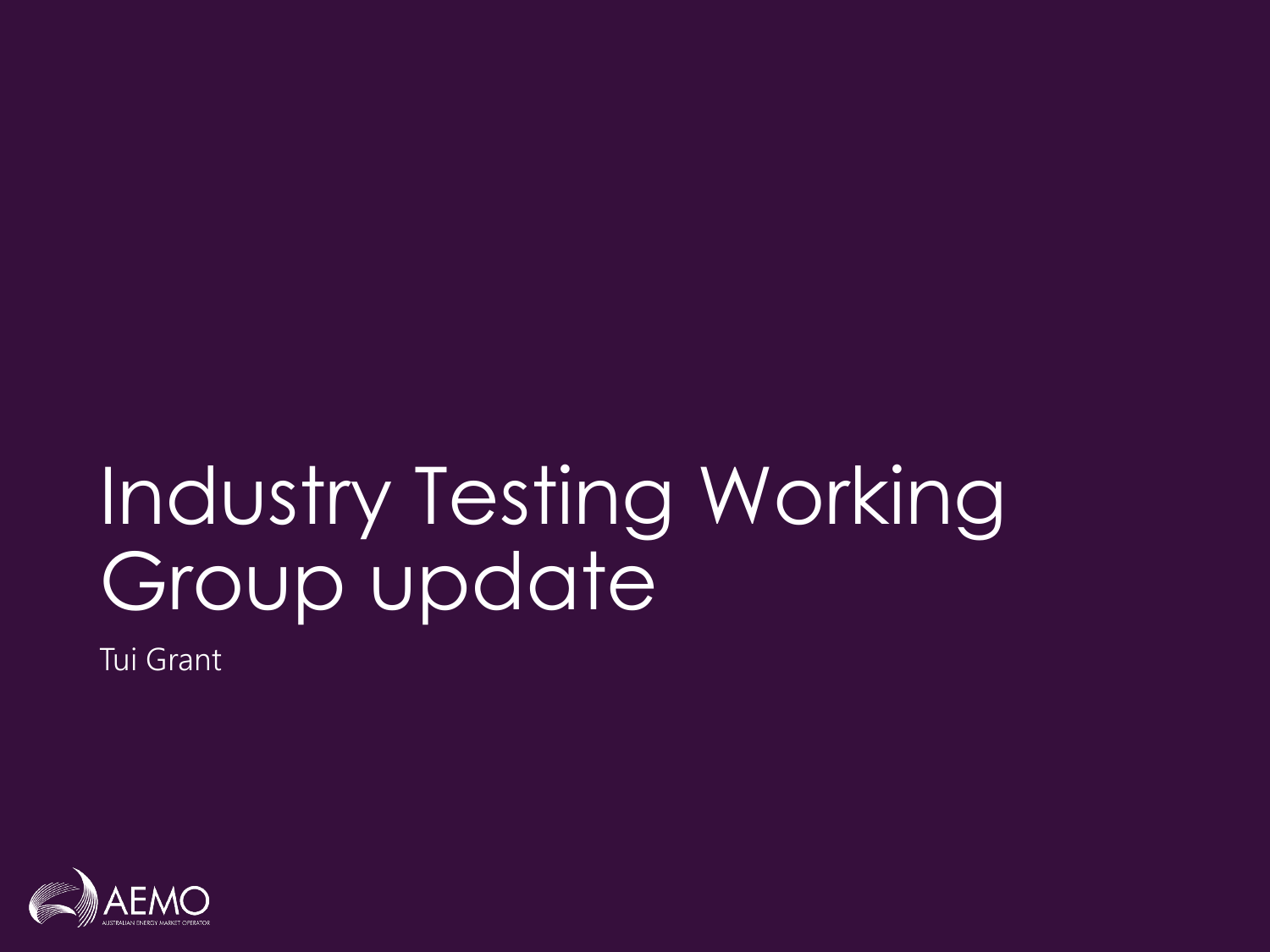### Industry testing working group update

- The last ITWG was substituted for a SWG discussion on the rule change.
- The upcoming ITWG will focus on
	- Discuss Settlements for staging with a view to commence 5 minute invoicing and discuss options for prudential payments
	- Walkthrough of the remaining deliverables for staging
	- Discuss the testing window for the new go-live date for retail in Pre Production
	- Discuss the changes proposed to industry testing (in the RWG pack) and what this means for participant testing

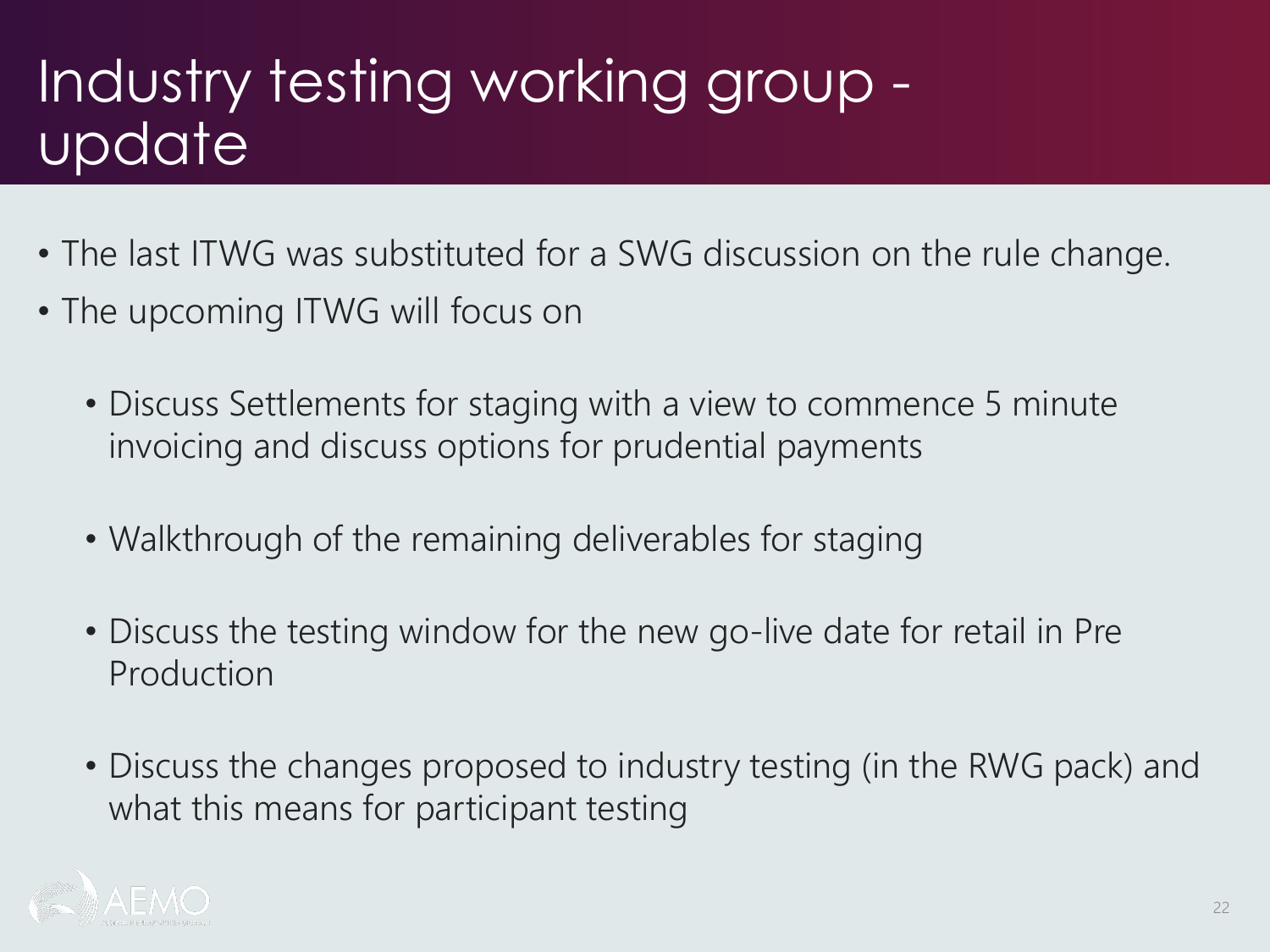# Readiness Working Group update

Greg Minney

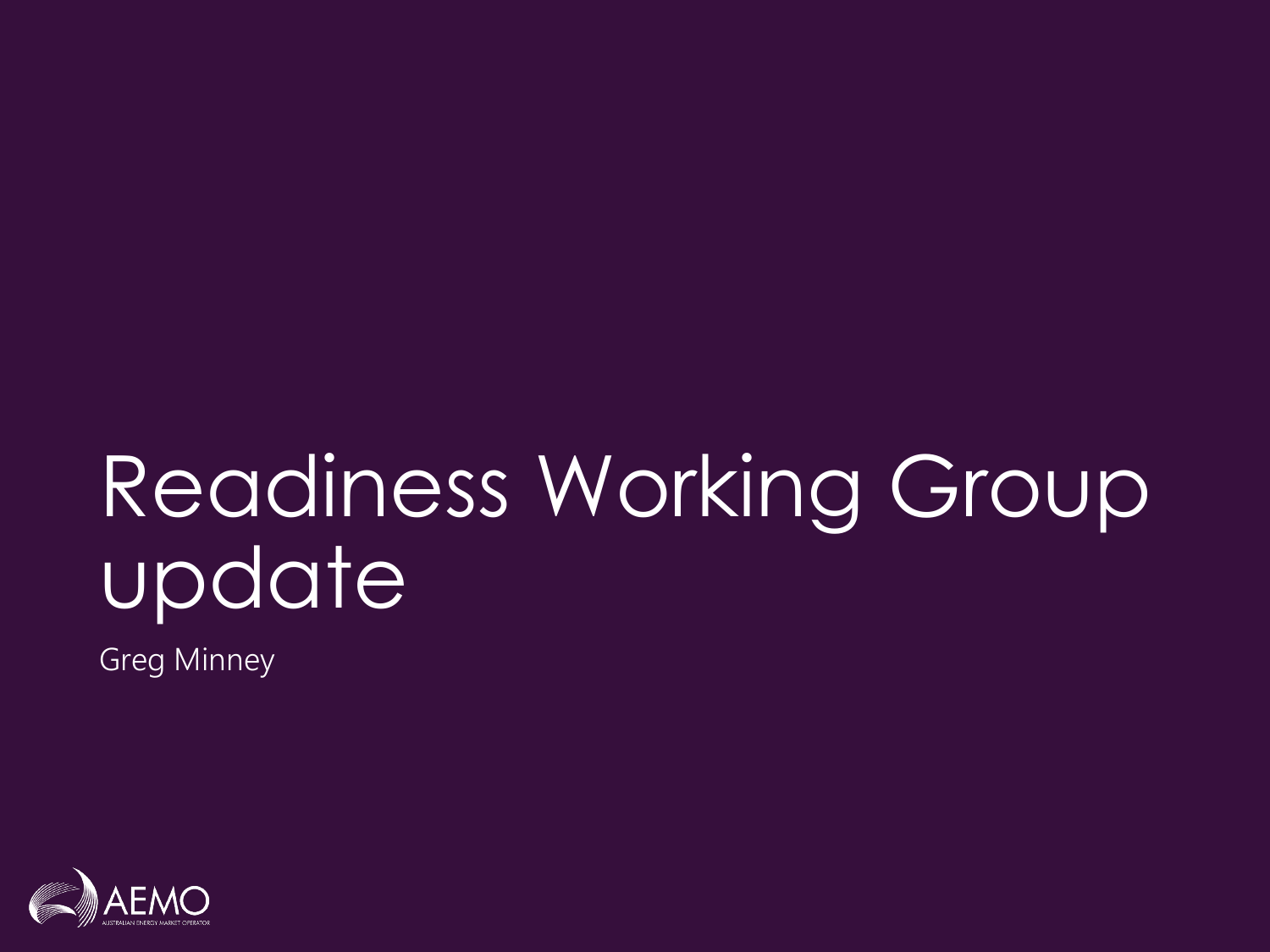### Workstream engagement

#### RWG #11 Conducted 14th May

- Consideration of Transition, Participant Testing and Metering Transition approaches to incorporate:
	- MDM go-live of 9<sup>th</sup> March
	- Potential Settlement platform deployment Feb 2021
	- Potential 5MS bidding platform deployment Nov 2020
- Consideration of Transition, Participant Testing and Metering Transition approaches under 12 month deferral scenario
	- AEMO internal program continues to its current milestones i.e. staged platform deployments to support current 5MS timeframes, including new MDM deployment date.
	- Participants should be provided with implementation flexibility where possible (*5MS/GS Transition and go-live strategy* principle) i.e. transition and testing scenarios should support participants' abilities to implement their programs with or without a deferral.
- Feedback from RWG to be discussed at next PCF

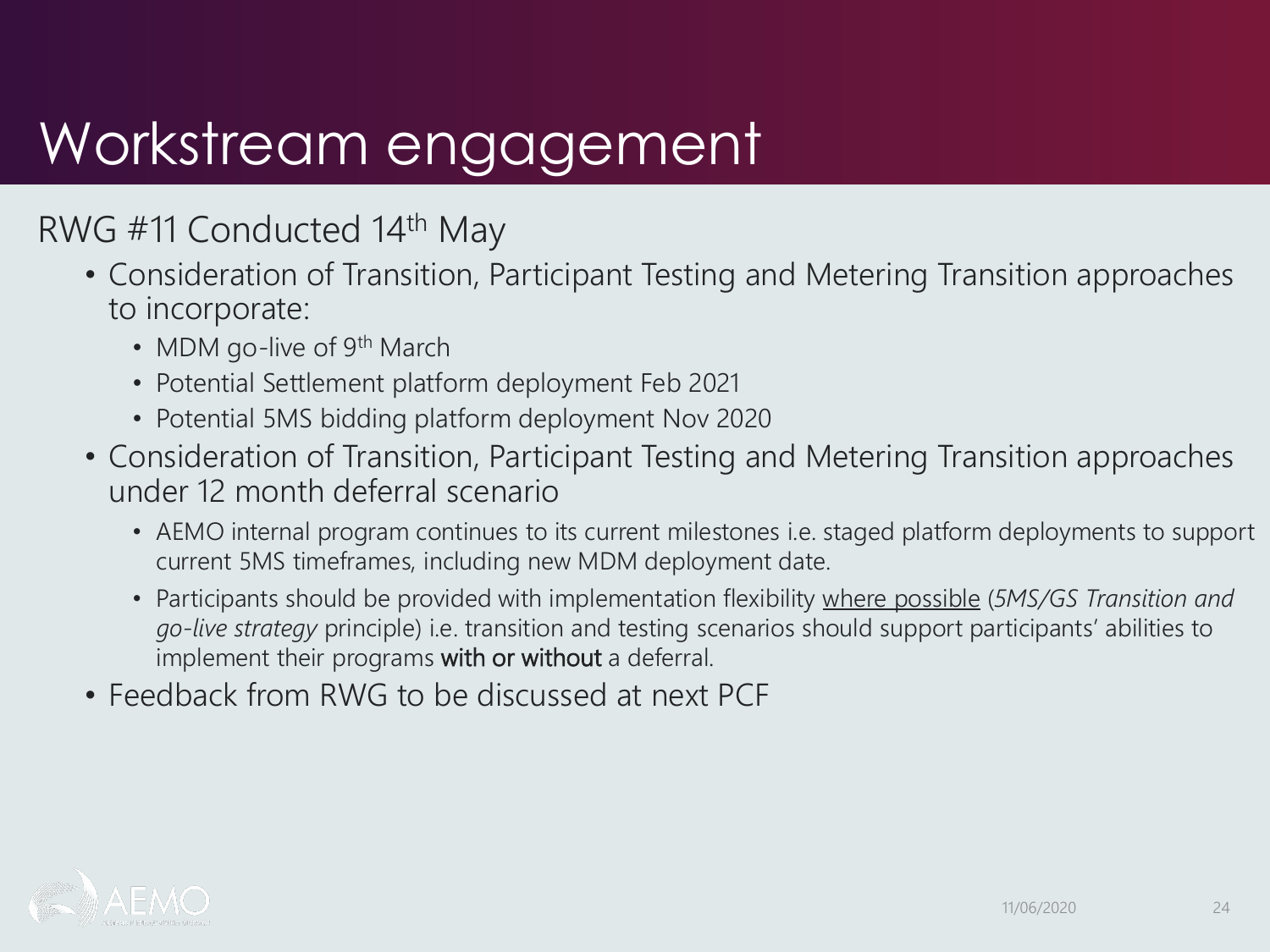### Industry Readiness Reporting



- Increased response rate from participants to 2<sup>nd</sup> round of readiness reporting
- Specific questions regarding response to COVID-19
- Summary and overall report provided to RWG and PCF reps

- Status: On track Trend: Progress: 1-24% complete **Overall** program
- Overall industry progress and status remains at 1-25% and on-track, consistent with round 1. The downtrend reflects the number of response categories where subsets of participants are indicating emergent risks, issues and heightened uncertainty in comparison to the previous survey.
- Program delivery of 5MS and GS has progressed across the industry, with 27% of the industry now at 25- 49% progress or more, compared to 8% two months ago in the previous round of reporting. Majority are on track, with 5 respondents noting that their program is at risk or late.
- An emerging theme among responses highlights the uncertainty created because of the rule change proposal, and varying degrees of impact from COVID-19. At the time of publication, AEMO notes that AEMC is still finalising rule change timelines, and that various 5MS working groups have are currently considering the potential impacts of the rule change.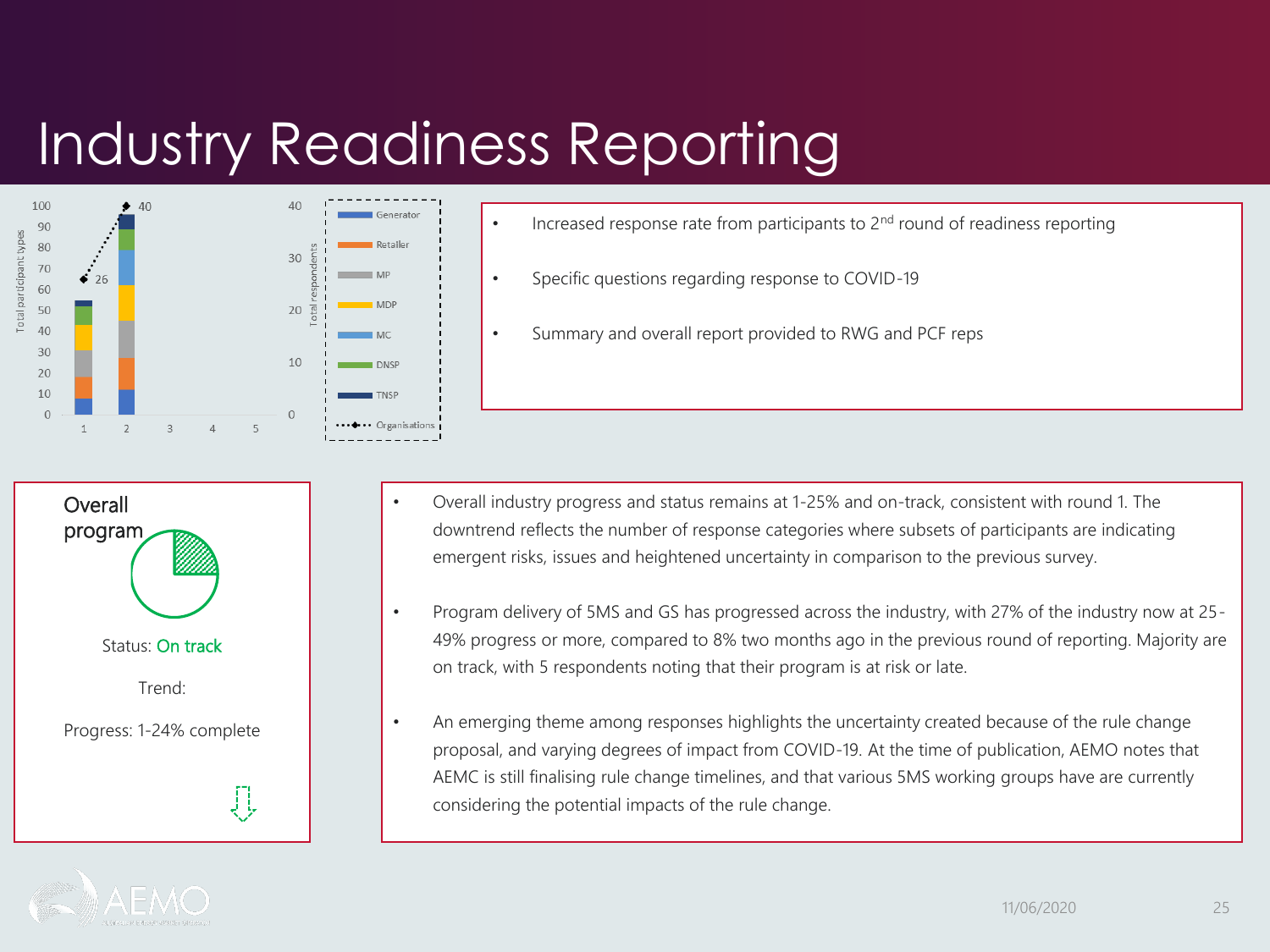# 5MS/GS Procedures update

Simon Tu

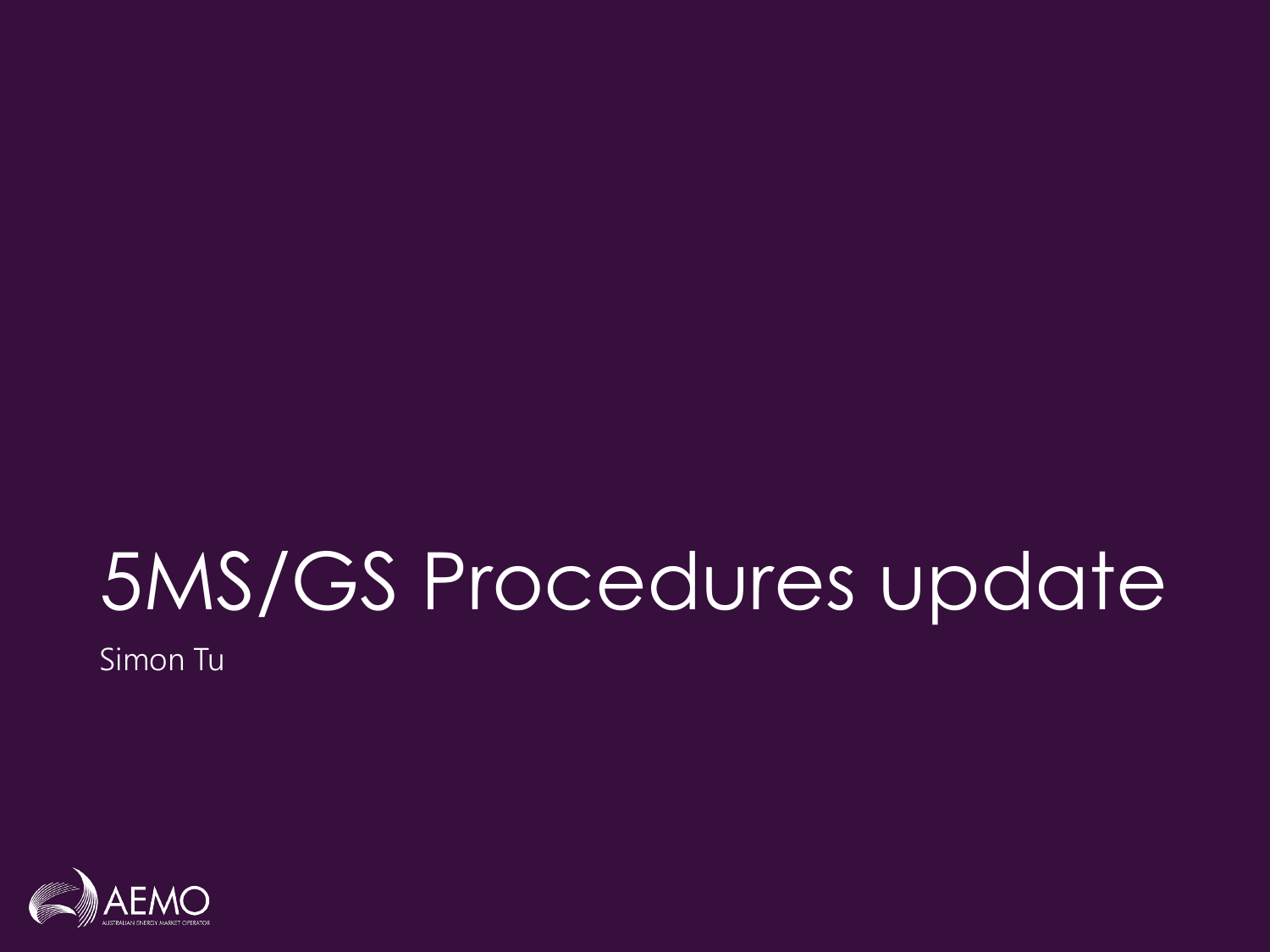### 5MS/GS-related procedure change log

| <b>Procedure issue</b>                                                                         | <b>Status</b>                                                                                                                                                                                                                                                                                                                                                                               |
|------------------------------------------------------------------------------------------------|---------------------------------------------------------------------------------------------------------------------------------------------------------------------------------------------------------------------------------------------------------------------------------------------------------------------------------------------------------------------------------------------|
| MDFF file size and<br>transaction limit in file                                                | Initial feedback to first and second stage B2B procedures consultation showed majority support for:<br>MDFF file size 10MB<br>$\bullet$<br>MDFF 1,000 transaction limit in file<br>$\bullet$<br>non-contestable unmetered loads - use of existing B2B transactions for this family of NMIs<br>Third round of consultation occurring for other matters, however above matters are confirmed. |
| Proposed procedural change<br>to MDFF quality flag (N flag)                                    | AEMO has submitted an ICF for ERCF consideration at March meeting (Thu 12 March). No objections<br>presented at ERCF. Next steps: AEMO to compile a 'change information pack' for industry consultation for 15<br>May ERCF.                                                                                                                                                                 |
| Proposal for RWD[?]                                                                            | Meter read type code. Consultation on issues paper closed Tue 31 March. Majority of responses support the<br>concept to identify interval length. Suggestions have been received on what format this should be provided in<br>to MSATS. Draft determination will be published Thu 14 May 20.                                                                                                |
| Removal of end user details<br>from inventory table                                            | AEMO will progress consultation. Dates TBC, likely to begin Aug/Sep. Follow up with ERCF rep for details.                                                                                                                                                                                                                                                                                   |
| TNI 2 for cross-boundary<br>meters                                                             | While Participants don't have to populate the TNI2 field (AEMO will, similarly to NSP2), they will have to<br>ensure that their systems can receive TNI2. Part of MSATS Standing Data Review. Consultation on issues paper<br>closed Tue 31 March. Majority of responses support AEMO's proposal. Draft determination due Thu 14 May<br>20.                                                 |
| Obligation for MC to provide<br>updated or substitution data<br>in the cases of theft or fraud | Original ICF lodged by AGL. Discussed at ERCF March meeting. Relates to UFE calculation. Next steps:<br>distribution of amended ICF and supporting questionnaire.                                                                                                                                                                                                                           |
| Removal of register ID =<br>suffix requirement                                                 | ICF lodged by AusNet to ERCF for its consideration at next meeting on Fri 15 May 20.                                                                                                                                                                                                                                                                                                        |
| NCONUML objections to CR<br>2000/2001                                                          | ICF to be lodged by Origin. Gap in procedures to be filled. ICF proposes that if an LNSP sets up a new<br>NCONUML NMI and assigns it to a contestable MC, then the contestable MC can object to it as the MC is<br>always the initial MC.                                                                                                                                                   |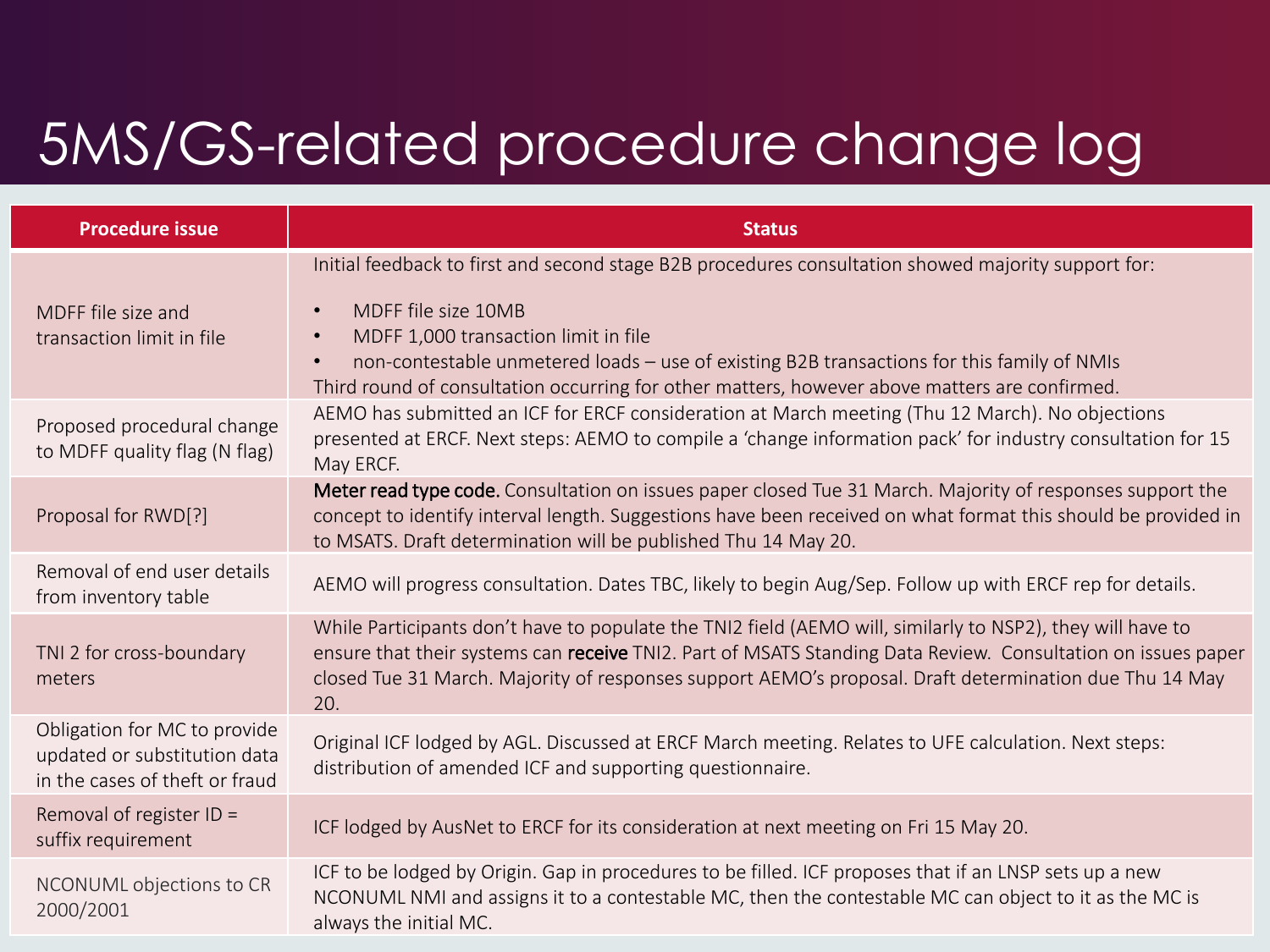### Metering procedures update

#### Electricity Retail Consultative Forum - next meeting Fri 15 May 20

- 5MS/GS ICFs
- Update on MSATS standing data review
- ADL discussions ongoing
- [https://aemo.com.au/Stakeholder-Consultation/Industry-forums-and-working-groups/Retail](https://aemo.com.au/Stakeholder-Consultation/Industry-forums-and-working-groups/Retail-meetings/Electricity-Retail-Consultative-Forum)meetings/Electricity-Retail-Consultative-Forum

#### B2B Working Group - recent meeting Tue 5 May 20

- Second draft stage (3<sup>rd</sup> round) of release v3.4 of B2B procedures consultation. All initial response agree with proposals for:
	- MDFF file size 10MB
	- MDFF 1,000 transaction limit in file
	- non-contestable unmetered loads use of existing B2B transactions for this family of NMIs
- [https://aemo.com.au/Stakeholder-Consultation/Industry-forums-and-working-groups/Retail-meetings/B2B-](https://aemo.com.au/Stakeholder-Consultation/Industry-forums-and-working-groups/Retail-meetings/B2B-Working-Group)Working-Group

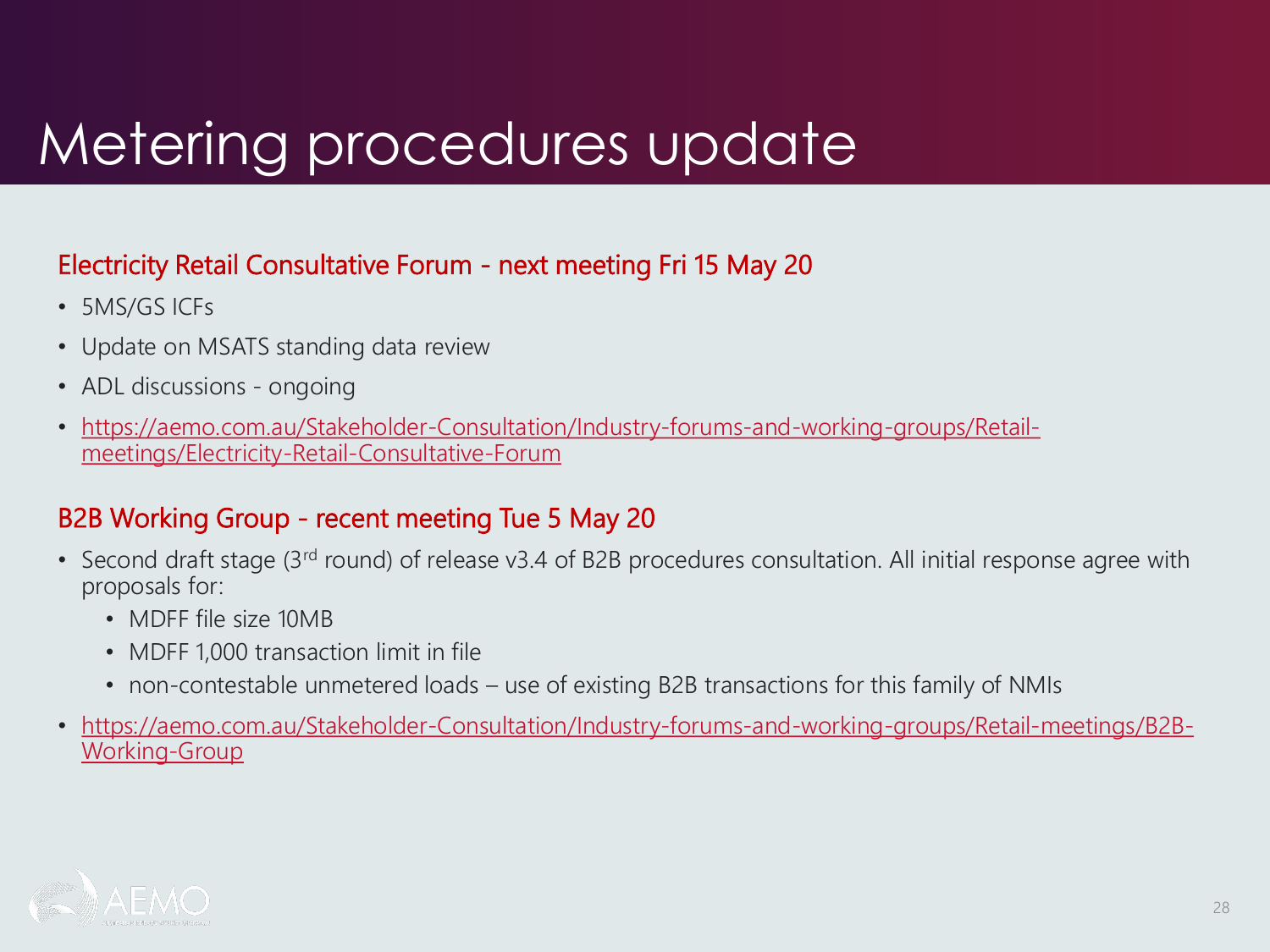# Forward meeting plan

Graeme Windley

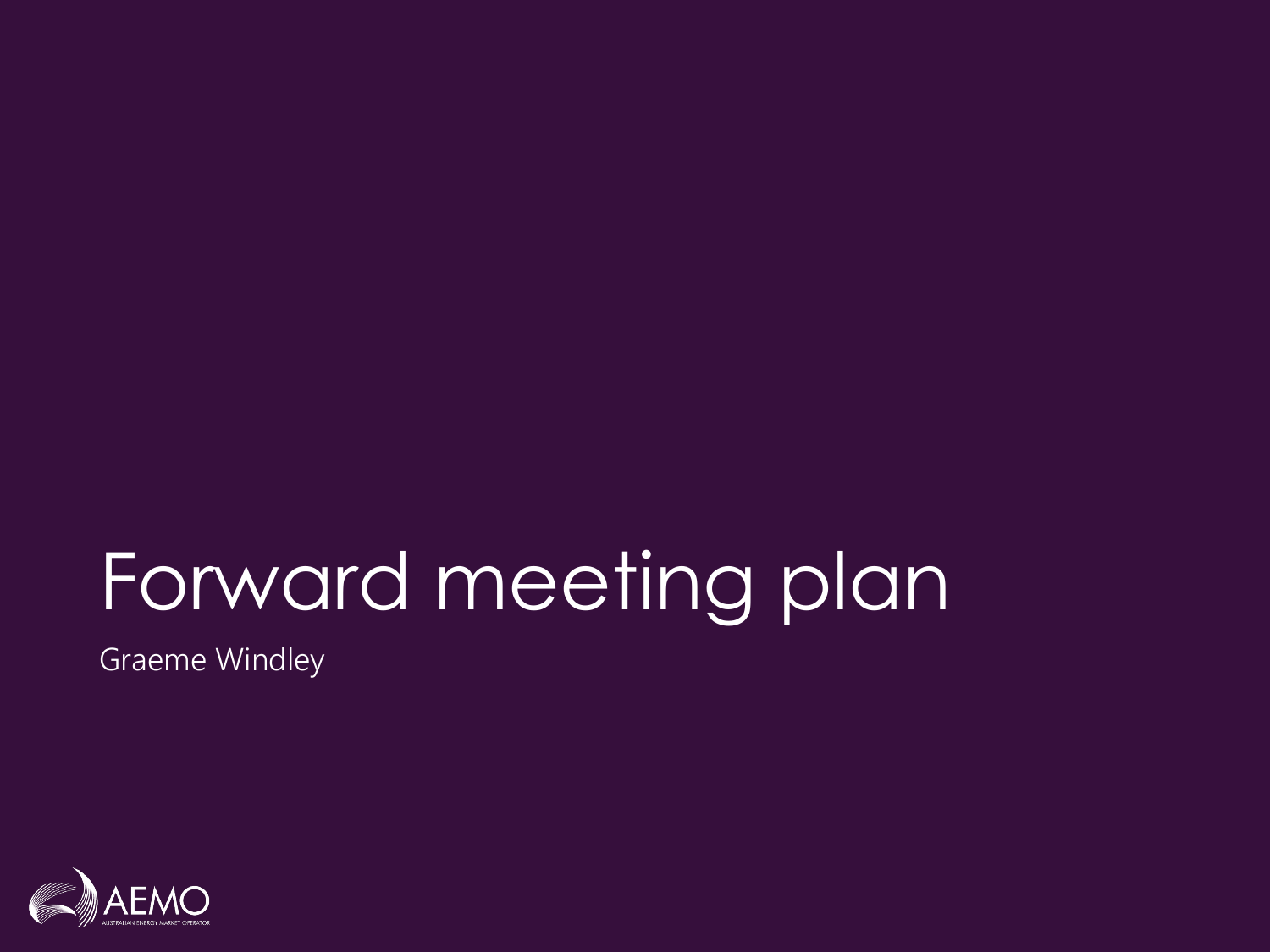### Forward Meeting Agenda

- SWG #23 Agenda 17 June 2020
- Incl Retail Staging deployment 2<sup>nd</sup> Drop

To add items to the agenda, please contact us at **[5MS@aemo.com.au](mailto:5MS@aemo.com.au)** 

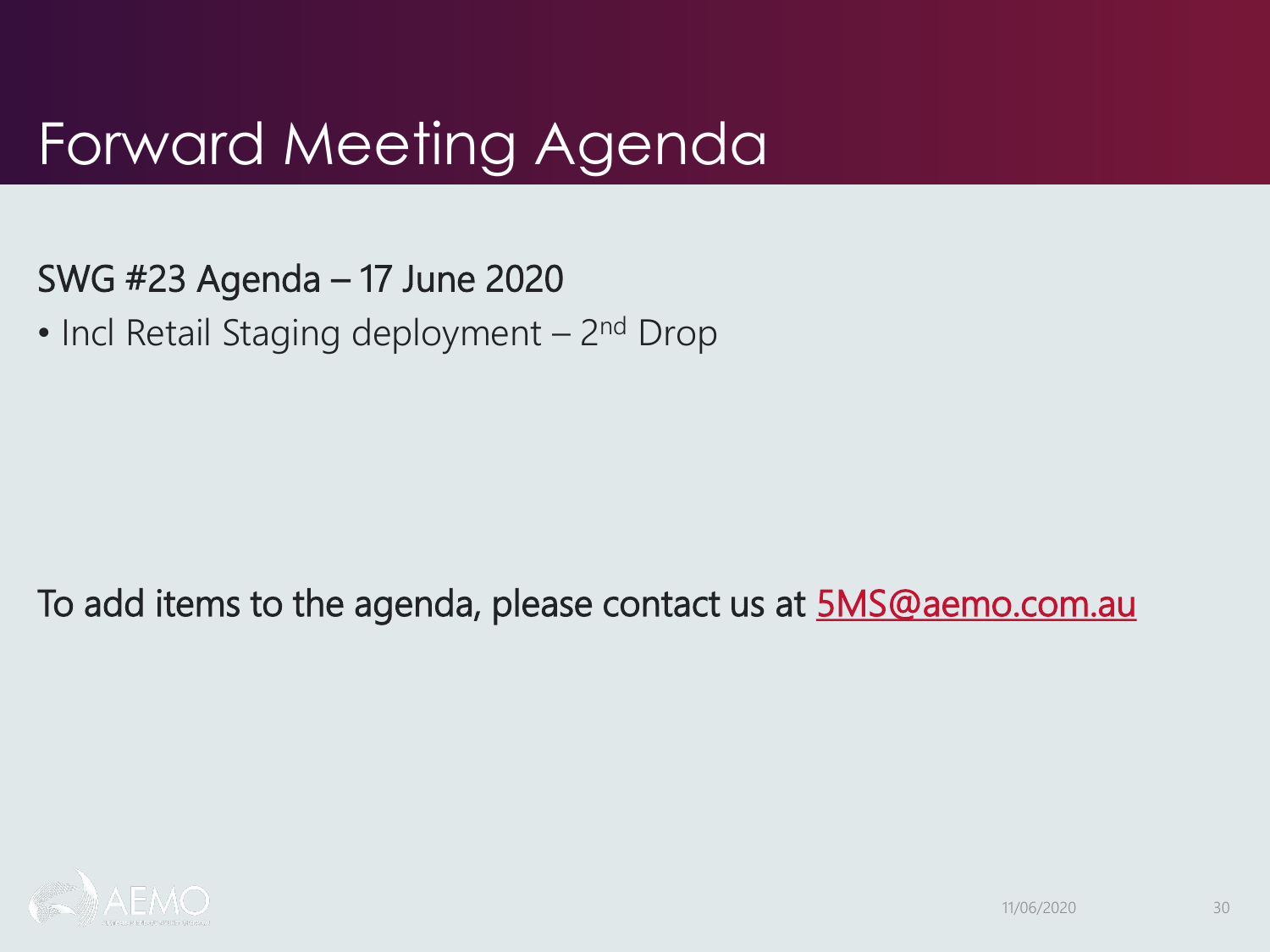#### **MAY**

|  |                            |  | Su Mo Tu We Th Fr Sa |  |  |  |
|--|----------------------------|--|----------------------|--|--|--|
|  | 26 27 28 29 30 1 2         |  |                      |  |  |  |
|  | 3 4 5 6 7 8 9              |  |                      |  |  |  |
|  | 10 11 12 13 14 15 16       |  |                      |  |  |  |
|  | 17 18 19 20 21 22 23       |  |                      |  |  |  |
|  | 24  25  26  27  28  29  30 |  |                      |  |  |  |
|  | <b>31</b> 1 2 3 4 5        |  |                      |  |  |  |

#### **JUNE**

|  |  | Su Mo Tu We Th Fr Sa |  |
|--|--|----------------------|--|
|  |  | 31 1 2 3 4 5 6       |  |
|  |  | 7 8 9 10 11 12 13    |  |
|  |  | 14 15 16 17 18 19 20 |  |
|  |  | 21 22 23 24 25 26 27 |  |
|  |  | 28 29 30 1 2 3 4     |  |
|  |  | 5 6 7 8 9 10 11      |  |

#### **JULY**

|  |  | Su Mo Tu We Th Fr Sa |                      |  |
|--|--|----------------------|----------------------|--|
|  |  |                      | 28 29 30 1 2 3 4     |  |
|  |  |                      | 5 6 7 8 9 10 11      |  |
|  |  |                      | 12 13 14 15 16 17 18 |  |
|  |  |                      | 19 20 21 22 23 24 25 |  |
|  |  |                      | 26 27 28 29 30 31 1  |  |
|  |  |                      | 2 3 4 5 6 7          |  |

| Forums/Working Groups          |
|--------------------------------|
| <b>Executive (EF)</b>          |
| <b>Program Consult. (PCF)</b>  |
| <b>Procedures (PWG)</b>        |
| Systems (SWG)                  |
| <b>Readiness (RWG)</b>         |
| <b>Industry Testing (ITWG)</b> |

| <b>Focus Groups</b>     |  |  |  |  |  |  |
|-------------------------|--|--|--|--|--|--|
| <b>Dispatch</b>         |  |  |  |  |  |  |
| <b>Metering</b>         |  |  |  |  |  |  |
| <b>Settlements</b>      |  |  |  |  |  |  |
| <b>Transition</b>       |  |  |  |  |  |  |
| <b>Reconciliation</b>   |  |  |  |  |  |  |
| Contingency             |  |  |  |  |  |  |
| <b>Industry Testing</b> |  |  |  |  |  |  |



marked in a comment. WA, NT, TAS, ACT holidays hav e not

### Upcoming meetings

five -minute -

Current as 15 May 2020

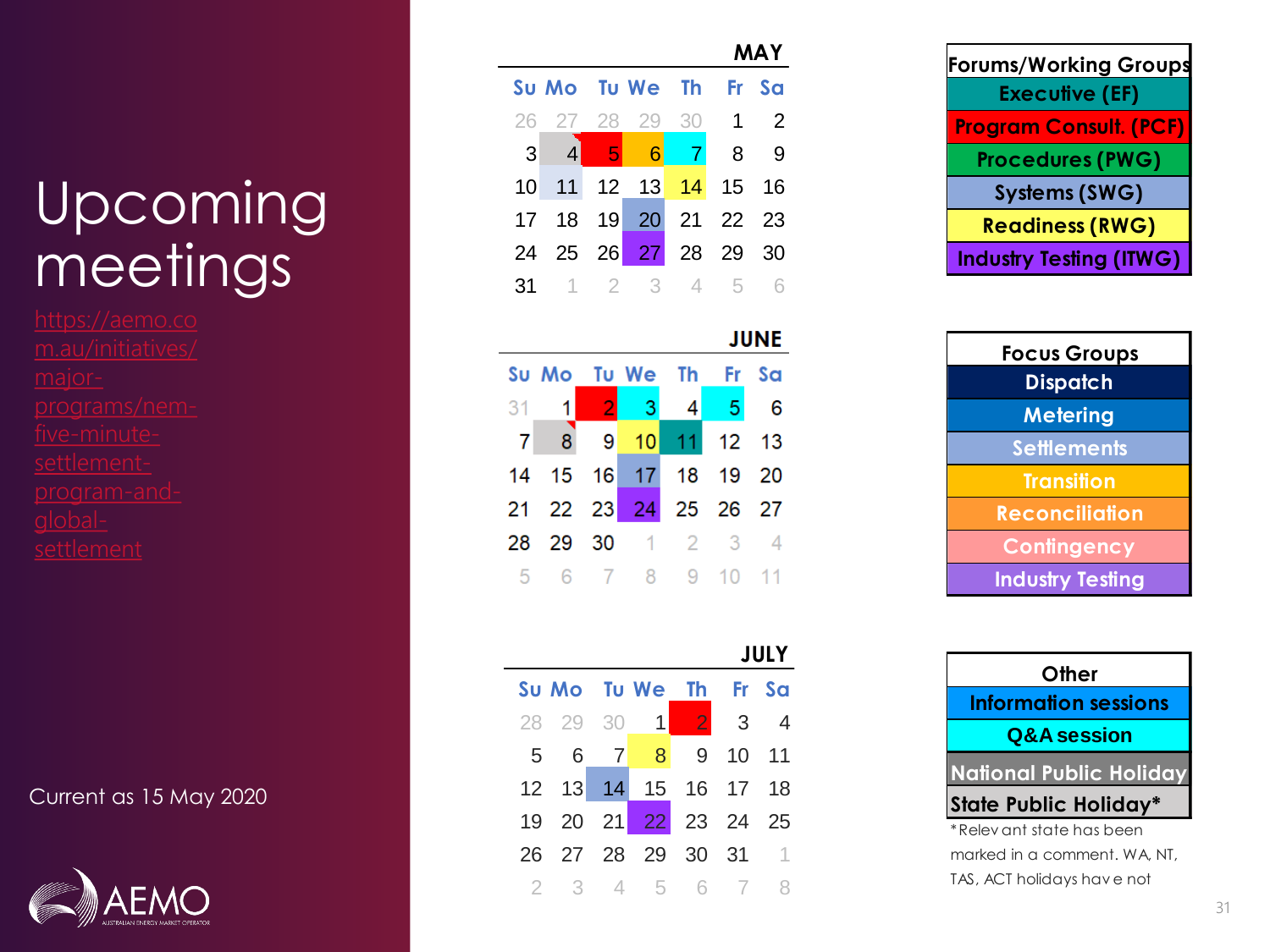## Retail stream update

Jim Agelopoulos

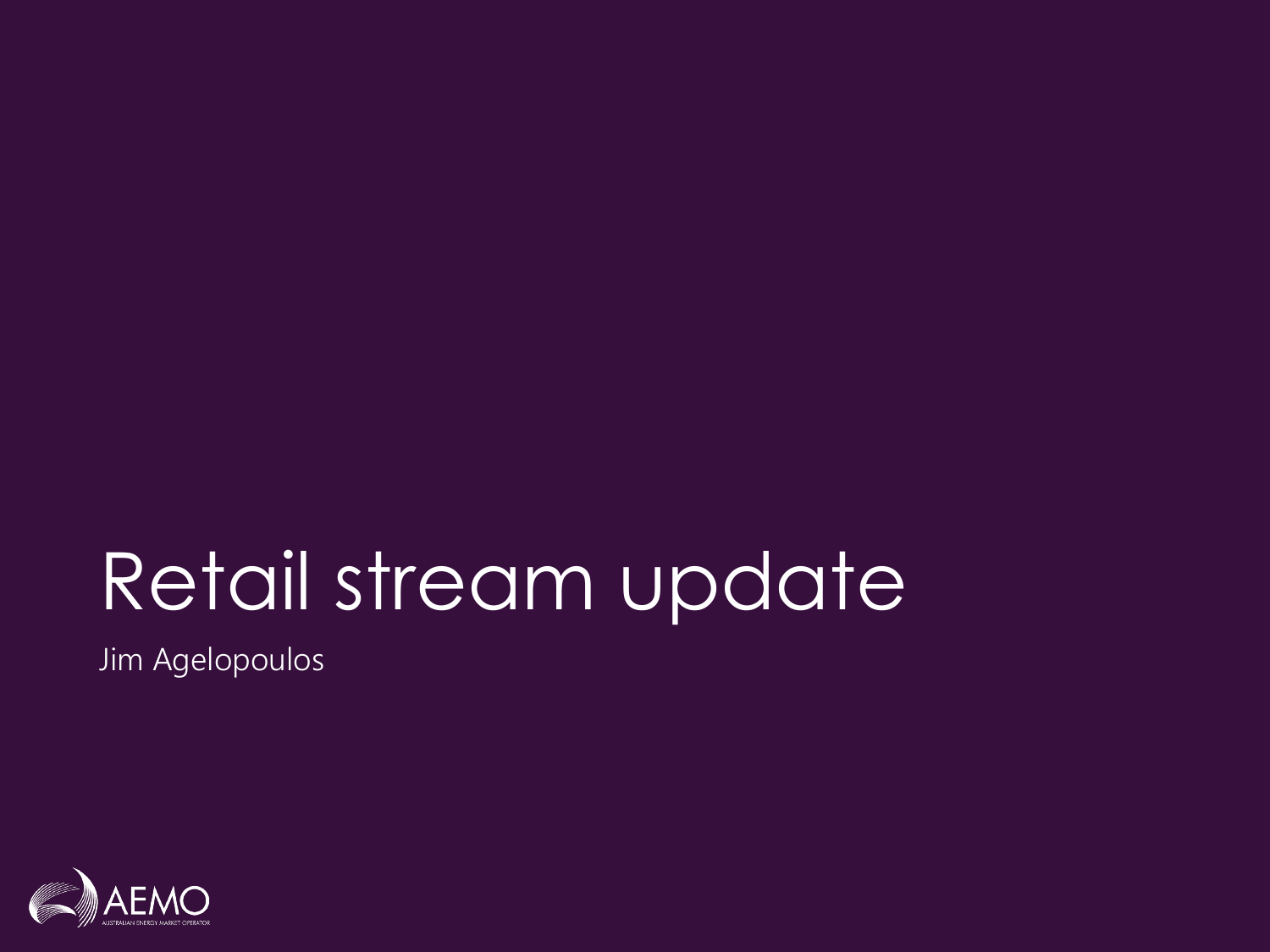### Systems Workstream - Metering

Current as at 15-05-2020

| <b>5 MINUTE SETTLEMENT</b>                                                                                                                                                                   |                         | <b>TIMING</b>            |                                                  |                                     |                                  |                                  |                              |                    |           |                   |
|----------------------------------------------------------------------------------------------------------------------------------------------------------------------------------------------|-------------------------|--------------------------|--------------------------------------------------|-------------------------------------|----------------------------------|----------------------------------|------------------------------|--------------------|-----------|-------------------|
| <b>SYSTEMS TRACKING</b>                                                                                                                                                                      | Internal<br><b>HLIA</b> | Focus/Group              | <b>SWG</b><br><b>Engagement</b>                  | <b>External</b><br><b>HLIA</b>      | <b>Draft</b><br><b>Tech Spec</b> | <b>Final</b><br><b>Tech Spec</b> | <b>User</b><br><b>Guides</b> | <b>5MS Staging</b> | Preprod   | <b>Production</b> |
| <b>METERING</b>                                                                                                                                                                              |                         |                          |                                                  |                                     |                                  |                                  |                              |                    |           |                   |
|                                                                                                                                                                                              |                         |                          | <b>PACKAGE 1 - Metering Data &amp; Metrology</b> |                                     |                                  |                                  |                              |                    |           |                   |
| <b>MDFF</b><br>• MDFF Specification NEM12 NEM13 v20                                                                                                                                          | Aug-18                  | Oct-18                   | Oct-18                                           | <b>Nov-18</b>                       | Jan-19                           | Apr-19                           |                              | $1-Dec-19$         | 01-Feb-21 | 09-Mar-21         |
|                                                                                                                                                                                              |                         |                          |                                                  | <b>PACKAGE 2 - MSATS &amp; SLPs</b> |                                  |                                  |                              |                    |           |                   |
| Transition<br>• MSATS Technical Specification                                                                                                                                                | Aug-18                  | $Sep-18$                 | Aug- $18$                                        | $Nov-18$                            | 31-May-19                        | 30-Sep-19                        |                              |                    |           |                   |
| Meter Data - MDFF and MDMF<br>• MDM File Format and Load Process (User Guide)<br>• MSATS Technical Specification                                                                             | Aug-18                  | Oct-18                   | $Sep-18$                                         | $Nov-18$                            | $31-May-19$                      | 30-Sep-19                        | $\sim$                       | $1-Dec-19$         | 01-Feb-21 | 09-Mar-21         |
|                                                                                                                                                                                              |                         |                          |                                                  | <b>PACKAGE 3 - Miscellaneous</b>    |                                  |                                  |                              |                    |           |                   |
| B <sub>2</sub> M via API<br>• MSATS Technical Specification                                                                                                                                  | Oct-18                  | $\overline{\phantom{a}}$ | Apr-19                                           |                                     | 9-May-19 31-May-19               | 30-Sep-19                        | 31-Jul-20                    | N/A                | 01-Feb-21 | 09-Mar-21         |
| MSATS Browser (LVI) changes<br>• MSATS Technical Specification                                                                                                                               | Aug-18                  | $\sim$                   | $May-19$                                         | $9-May-19$                          | 28-Jun-19                        | 30-Sep-19                        | 31-Jul-20                    | 15-Jun-20          | 01-Feb-21 | 09-Mar-21         |
| <b>MSATS Report changes</b><br>• MSATS Procedures MDM Procedure<br>• MDM File Format and Load Process (User Guide)<br>• MSATS Technical Specification<br>General Process & Document Clean-up | $Oct-18$                | $\qquad \qquad =$        | Apr-19                                           | Apr-19                              | 28-Jun-19                        | 30-Sep-19                        | $\overline{\phantom{a}}$     | 31-Aug-20          | 01-Feb-21 | 09-Mar-21         |

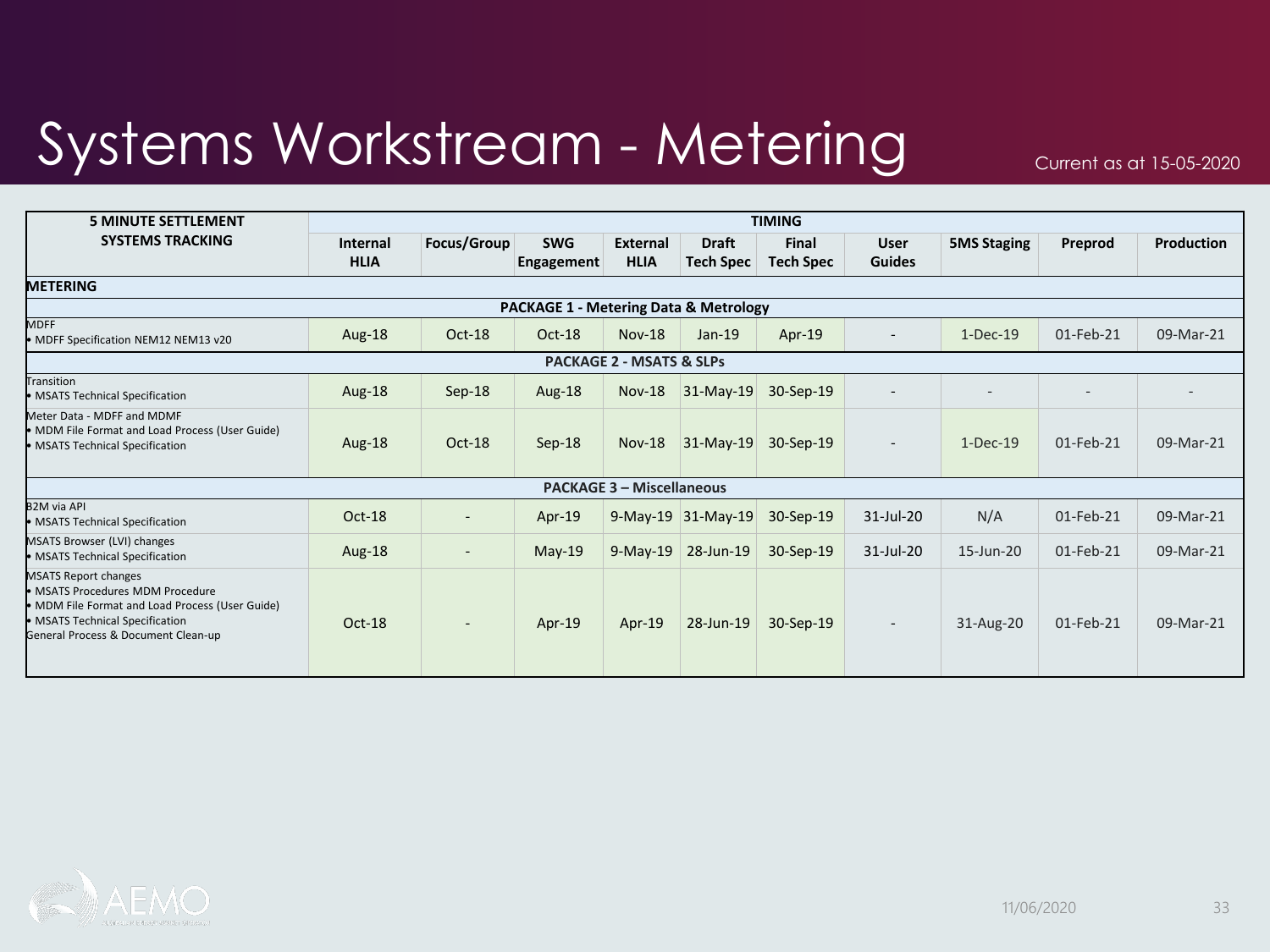### Level 2 Milestones – Metering

Current as at 15-05-2020

| Domain   | Initiative | 2019<br>2020<br>$\frac{1}{4}$<br>∣∞ୁ |                                    |                                                                                                                                                    | 2021                                    |    |                         |                 |    |    |                |                |    |
|----------|------------|--------------------------------------|------------------------------------|----------------------------------------------------------------------------------------------------------------------------------------------------|-----------------------------------------|----|-------------------------|-----------------|----|----|----------------|----------------|----|
|          |            | Q1                                   | Q <sub>2</sub>                     | $\overline{\mathbb{Z}}$<br>Q <sub>3</sub>                                                                                                          | Q4                                      | Q1 | Q <sub>2</sub>          | -<br>$Q_i \sim$ | Q4 | Q1 | Q <sub>2</sub> | Q <sub>3</sub> | Q4 |
| Metering |            |                                      | $\sim$<br>$\overline{C}$<br>$\sim$ | $\infty$                                                                                                                                           | L<br>$\leq$<br>$\tilde{\tau}$<br>$\sim$ |    | $\overline{\mathsf{e}}$ |                 |    |    |                |                |    |
|          |            |                                      |                                    | Jan Feb Mar Apr May Jun Jul Aug Sept Oct Nov Dec Jan Feb Mar Apr May Jun Jul Aug Sept Oct Nov Dec Jan Feb Mar Apr May Jun Jul Aug Sept Oct Nov Dec |                                         |    |                         |                 |    |    |                |                |    |

|                                             |         | <b>Key Milestones (Program)</b>                                          |                    |                  |          |
|---------------------------------------------|---------|--------------------------------------------------------------------------|--------------------|------------------|----------|
|                                             | ID      | Milestone                                                                | <b>Target Date</b> | Expected<br>Date | Status   |
| Milestone complete                          | $L2-M1$ | AEMO internal metering solution - solution design<br>complete (internal) | 31-May-2019        | 17-Jun-2019      | Complete |
| Milestone on track                          | $L2-M2$ | Final technical specifications for Package 1 published by<br><b>AEMO</b> | 30-Jun-2019        | 30-Apr-2019      | Complete |
| Milestone at risk<br>Milestone not achieved | $L2-M3$ | Final technical specifications for Package 2 published by<br><b>AEMO</b> | 30-Sep-2019        | 30-Sep-2019      | Complete |
|                                             | $L2-M4$ | Final technical specifications for Package 3 published by<br><b>AEMO</b> | 30-Sep-2019        | 30-Sep-2019      | Complete |
|                                             | $L2-M5$ | Software Release 1 for Packages 1 & 2 in 5MS Staging<br>Environment      | 01-Dec-2019        | 01-Dec-2019      | Complete |
|                                             | $L2-M6$ | Software Release 2 for Package 3 in 5MS Staging<br>Environment           | 15-Jun-2020        | 15-Jun-2020      | On Track |
|                                             | $L2-M7$ | AEMO internal metering solution - build complete<br>(internal)           | 31-Aug-2020        | 31-Aug-2020      |          |
|                                             | $L2-M8$ | Software Release 3 for Package 3 in 5MS Staging<br>Environment           | 31-Aug-2020        | 31-Aug-2020      |          |

 $\mathsf{M}$ 

 $\overline{\mathsf{M}}$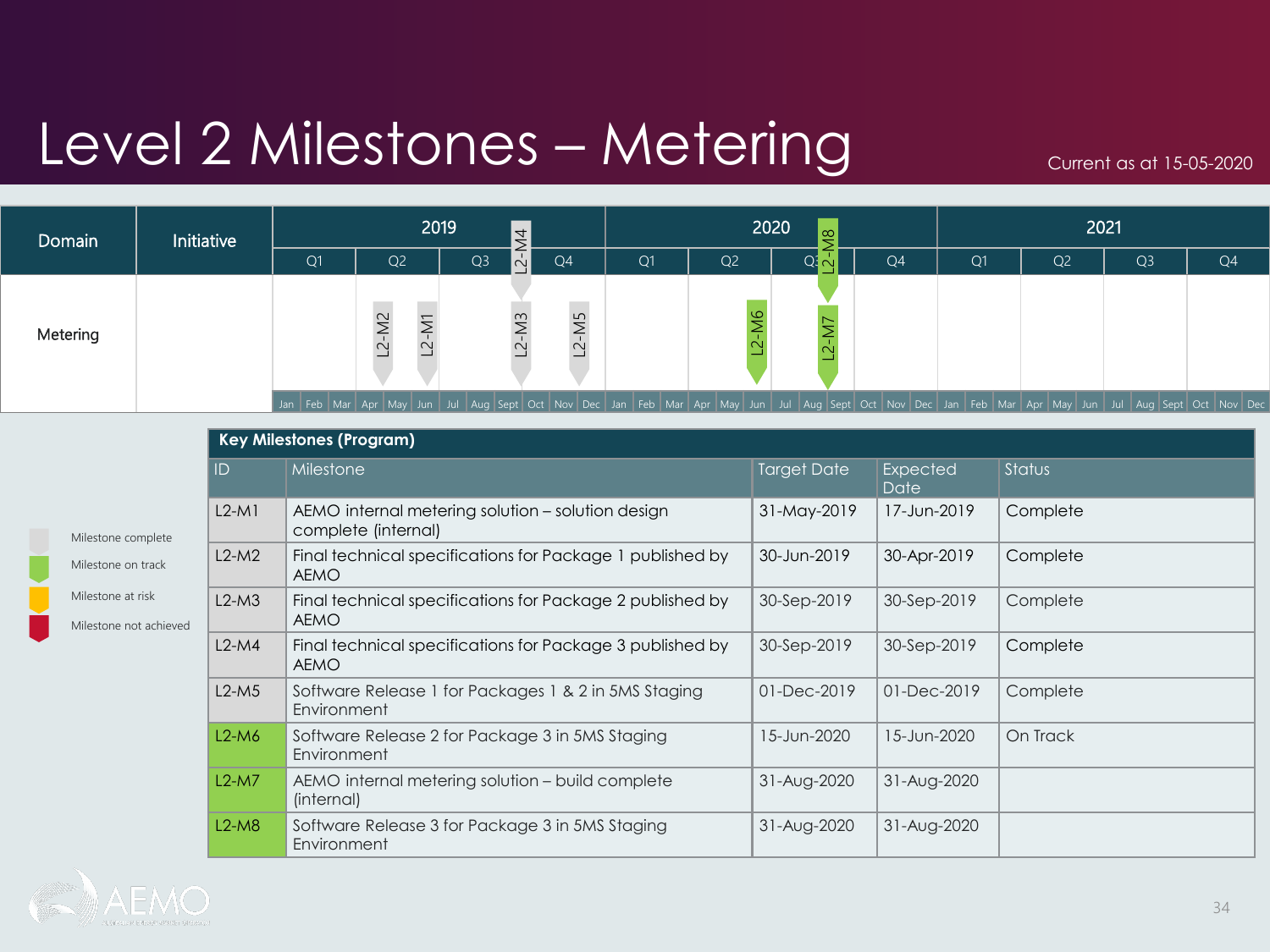# Dispatch stream update

Ian Devaney

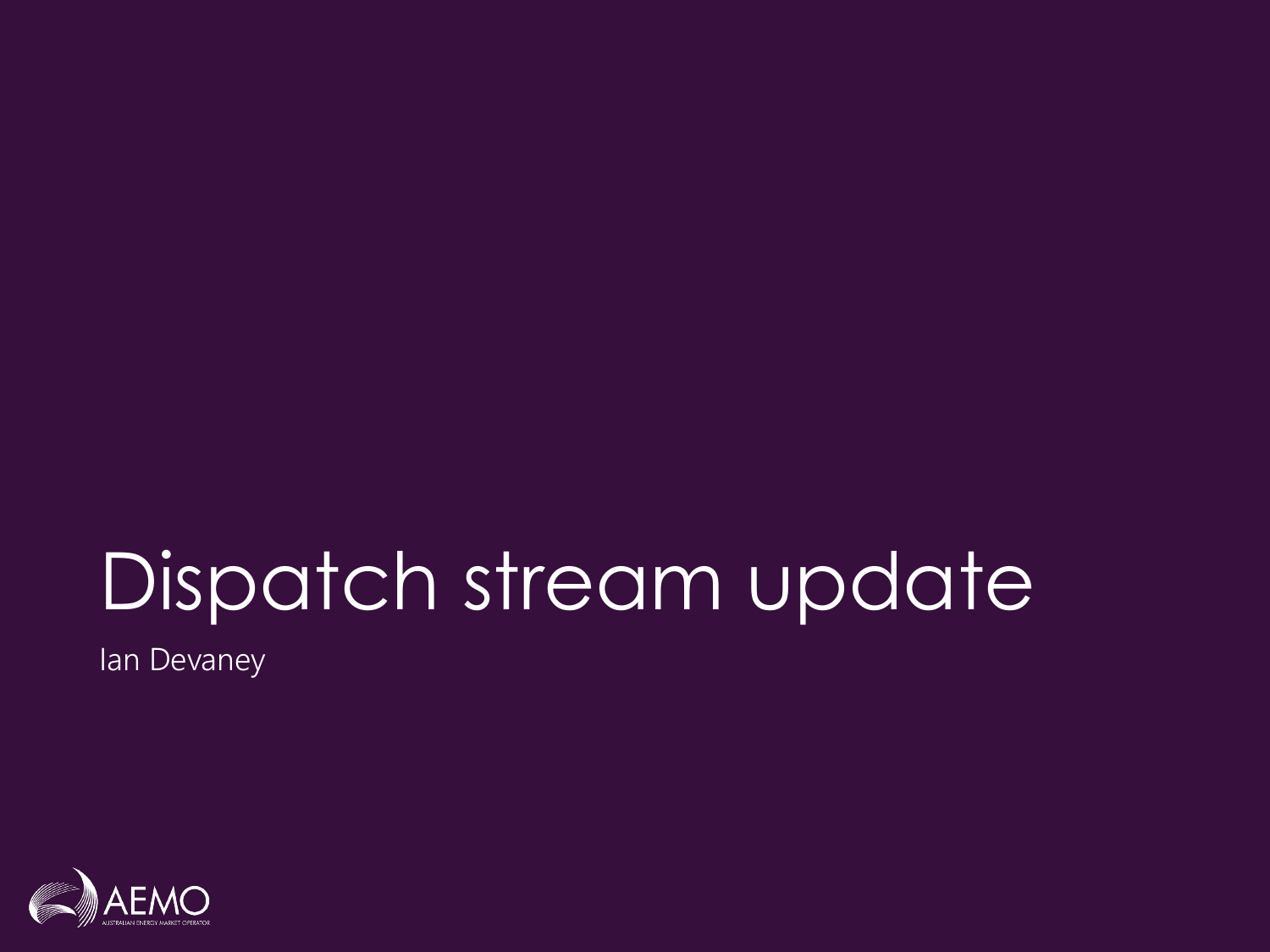### Systems Workstream – Dispatch & Operations

| Aug-18        | Oct-18                   | Aug-18        | <b>Nov-18</b> | <b>Dec-18</b> | $2-Apr-19$                                                                                                 | 31-Oct-19                                                                                                    | 29-Nov-19  | <b>Nov-20</b> | Apr-21 |
|---------------|--------------------------|---------------|---------------|---------------|------------------------------------------------------------------------------------------------------------|--------------------------------------------------------------------------------------------------------------|------------|---------------|--------|
| Aug-18        |                          | Sep-18        | $Mar-19$      | <b>Dec-18</b> | $2-Apr-19$                                                                                                 | 31-Oct-19                                                                                                    | 29-Nov-19  | <b>Nov-20</b> | Apr-21 |
| Aug-18        | $\overline{\phantom{a}}$ | $Sep-18$      | <b>Nov-18</b> | <b>Dec-18</b> | $2-Apr-19$                                                                                                 | 31-Oct-19                                                                                                    | 29-Nov-19  | <b>Nov-20</b> | Apr-21 |
|               |                          |               |               |               |                                                                                                            |                                                                                                              |            |               |        |
| Aug-18        | <b>Nov-18</b>            | <b>Dec-18</b> | $Jan-19$      | $Mar-19$      | $31$ -Jul-19                                                                                               | 16-Dec-19                                                                                                    | 29-Nov-19  | <b>Nov-20</b> | Apr-21 |
|               |                          |               |               |               |                                                                                                            |                                                                                                              |            |               |        |
| Aug-18        | $\overline{\phantom{a}}$ | Oct-18        | <b>Nov-18</b> | Oct-18        | $2$ -Apr-19                                                                                                | $\overline{\phantom{a}}$                                                                                     | 29-Nov-19  | <b>Nov-20</b> | Apr-21 |
| Aug-18        |                          | Oct-18        | <b>Nov-18</b> | Oct-18        | $2$ -Apr-19                                                                                                | $\overline{\phantom{a}}$                                                                                     | 29-Nov-19  | <b>Nov-20</b> | Apr-21 |
| <b>Nov-18</b> | Oct-18                   | <b>Nov-18</b> | <b>TBC</b>    | <b>TBC</b>    | <b>TBC</b>                                                                                                 |                                                                                                              | <b>TBC</b> | <b>Nov-20</b> | Apr-21 |
| Aug-18        |                          | Oct-18        | <b>Nov-18</b> | Oct-18        | $2$ -Apr-19                                                                                                | 31-Oct-19                                                                                                    | 29-Nov-19  | <b>Nov-20</b> | Apr-21 |
|               |                          |               |               |               |                                                                                                            |                                                                                                              |            |               |        |
| Aug-18        | $\overline{\phantom{a}}$ | $Feb-19$      | <b>Nov-18</b> | $Mar-19$      | 31-Jul-19                                                                                                  | $\overline{\phantom{a}}$                                                                                     | 15-May-20  | <b>Nov-20</b> | Apr-21 |
| Aug-18        | $\overline{\phantom{a}}$ | Feb-19        | <b>Dec-18</b> | $Mar-19$      | 31-Jul-19                                                                                                  | $\overline{\phantom{a}}$                                                                                     | 15-May-20  | <b>Nov-20</b> | Apr-21 |
| $Sep-18$      | $\overline{\phantom{a}}$ | $Feb-19$      | <b>Dec-18</b> | $Mar-19$      | $31$ -Jul-19                                                                                               | $\overline{\phantom{a}}$                                                                                     | 15-May-20  | <b>Nov-20</b> | Apr-21 |
| $Sep-18$      |                          | Feb-19        | <b>Dec-18</b> | Jun-19        | 31-Jul-19                                                                                                  | $\overline{\phantom{a}}$                                                                                     | 15-May-20  | <b>Nov-20</b> | Apr-21 |
| Oct-18        | $\blacksquare$           |               |               |               |                                                                                                            | $\overline{\phantom{a}}$                                                                                     |            |               |        |
|               |                          |               |               |               |                                                                                                            |                                                                                                              |            |               |        |
| Sep-18        | Ongoing                  | Ongoing       | $Apr-19$      | Ongoing       | 31-Jan-20                                                                                                  | 16-Mar-20                                                                                                    | 29-Nov-19  | <b>Nov-20</b> | Apr-21 |
|               |                          |               |               |               |                                                                                                            |                                                                                                              |            |               |        |
|               |                          |               |               |               |                                                                                                            |                                                                                                              |            |               |        |
|               |                          |               |               |               | PACKAGE 1 - Bidding FTP and API<br><b>PACKAGE 2 - Bidding Web UI</b><br><b>PACKAGE 5 - Full Data Model</b> | PACKAGE 3 - Dispatch, Pre-dispatch and PASA<br><b>PACKAGE 4 - Pricing and Miscellaneous</b><br><b>TIMING</b> |            |               |        |

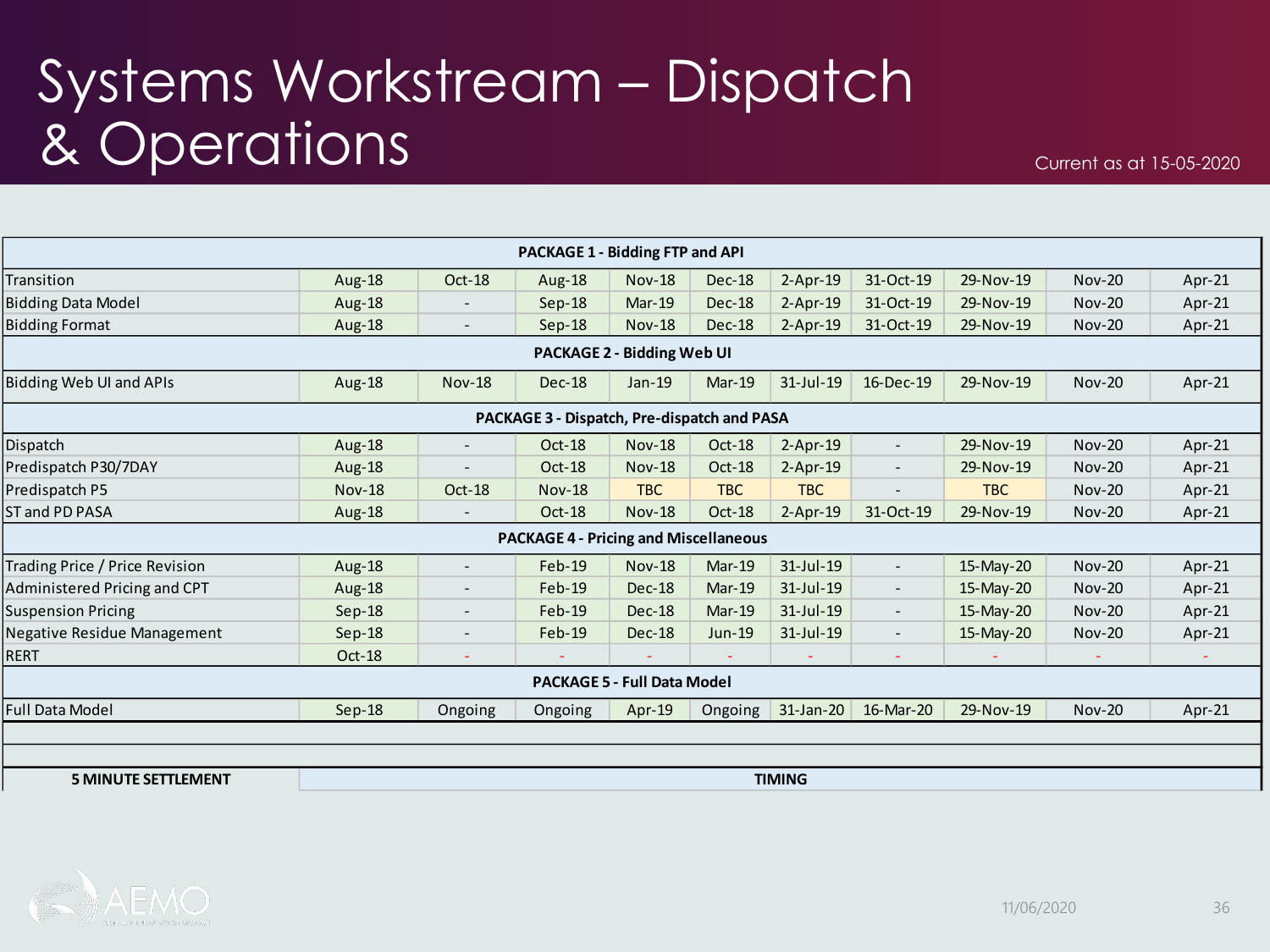### Level 2 Milestones - Dispatch

Current as at 15-05-2020

| Domain   | Initiative |    | 2019                                                                                                                                               |                                              |                | 2020             |                                |                | 2021 |    |                |                |    |
|----------|------------|----|----------------------------------------------------------------------------------------------------------------------------------------------------|----------------------------------------------|----------------|------------------|--------------------------------|----------------|------|----|----------------|----------------|----|
|          |            | Q1 | Q <sub>2</sub>                                                                                                                                     | Q <sub>3</sub>                               | Q <sub>4</sub> | Q1               | Q <sub>2</sub>                 | Q <sub>3</sub> | Q4   | Q1 | Q <sub>2</sub> | Q <sub>3</sub> | Q4 |
| Dispatch |            |    |                                                                                                                                                    | $\sim$<br>$\hat{c}$ $\dot{\gamma}$<br>$\sim$ | $-2 - D3$      | $\overline{D13}$ | <u>55 کا</u><br>$\overline{2}$ |                |      |    |                |                |    |
|          |            |    | Jan Feb Mar Apr May Jun Jul Aug Sept Oct Nov Dec Jan Feb Mar Apr May Jun Jul Aug Sept Oct Nov Dec Jan Feb Mar Apr May Jun Jul Aug Sept Oct Nov Dec |                                              |                |                  |                                |                |      |    |                |                |    |

|                        |          | <b>Key Milestones (Program)</b>                                |                   |                      |             |
|------------------------|----------|----------------------------------------------------------------|-------------------|----------------------|-------------|
|                        | ID       | Milestone                                                      | Target Date       | <b>Expected Date</b> | Status      |
|                        | $L2-D1$  | Final technical specifications for Package 1 published by AEMO | 2-Apr-2019        | 2-Apr-2019           | Complete    |
| Milestone complete     | $L2-D2$  | Final technical specifications for Package 2 published by AEMO | $31 - Jul - 2019$ | 31-Jul-2019          | Complete    |
| Milestone on track     | L2D12    | Final technical specifications for Package 4 published by AEMO | $31 - Jul - 2019$ | $31 - JUI - 2019$    | Complete    |
| Milestone at risk      | $L2-D3$  | Software drop for Packages 1,2 & 3 in 5MS Staging Environment  | 29-Nov-2019       | 29-Nov-2019          | Complete    |
| Milestone not achieved | $L2-D13$ | Final technical specifications for Package 5 published by AEMO | 31-Jan-2020       | 16-Mar-2020          | Complete    |
|                        | $L2-D5$  | Software drop for Package 4 in 5MS Staging Environment         | 15-May-2020       | 15-May-2020          | In Progress |
|                        | $L2-D4$  | Development completed (internal)                               | 31-May-2020       | 31-May-2020          |             |

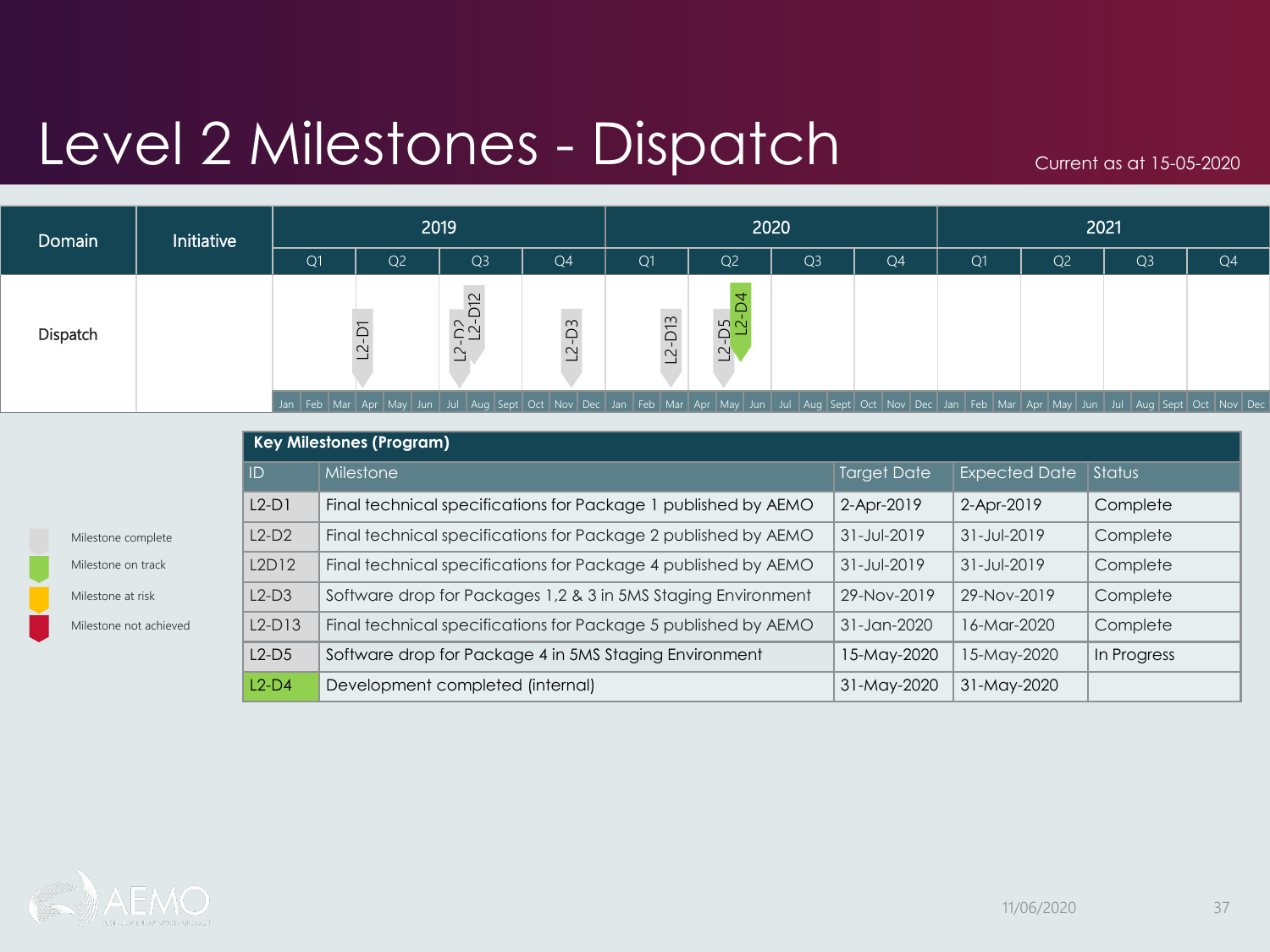# Dispatch Staging Release Drop 2 -15<sup>th</sup> of May 2020

Ian Devaney / Tui Grant

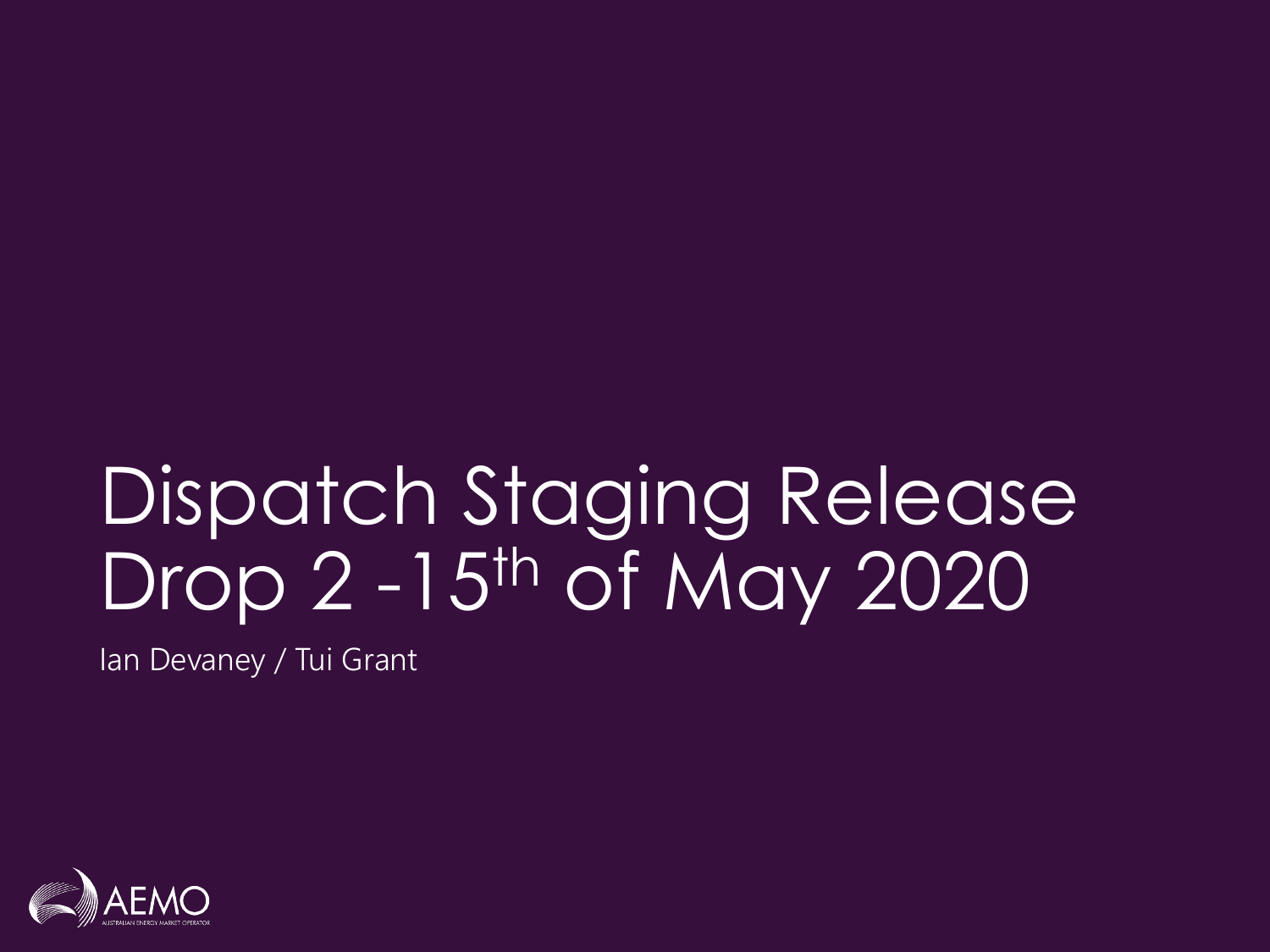### Dispatch – Functionality in Staging Release 2

#### **Pricing DDL**

#### Trading Price

- Calculation on Trading Price base off the 5-min dispatch price and no longer referencing 30 min trading interval.
- NEM Trading Reports
	- TradingInterconnect
	- TradingPrice
	- TradingRegionSum (to be stopped as part of 5MS, however, this is pending ETA 31st of May)
	- Trading Load (to be stopped as part of 5MS, however, this is pending ETA 31st of May)
	- Average30 (Pending, ETA 31st of May)
	- Trading Price during price revision (Pending, ETA 31st of May)

#### Rolling Sum Price

- From summation of 336 30-min intervals, it will now move to a summation of 2016 5-min intervals.
- Rolling Sum Price during price revision (Pending, ETA 31st of May)

#### Market Suspension Pricing

• This is a pending release. (ETA 31st of May)

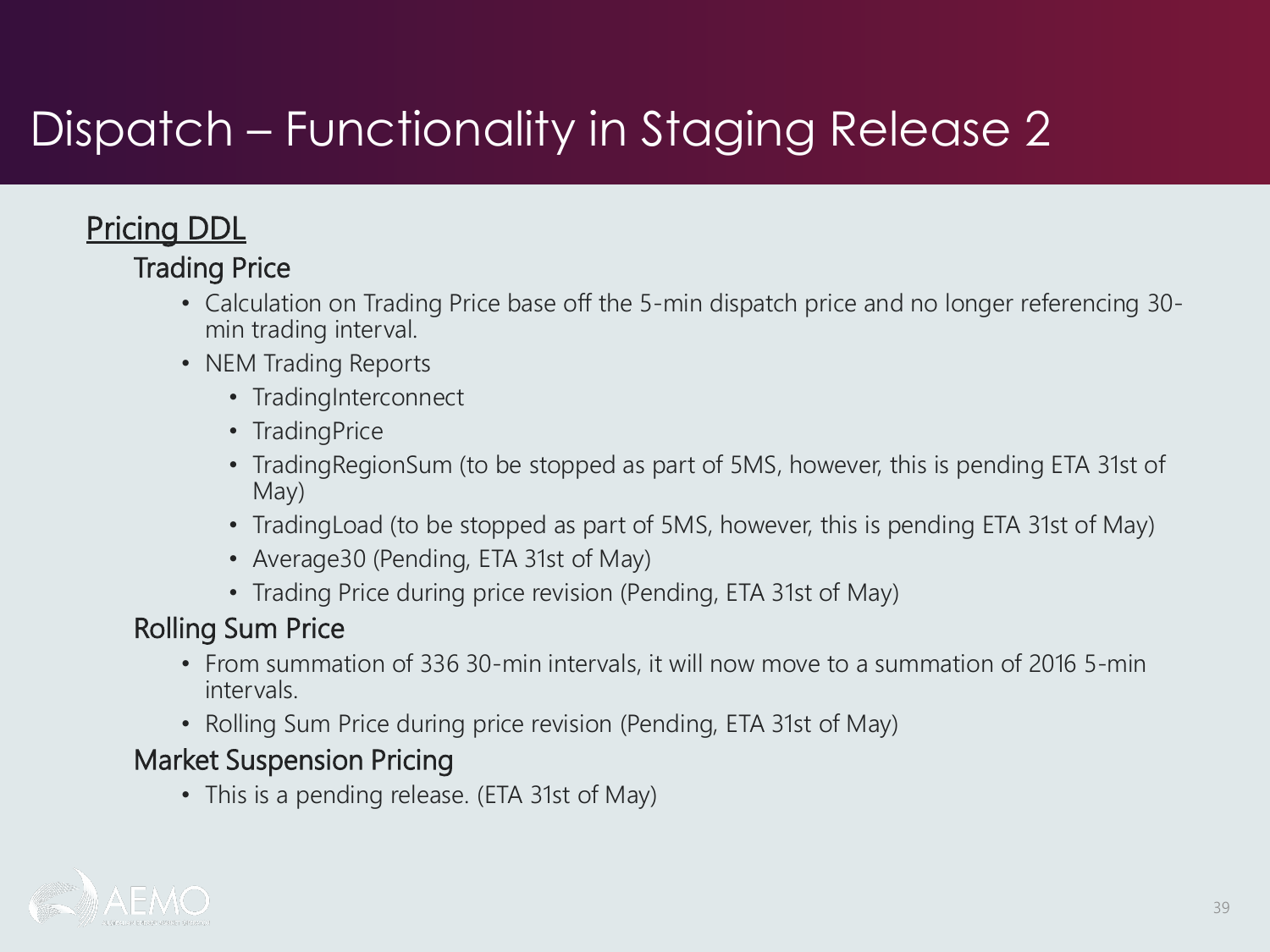### Dispatch – Functionality in Staging Release 2

#### APC Manager

- Monitors the Rolling Sum Price (RSP) against the Cumulative Price Threshold (CPT) by region and creates Administered Pricing events by region.
- Creates associated Market Notices records with event starts/ends and extensions
- The actual Market Notices are generated by the GeneralNotice Service.

#### Negative Residue Manager

• No action required for Negative Residue Manager, this will remain the same.

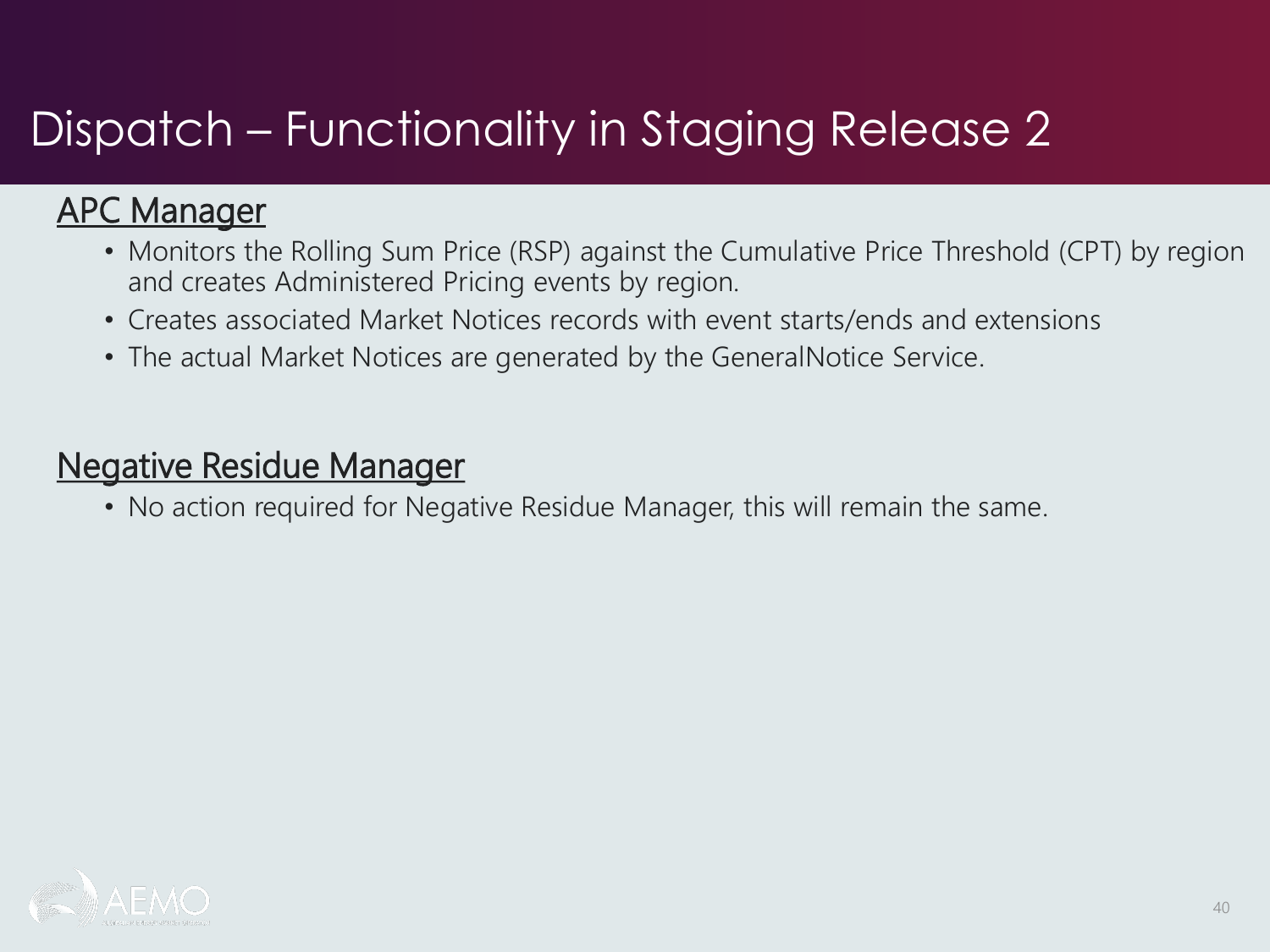# Data Model Impacts

Sangeeta Pai

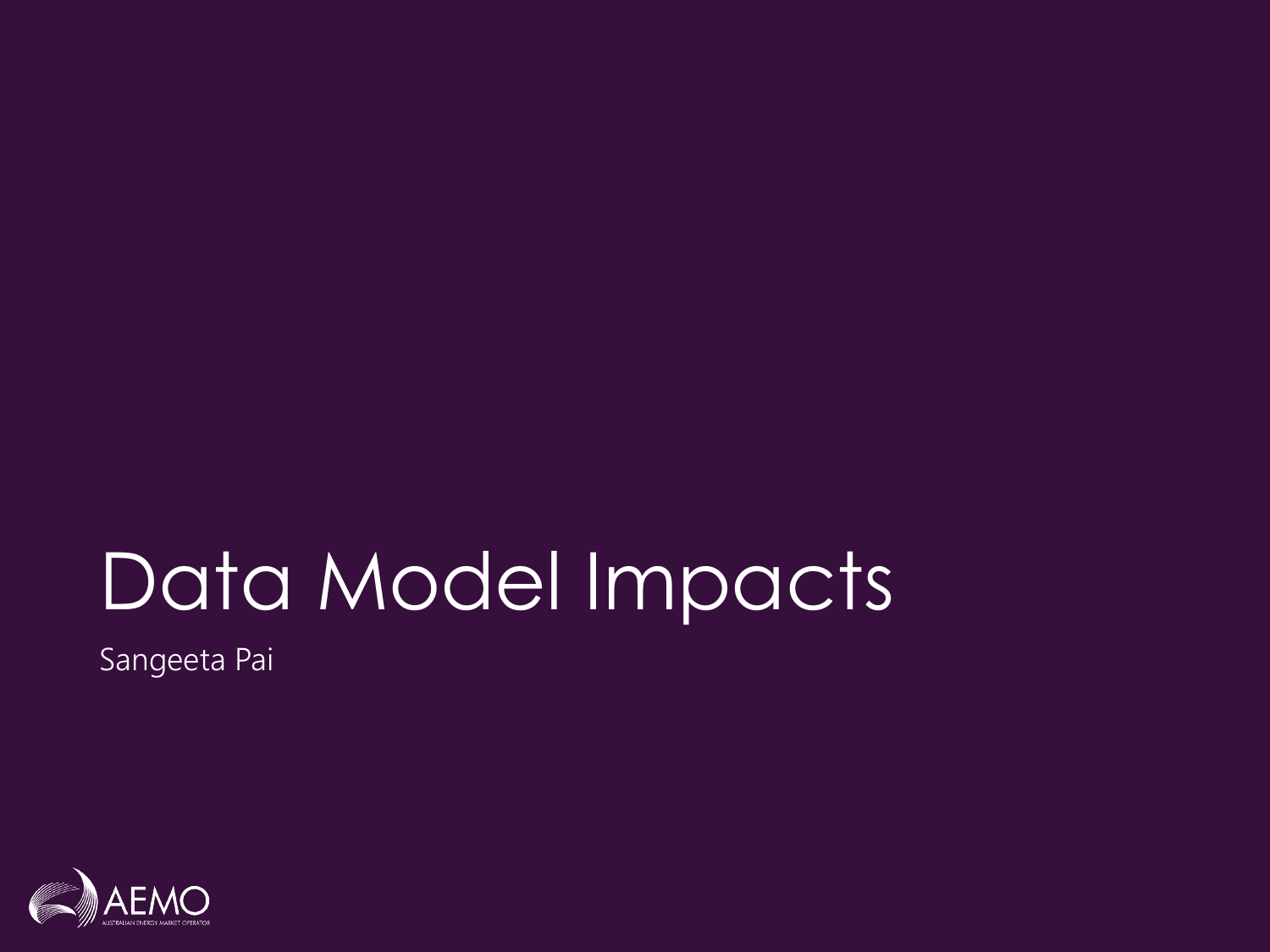### Settlements / Dispatch Data Model Impacts

- There are no major changes to the Data Model with this release.
- We have added a timestamp changes to below 2 tables:
	- DISPATCH\_MNSPBIDTRK OFFEREFFECTIVEDATE
	- PREDISPATCH\_MNSPBIDTRK OFFERDATE
- Below tables, PERIODID comments are updated
	- METER DATA.METERDATA AGGREGATE READS
	- METER DATA.METERDATA INDIVIDUAL READS
	- METER DATA.METERDATA INTERCONNECTOR
	- SETTLEMENT CONFIG.REALLOCATIONINTERVAL
	- SETTLEMENT\_DATA.SET\_ANCILLARY\_SUMMARY
	- SETTLEMENT\_DATA.SETFCASREGIONRECOVERY
- In this drop we are not releasing a new version since the above changes are related to Oracle scripts only
- We will update these changes in the existing patch and the latest v5.0.0.1 release
- For the existing participants who are on v5.0.0.1 release, we will provide a script which they can apply to their staging database.

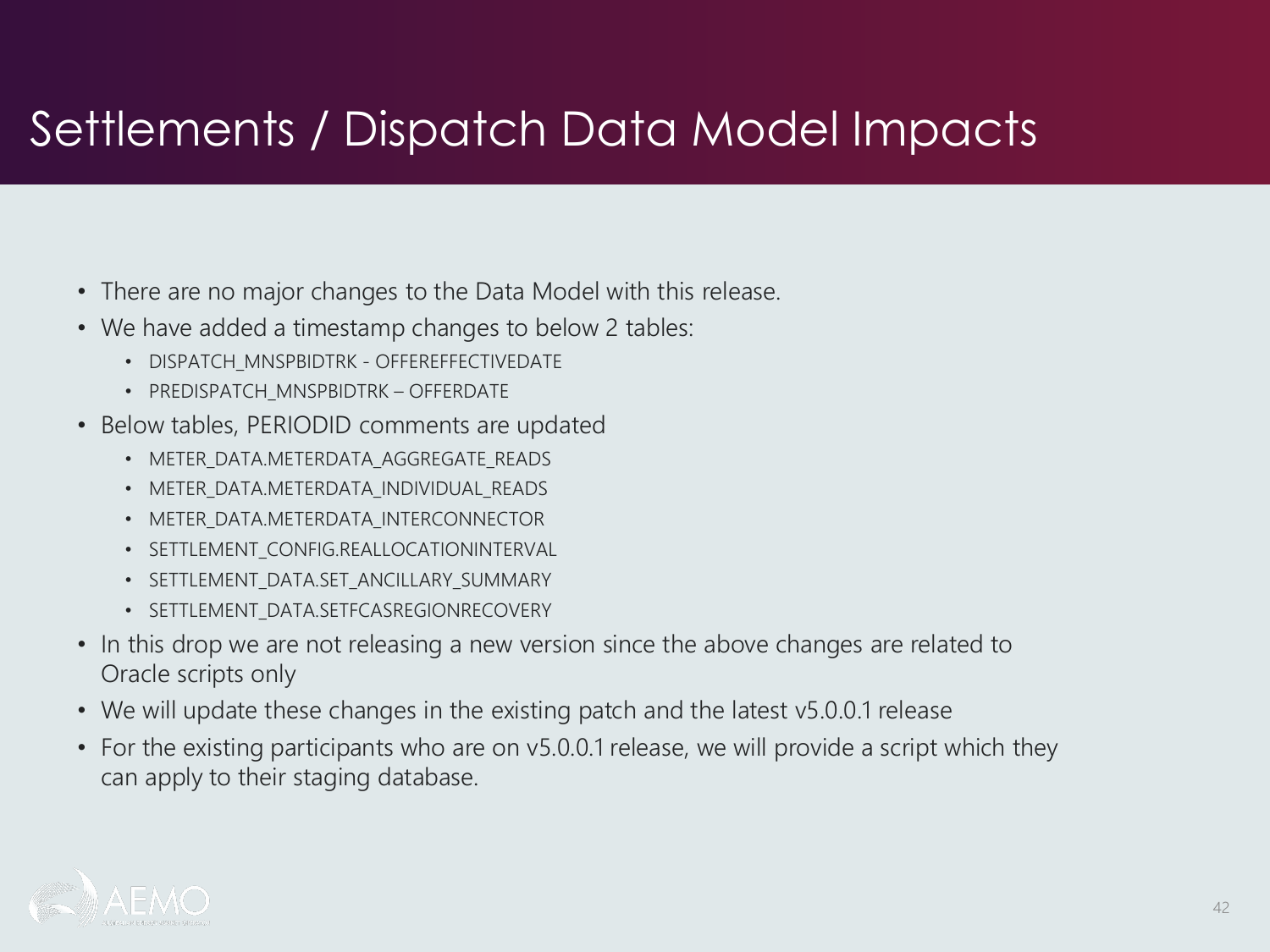# Settlements stream update

Mark Hillaby

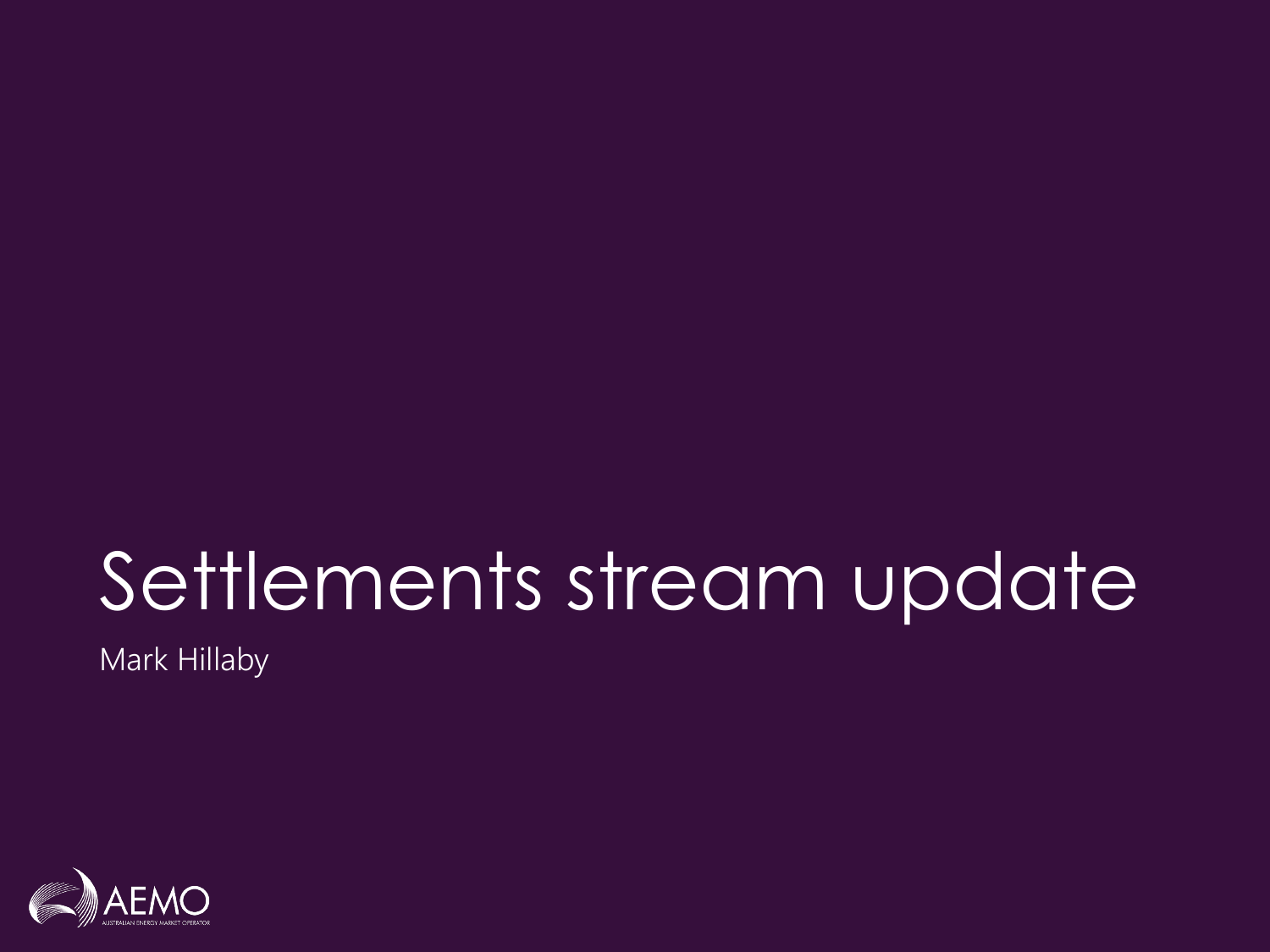### Systems Workstream - Settlements

Current as at 15-05-2020

| <b>5 MINUTE SETTLEMENT</b> |                 |               |                                               |                                  |                  | <b>TIMING</b>    |                          |                    |            |            |
|----------------------------|-----------------|---------------|-----------------------------------------------|----------------------------------|------------------|------------------|--------------------------|--------------------|------------|------------|
| <b>SYSTEMS TRACKING</b>    | <b>Internal</b> | Focus/Group   | <b>SWG</b>                                    | External                         | <b>Draft</b>     | <b>Final</b>     | <b>User</b>              | <b>5MS Staging</b> | Preprod    | Production |
|                            | <b>HLIA</b>     |               | Engagement                                    | <b>HLIA</b>                      | <b>Tech Spec</b> | <b>Tech Spec</b> | <b>Guides</b>            |                    |            |            |
| <b>SETTLEMENTS</b>         |                 |               |                                               |                                  |                  |                  |                          |                    |            |            |
|                            |                 |               |                                               | <b>PACKAGE 1 - Reallocations</b> |                  |                  |                          |                    |            |            |
| <b>Reallocations</b>       | Dec-18          | $Nov-18$      | Dec-18                                        | $Mar-19$                         | $31$ -Jul-19     | 15 Oct 19        | $1-Nov-19$               | $1-Nov-19$         | $1-Mar-20$ | $1-Apr-20$ |
|                            |                 |               | <b>PACKAGE 2 - Settlements and Billing</b>    |                                  |                  |                  |                          |                    |            |            |
| Settlements                | Oct-18          | <b>Nov-18</b> | Dec-18                                        | $Mar-19$                         | 30-Aug-19        | 20 Dec 19        | $\overline{\phantom{0}}$ | 16 Mar 20          | Feb-21     | Apr-21     |
| <b>Billing</b>             | Oct-18          | <b>Nov-18</b> | Dec-18                                        | $Mar-19$                         | 30-Aug-19        | 20 Dec 19        | $\overline{\phantom{a}}$ | 16 Mar 20          | Feb-21     | Apr-21     |
|                            |                 |               | <b>PACKAGE 3 - Prudentials and Estimation</b> |                                  |                  |                  |                          |                    |            |            |
| Prudentials                | $Sep-18$        | <b>Nov-18</b> | Dec-18                                        | $Mar-19$                         | 31-Oct-19        | 31 Jan 20        | 15 May 20                | 15 May 20          | Feb-21     | Apr-21     |
| Estimation                 | Oct-18          | <b>Nov-18</b> | Dec-18                                        | $Mar-19$                         | 31-Oct-19        | 31 Jan 20        | $\overline{\phantom{a}}$ | 15 May 20          | Feb-21     | Apr-21     |
| <b>Full Data Model</b>     | Refer DISPATCH  |               |                                               |                                  |                  |                  |                          |                    |            |            |
|                            |                 |               |                                               |                                  |                  |                  |                          |                    |            |            |



44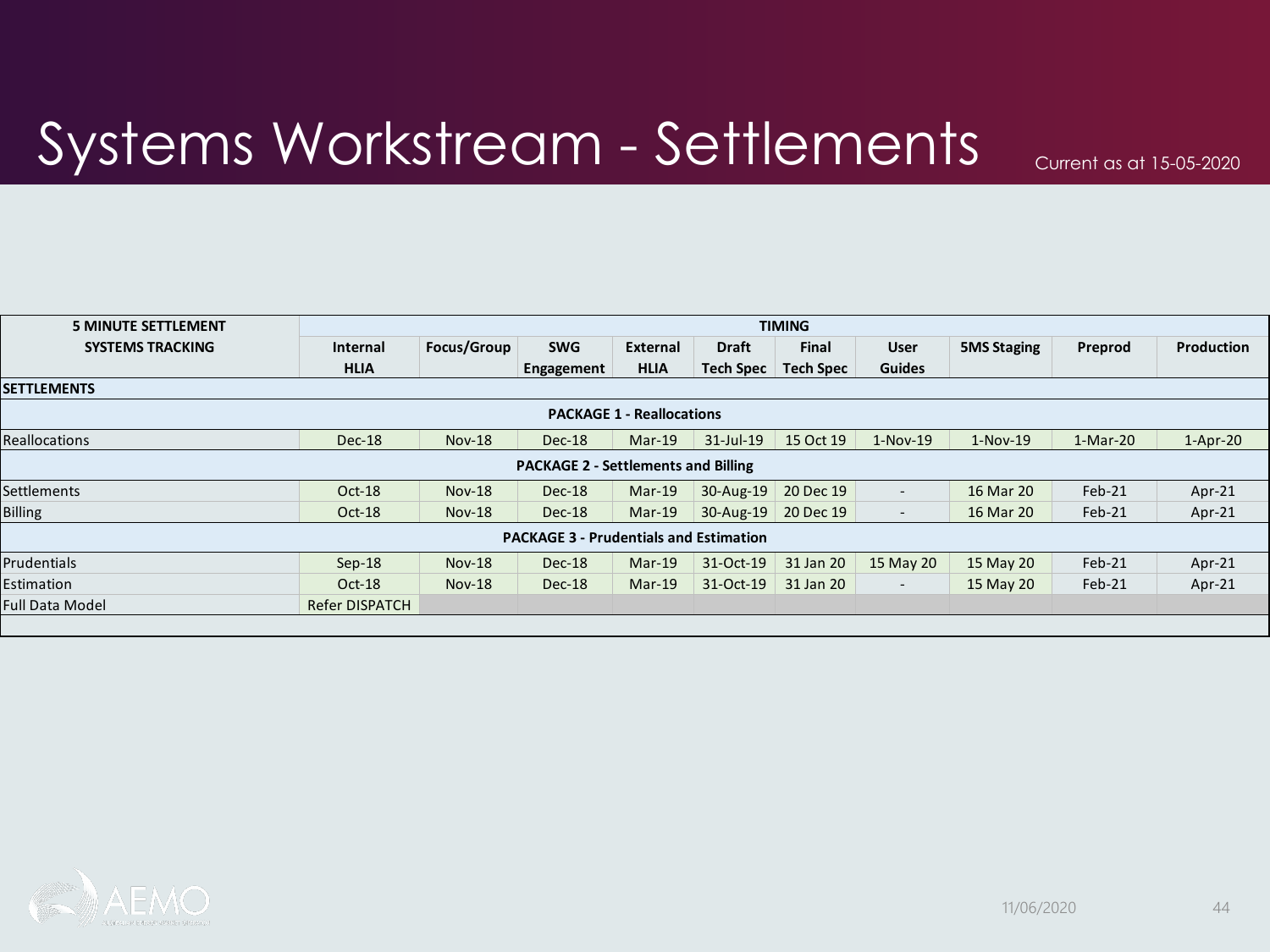### Level 2 Milestones – Settlements

Current as at 15-05-2020

| Initiative<br>Domain   |         |                                 |                                                                                                                                                    | 2019           |                            |                     |                | 2020           |                    | 2021        |                |                |    |
|------------------------|---------|---------------------------------|----------------------------------------------------------------------------------------------------------------------------------------------------|----------------|----------------------------|---------------------|----------------|----------------|--------------------|-------------|----------------|----------------|----|
|                        |         | Q1                              | Q <sub>2</sub>                                                                                                                                     | Q <sub>3</sub> | Q4                         | Q1                  | Q <sub>2</sub> | Q <sub>3</sub> | Q <sub>4</sub>     | Q1          | Q <sub>2</sub> | Q <sub>3</sub> | Q4 |
| <b>Settlements</b>     |         |                                 |                                                                                                                                                    |                | $-51$<br>$-52$<br>$2 - 53$ | $2 - 54$<br>$-2-56$ | $L2-S7$        |                |                    |             |                |                |    |
|                        |         |                                 | Jan Feb Mar Apr May Jun Jul Aug Sept Oct Nov Dec Jan Feb Mar Apr May Jun Jul Aug Sept Oct Nov Dec Jan Feb Mar Apr May Jun Jul Aug Sept Oct Nov Dec |                |                            |                     |                |                |                    |             |                |                |    |
|                        |         | <b>Key Milestones (Program)</b> |                                                                                                                                                    |                |                            |                     |                |                |                    |             |                |                |    |
|                        | ID      | Milestone                       |                                                                                                                                                    |                |                            |                     |                |                | <b>Target Date</b> |             | Expected Date  | Status         |    |
|                        | $L2-S1$ |                                 | Final technical specifications for Package 1 published by AEMO                                                                                     |                |                            |                     |                |                | 15-Oct-2019        | 15-Oct-2019 |                | Complete       |    |
| Milestone complete     | $L2-S2$ |                                 | Software drop for Package 1                                                                                                                        |                |                            |                     |                |                | 01-Nov-2019        | 01-Nov-2019 |                | Complete       |    |
| Milestone on track     | $L2-S3$ |                                 | Final technical specifications for Package 2 published by AEMO                                                                                     |                |                            |                     |                |                | 15-Dec-2019        | 16-Dec-2019 |                | Complete       |    |
| Milestone at risk      | $L2-S4$ |                                 | Final technical specifications for Package 3 published by AEMO                                                                                     |                |                            |                     |                |                | 31-Jan-2020        | 31-Jan-2020 |                | Complete       |    |
| Milestone not achieved | $L2-S6$ |                                 | Software drop for Package 2 in 5MS Staging Environment                                                                                             |                |                            |                     |                |                | 16-Mar-2020        | 16-Mar-2020 |                | Complete       |    |
|                        | $L2-S7$ |                                 | Software drop for Package 3 in 5MS Staging Environment                                                                                             |                |                            |                     |                |                | 15-May-2020        | 15-May-2020 |                | In Progress    |    |
|                        | $L2-S5$ |                                 | Development completed (internal)                                                                                                                   |                |                            |                     |                |                | 31-May-2020        | 31-May-2020 |                | On track       |    |

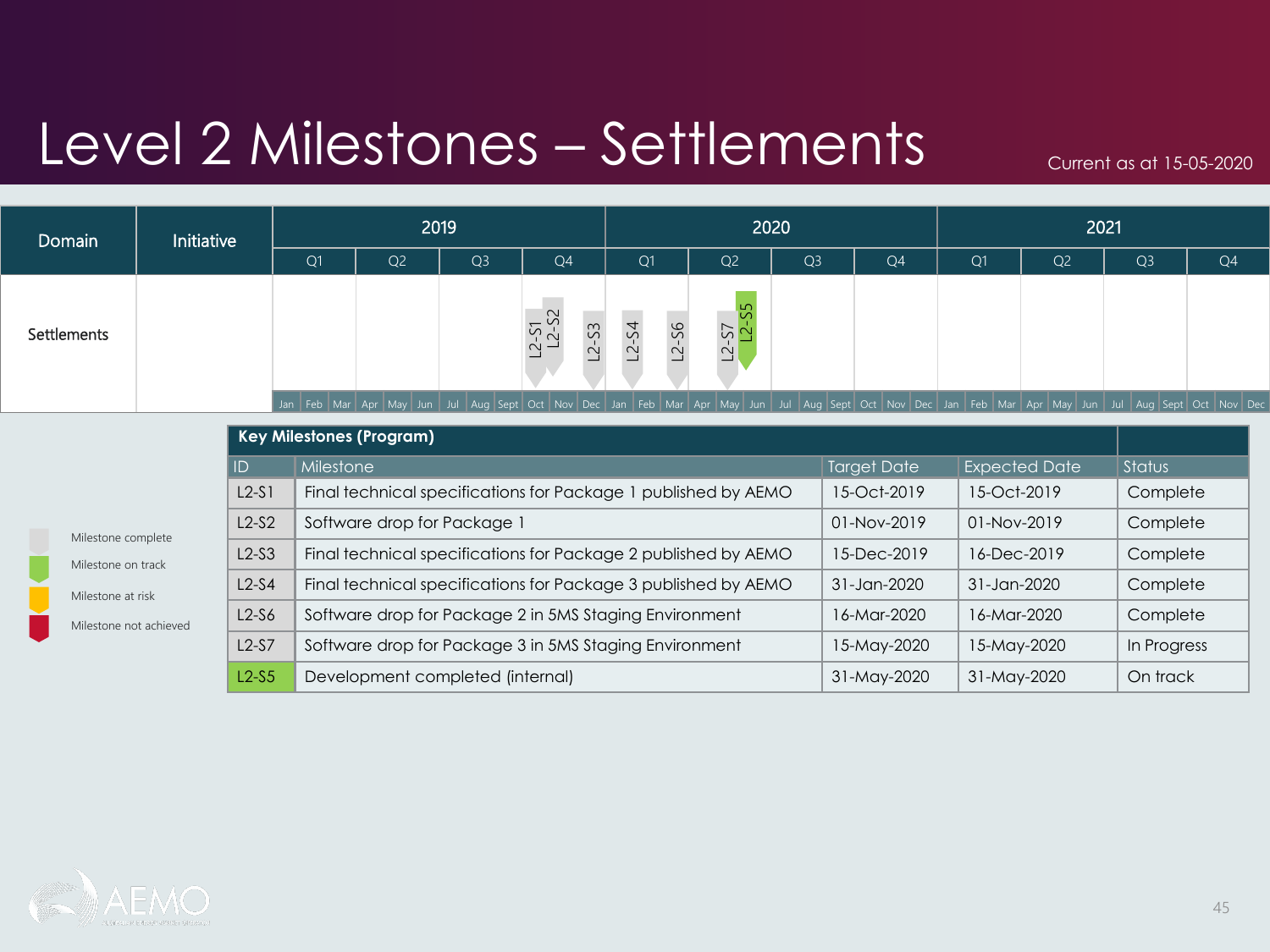# Settlements Staging Release Drop 3 May 2020

Mark Hillaby / Tui Grant

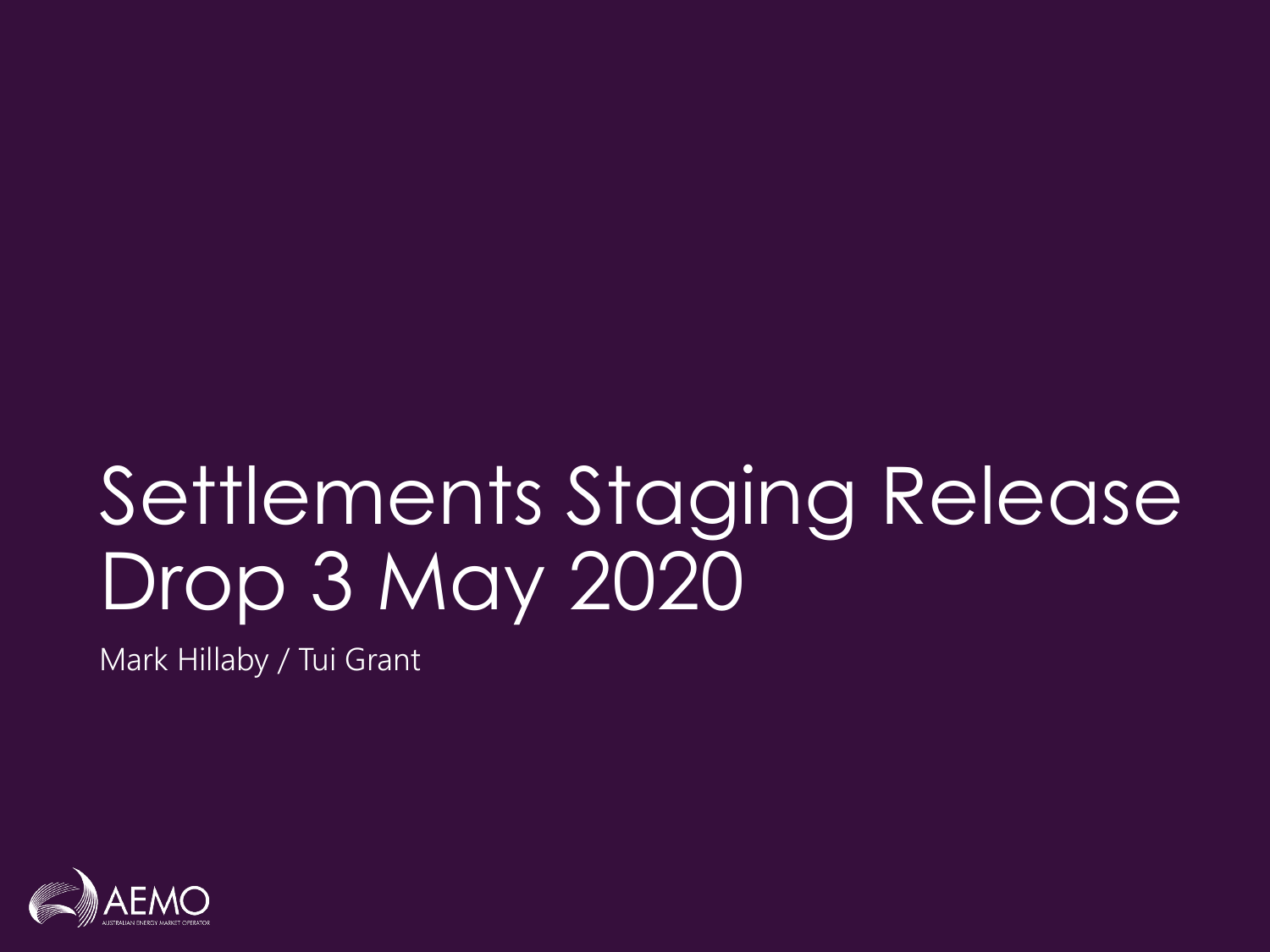### Staging Environment Update

- Settlements Package 3 was deployed in the 5MS Staging Environment 16 March 2020. So far:
	- Week 1: 16<sup>th</sup> March to 20<sup>th</sup> March 30 minute Prelim 2019Wk24 Completed
	- Week 2: 23<sup>rd</sup> March to 27<sup>th</sup> March 30 minute Finals 2019Wk25 and 2019Wk24 Completed
	- Week 3: 30<sup>th</sup> March to 3<sup>rd</sup> April 30 minute Revision 1 2019Wk25- Completed
	- Week 4: 6<sup>th</sup> April to 10<sup>th</sup> April 30 minute Revision 2 2019WK16- Completed
	- Produced Tax Invoices, RCTI's, Statements, and Reconciliation (*SR, etc*) reports for both runs Completed
	- Produced Data Interchange files for both runs Completed
	- Identified an integration issue between Settlements Direct and Invoicing Resolved
		- The invoicing engine has been updated and a new version tested and released into the Staging **Environment**
		- Some ongoing work is still required on Settlements Direct to finalise the issue
		- Until this issue is finalised, SR reports will not be available on the Settlements Direct portal without manual intervention
		- All other reports (Tax Invoice etc) are available on the Settlements Direct portal
- Settlements Direct Dashboard, Prudential Dashboard, Prudential Forecaster Dashboard and Credit Support Assessment Tool have been released as planned on the 15 May and are available for use.
- Based on feedback at the next ITWG we will proceed with the transition and 5-minute invoices is expected to commence in the first week of June. IWTG will also discuss options for the use of prudential data with a view to implement changes if required in early June.
- Post the completion of 5-minute invoices a review will then be undertaken with participants and a plan for global settlement examples will be published.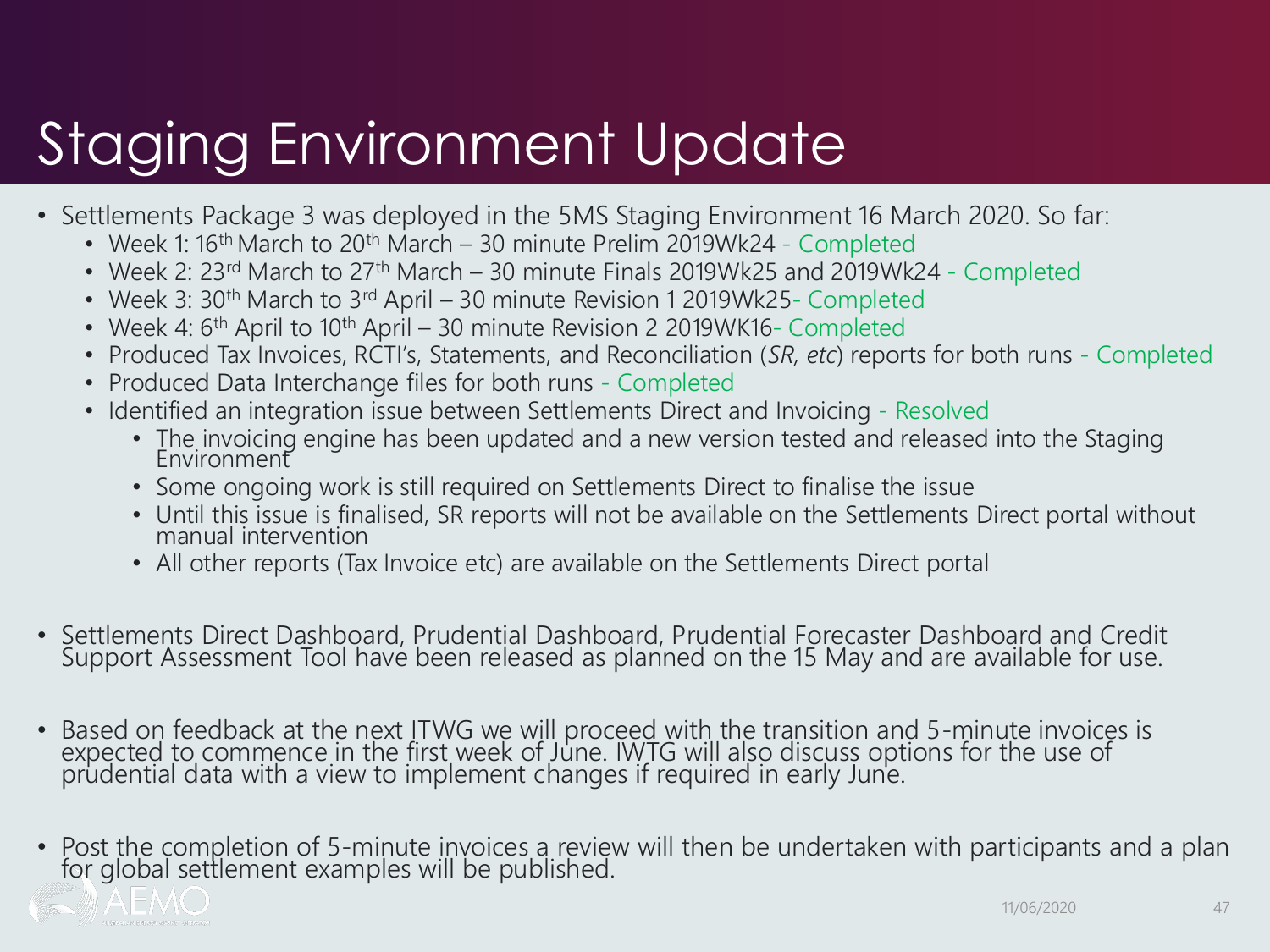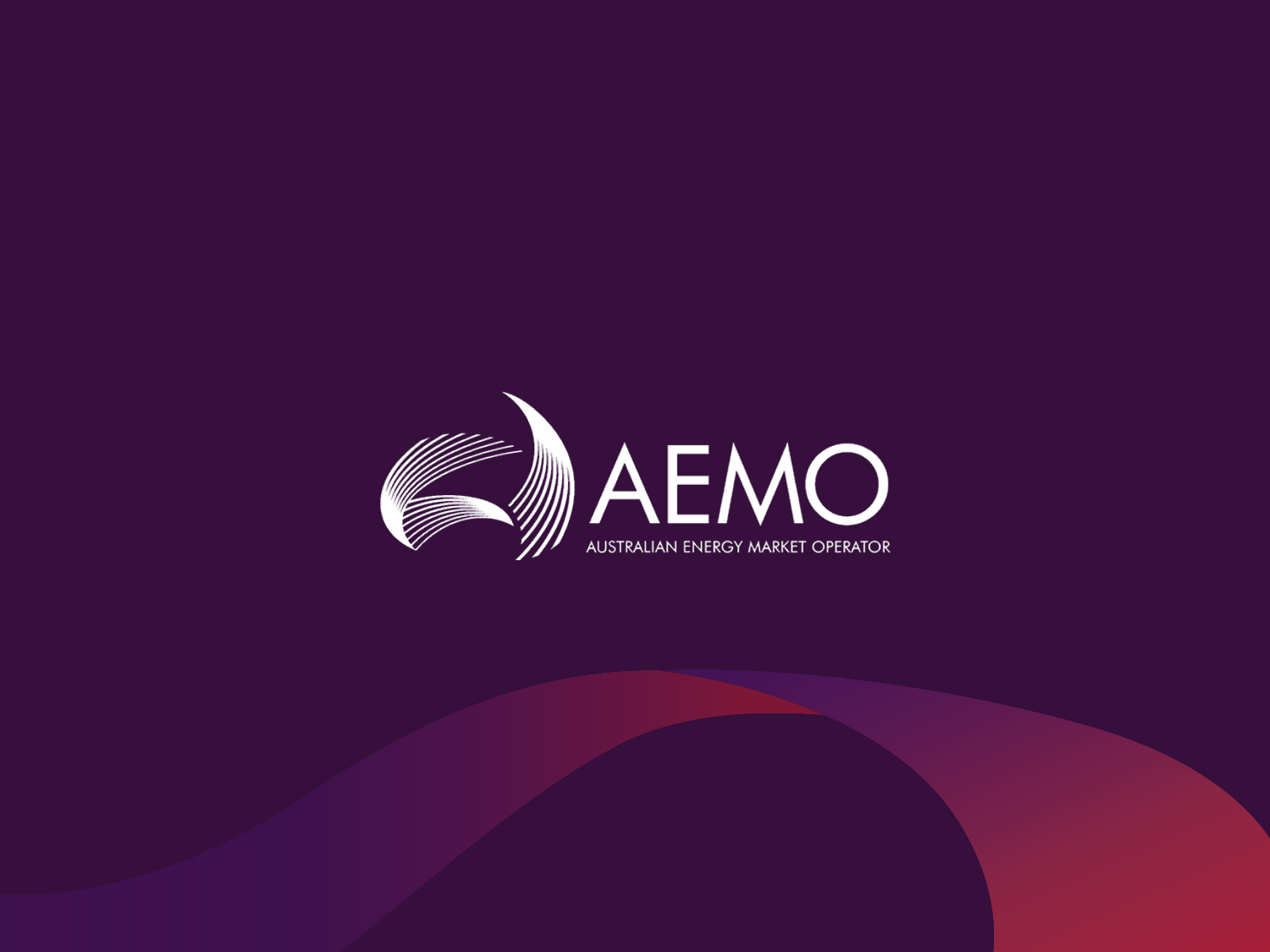# Appendix 1: Staging – Further Details

Jim Agelopoulos

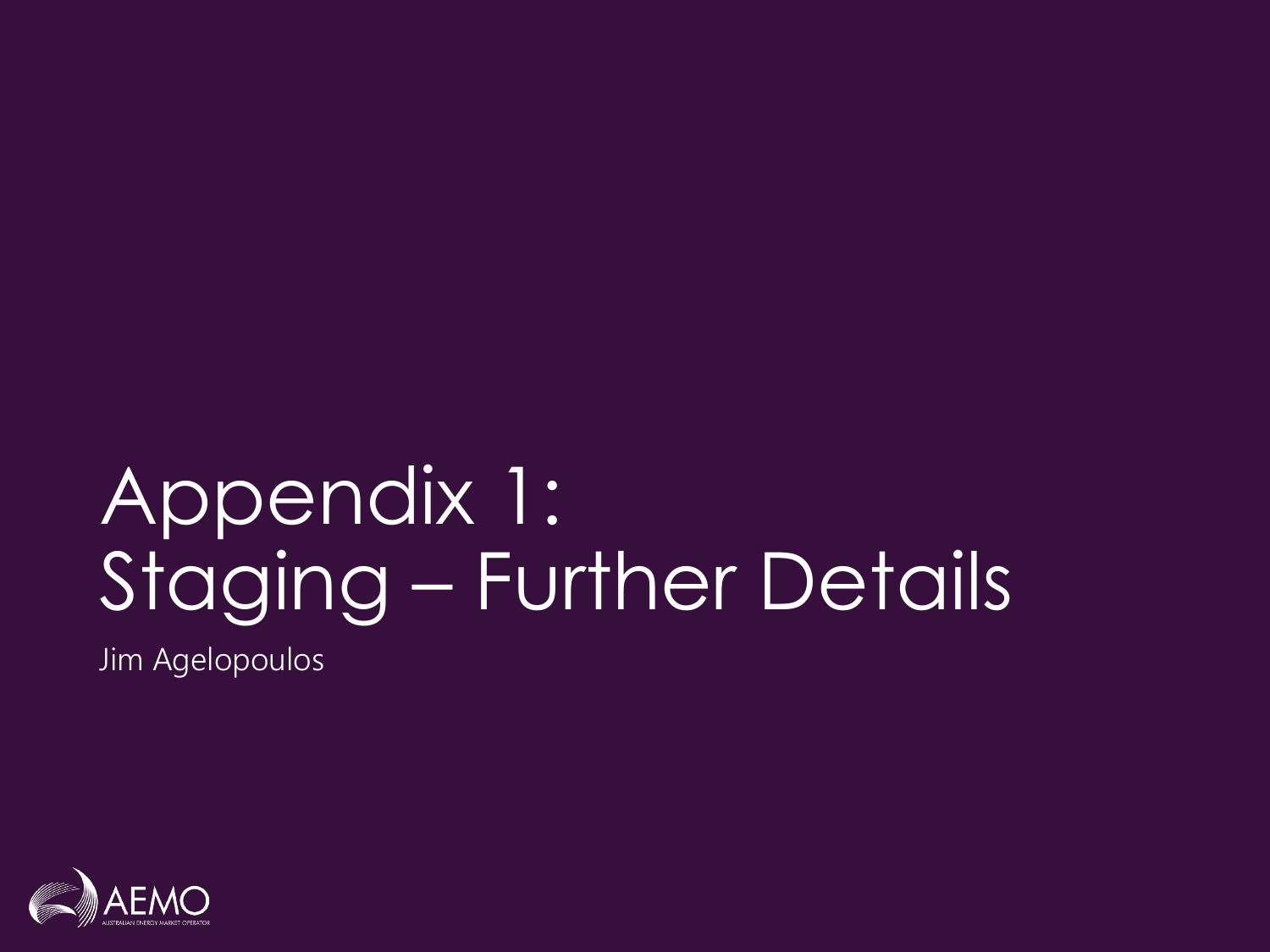### Retail – Functionality in Staging Release 2 15 June 2020

#### **Objectives**

- Allow all Participants to confirm connectivity of their test environments with the AEMO 5MS Staging Environment.
- Allow MDPs to confirm that MTRD CSV MDFF created by their systems for NEM Settlements and TUOS billing are able to pass new AEMO validations for NEM13 and NEM12 (30 min, 15 min and 5 min).
- Allow MDPs to confirm that MDMT CSV MDMF created by their systems for NEM Settlements are able to pass AEMO validations for Basic, Interval and Profile meters.
- Allow MDPs to validate FTP or API message exchange with the NEMMCO participant ID for MTRD and MDMT MeterDataNotifications.
- Allow Participants to confirm AEMO ingested meter reads

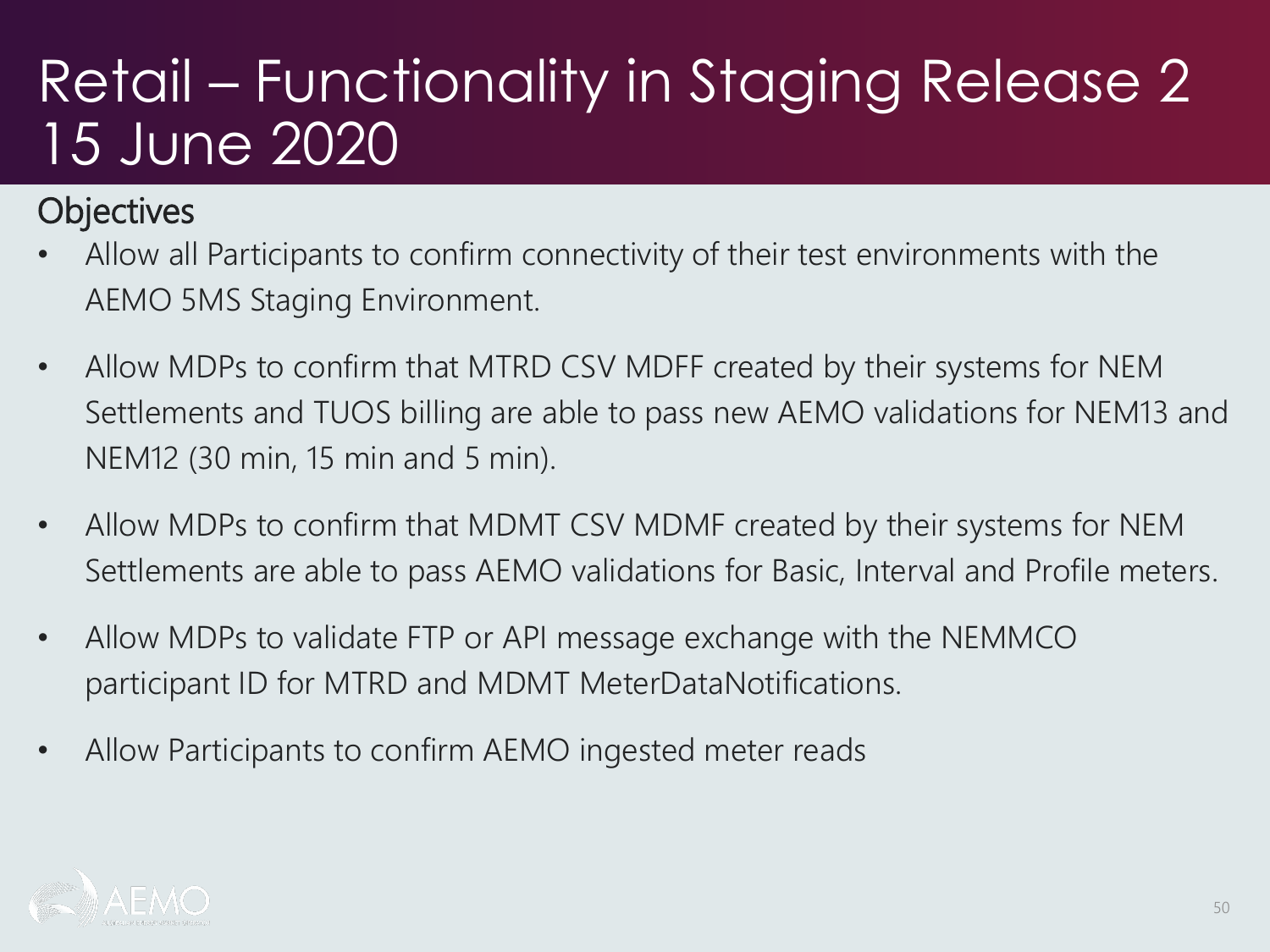### Retail – Functionality in Staging Release 2

#### Scope of functionality

| <b>Supported Functions</b>              |                   | <b>Staging Release 1</b> |                                                   | <b>Staging Release 2</b>                |  |  |  |
|-----------------------------------------|-------------------|--------------------------|---------------------------------------------------|-----------------------------------------|--|--|--|
|                                         | <b>MTRD</b>       | <b>MDMT</b>              | <b>MTRD</b>                                       | <b>MDMT</b>                             |  |  |  |
| Meter Types                             | NEM <sub>12</sub> | <b>No</b>                | NEM12 and NEM13                                   | Interval, Profile and Consumption       |  |  |  |
| <b>FTP Message Exchange</b>             | <b>Yes</b>        | <b>No</b>                | <b>Yes</b>                                        | Yes                                     |  |  |  |
| <b>API Push Message Exchange</b>        | <b>No</b>         | <b>No</b>                | <b>Yes</b>                                        | Yes                                     |  |  |  |
| <b>API Pull Message Exchange</b>        | <b>No</b>         | <b>No</b>                | <b>No</b>                                         | <b>No</b>                               |  |  |  |
| <b>View AEMO Ingested Meter Reads</b>   | <b>No</b>         | <b>No</b>                | <b>MSATS Browser &gt; Metering</b><br>Data screen | MSATS Browser > Metering Data<br>screen |  |  |  |
| <b>Support for Transaction Bundling</b> | <b>No</b>         | <b>No</b>                | <b>Yes</b>                                        | Yes                                     |  |  |  |
| aseXML schema support                   | Current only      | <b>No</b>                | <b>Current and Superseeded</b>                    | <b>Current and Superseeded</b>          |  |  |  |